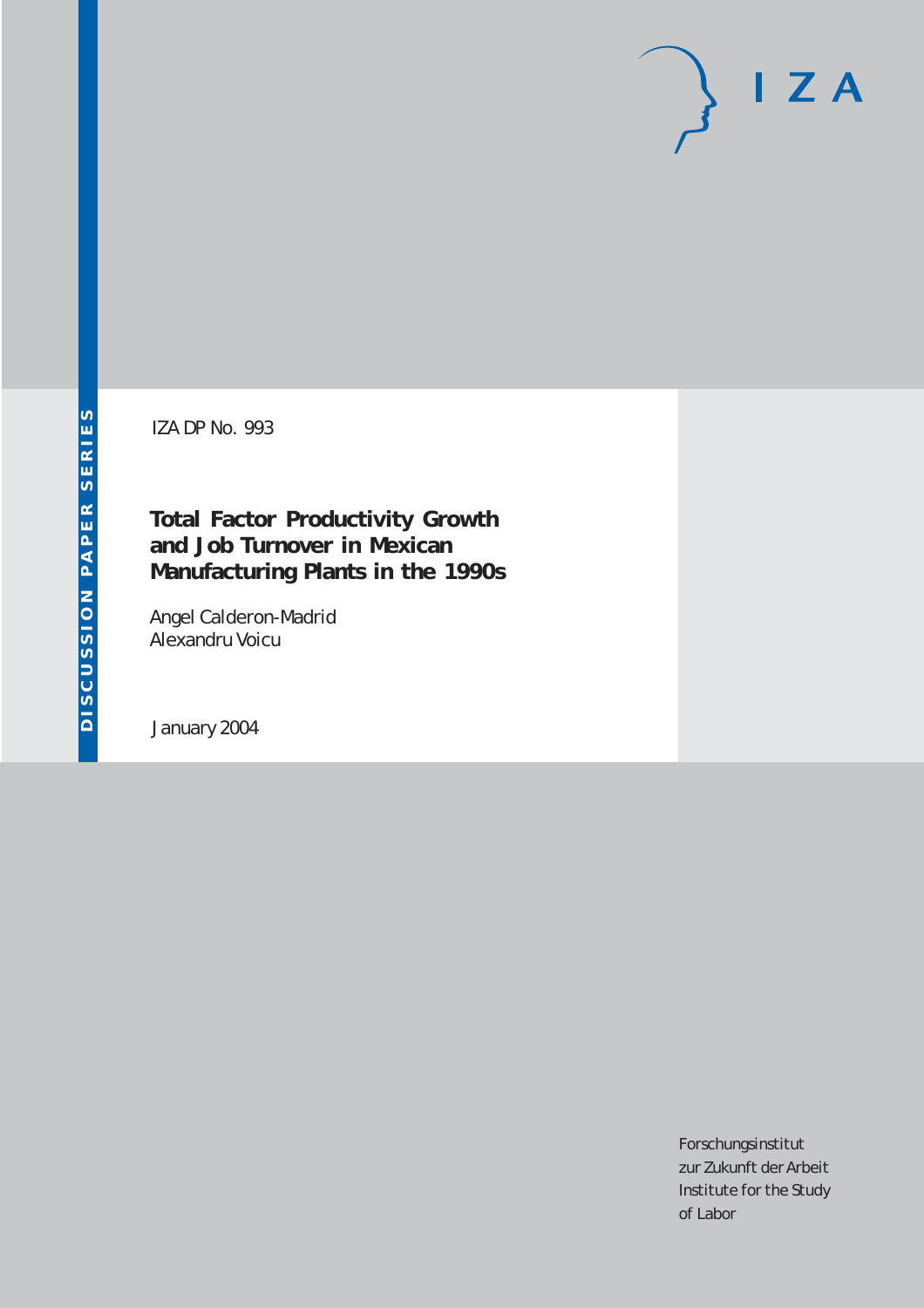# **Total Factor Productivity Growth and Job Turnover in Mexican Manufacturing Plants in the 1990s**

#### **Angel Calderon-Madrid**

*El Colegio de México* 

#### **Alexandru Voicu**

*IZA Bonn* 

Discussion Paper No. 993 January 2004

IZA

P.O. Box 7240 D-53072 Bonn Germany

Tel.: +49-228-3894-0 Fax: +49-228-3894-210 Email: [iza@iza.org](mailto:iza@iza.org)

This Discussion Paper is issued within the framework of IZA's research area *Labor Markets in Transition Countries.* Any opinions expressed here are those of the author(s) and not those of the institute. Research disseminated by IZA may include views on policy, but the institute itself takes no institutional policy positions.

The Institute for the Study of Labor (IZA) in Bonn is a local and virtual international research center and a place of communication between science, politics and business. IZA is an independent, nonprofit limited liability company (Gesellschaft mit beschränkter Haftung) supported by Deutsche Post World Net. The center is associated with the University of Bonn and offers a stimulating research environment through its research networks, research support, and visitors and doctoral programs. IZA engages in (i) original and internationally competitive research in all fields of labor economics, (ii) development of policy concepts, and (iii) dissemination of research results and concepts to the interested public. The current research program deals with (1) mobility and flexibility of labor, (2) internationalization of labor markets, (3) welfare state and labor market, (4) labor markets in transition countries, (5) the future of labor, (6) evaluation of labor market policies and projects and (7) general labor economics.

IZA Discussion Papers often represent preliminary work and are circulated to encourage discussion. Citation of such a paper should account for its provisional character. A revised version may be available on the IZA website ([www.iza.org](http://www.iza.org/)) or directly from the author.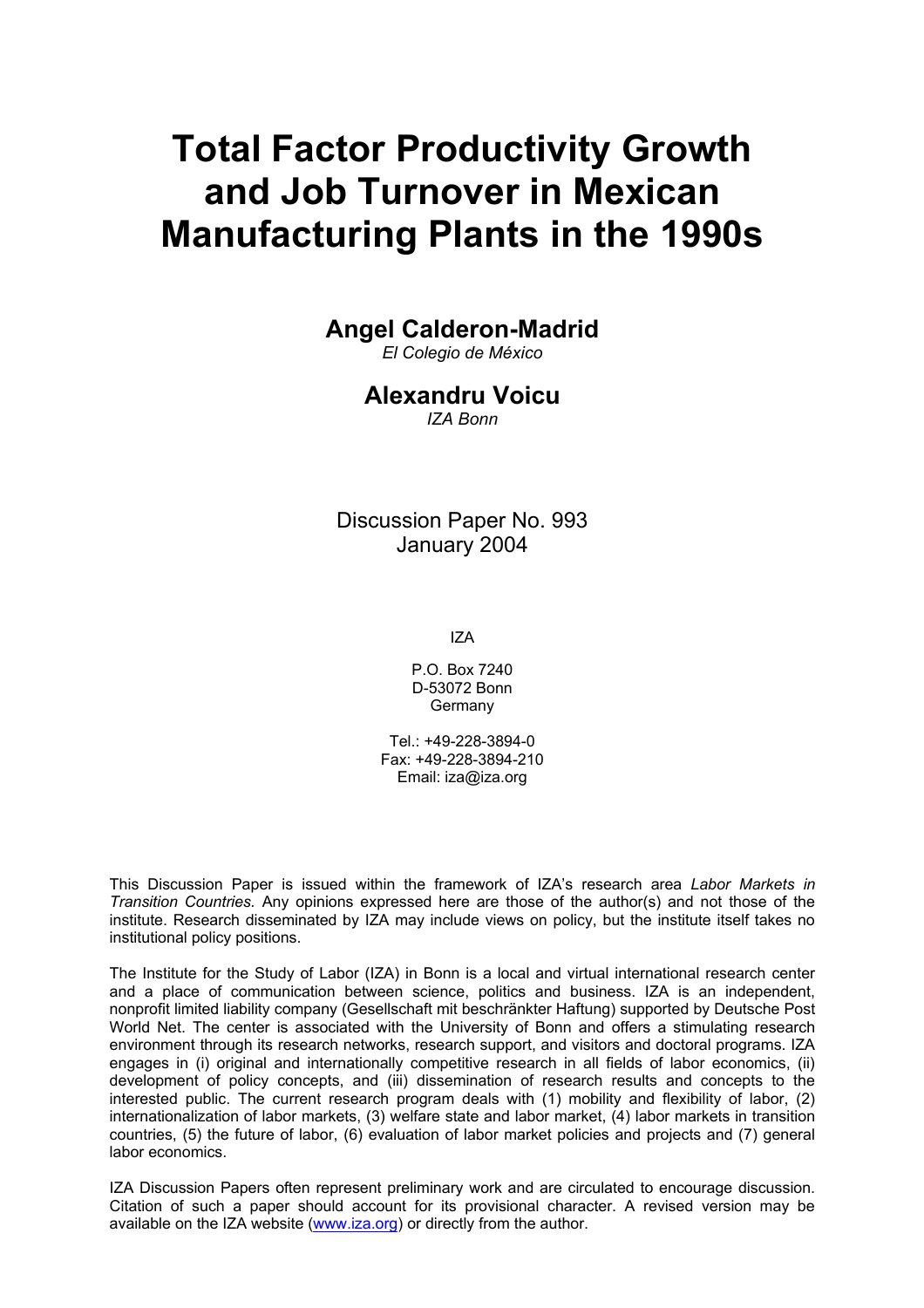IZA Discussion Paper No. 993 January 2004

## **ABSTRACT**

## **Total Factor Productivity Growth and Job Turnover in Mexican Manufacturing Plants in the 1990s**[∗](#page-2-0)

This paper analyzes the performance of Mexican manufacturing firms following trade liberalization within a very specific institutional setting: The North American Free-Trade Agreement (NAFTA). We compare plants' productivity growth and patterns of job creation and destruction across their relative degree of integration into foreign product markets, their access to technology, and behavior with respect to research and development. Our findings show that access to imported inputs is the more significant vehicle for productivity enhancing effects of trade openness. Investment in technology is, by far, most strongly correlated with plant productivity. Like productivity, job turnover at firm level is strongly influenced by the degree of integration in international markets, import competition, and R&D behavior.

JEL Classification: C14, D24, F13, G63, O54

Keywords: total factor productivity, NAFTA, R&D, job creation and destruction

Corresponding author:

Alexandru Voicu IZA P.O. Box 7240 53072 Bonn Germany Email: [voicu@iza.org](mailto:voicu@iza.org)

 $\overline{a}$ 

<span id="page-2-0"></span><sup>∗</sup> Suggestions and comments from Abigael Duran of the Mexican National Institute of Statistics, INEGI, in Aguascalientes, Mexico, were very useful in the elaboration of this paper. We are grateful to him, to Alex Cano, and to the staff of INEGI for making this research possible. The conclusions expressed here and remaining errors are exclusive responsibility of the authors.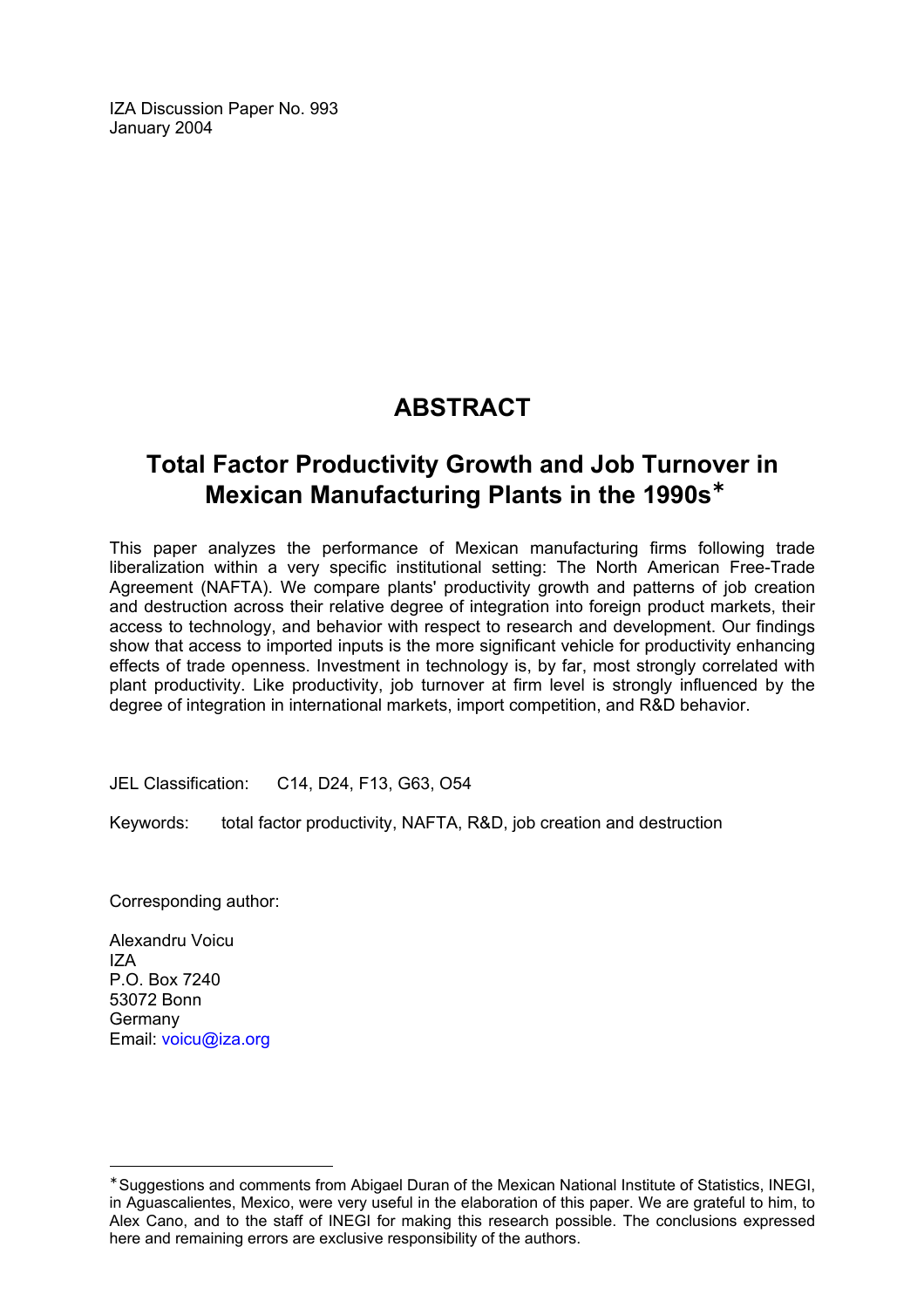#### 1 Introduction

The analysis of panel data sets of countries that have embarked in sweeping trade reforms over the past four decades has revealed a large degree of withinindustry plant heterogeneity in …rm responses 1 . In view of this fact, a consensus has been emerging that aggregate models with representative …rms are ill suited for understanding the e¤ects of trade liberalization on the productivity and employment of manufacturing industries. Recent empirical research has focused on testable hypotheses derived from dynamic models that link trade regimes with theoretical insights from industrial evolution literature and explicitly consider …rm heterogeneity.

The hypothesis that attracted most attention in the analysis of developing countries concerns the positive e¤ect of import competition on the productivity of domestic …rms. Competition from foreign …rms induces a disciplining e¤ect among domestic producers. Hence import tari¤s on …nal products should be negatively correlated with domestic …rms' total factor productivity. Another possible explanation for the relationship between import tari¤s and productivity, which received far less attention, is that tari¤ reductions enhance …rms' productivity by allowing better combinations of domestic and imported intermediate inputs<sup>2</sup>.

In addition to the prevalence given to the former channel at the expense of the latter, existing studies implicitly assume that liberalization of trade takes place in institutional contexts in which credibility problems do not exist, or that incentives to invest and become more productive do not depend on the credibility of the trade regime. Lack of credibility of the commitment to irreversible trade reforms is functionally equivalent to a distortion in the structure of intertemporal relative prices (Calvo, 1986). Economic agents base their actions on prices which di¤er from those that will materialize if the reform is carried out to fruition. This distortion creates a second-best environment (Rodrik, 1989). Because this insight has not permeated empirically oriented papers, there is no mention on how their results and estimation procedures would be a¤ected by a lack of a credible commitment for irreversibility of trade liberalization $^3\!$ .

<sup>1</sup> IDB, 2003 for Mexico and Brazil; Levinsohn and Petrin, 1999, Pavcnik, 2002 and Bergoeing et al., 2003 for Chile; Medina et. al (2002) for Colombia; Haddad, 1993 for Marroco and Pravina and Miltra 1997 for India.

<sup>&</sup>lt;sup>2</sup> A study by Bernard et. al. (2002) considers a fall in trade costs, which comprise tari¤s paid on importing intermediate goods, as a positive channel for productivity improvements in American …rms. By contrast, Lopez-Cordova and Mesquita Moreira (2002) reject the hypothesis that in Brazil and Mexico expanded use of imported inputs have no impact of total factor productivity of domestic plant and a negative impact on foreign …rms operating in these countries.

<sup>&</sup>lt;sup>3</sup> The problems associated with it have been well established in theoretical papers. Levinson (1986) proposes a model in which the large degree of within industry heterogeneity increases uncertainty about the distribution of gains from trade reform, rendering the support for reforms weak. Rodrik (1989) develops a model in which this may occurr because of incomplete or asymetric information. The idea that a government that mantains policy discretion might be tempted to use trade instruments follows from the time inconsistency argument. Finally, a similar argument has been advanced to explain why temporary infant industry protection may not lead to expected e¢ciency changes.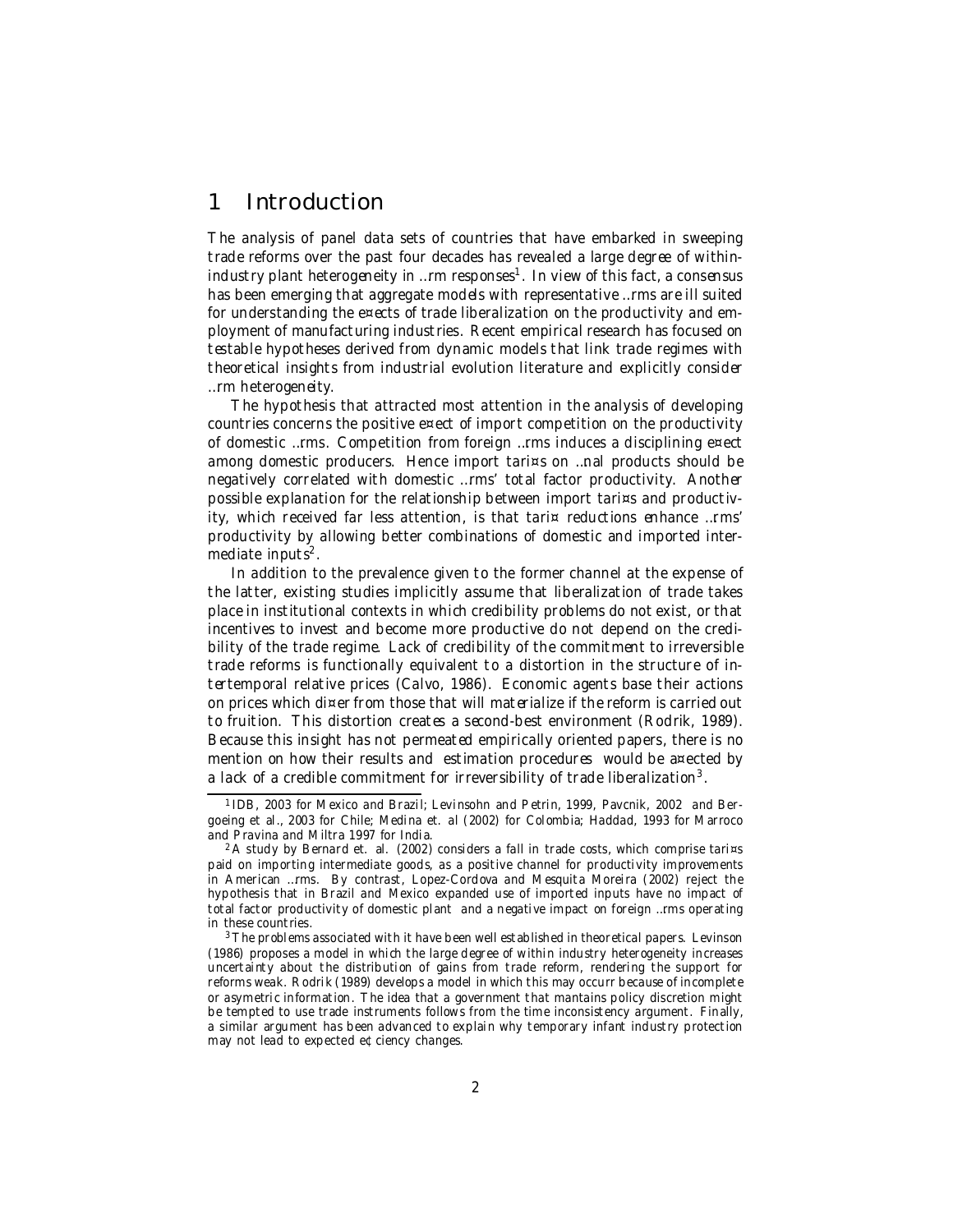The absence of this insight is more conspicuous when liberalization of trade is accompanied by trade agreements with other countries. In these cases a transition from a partially credible to a credible commercial regime can be an important explanatory factor for observed changes in productivity and job turnover in manufacturing …rms. The North American Free Trade Agreement (NAFTA) is an archetypical case in which this transition took place. The agreement provided for a phase-out of trade tari¤s over a period of 10 to 15 years, a stable and transparent legal environment for foreign investors, a broader protection of trademarks and patents, as well as other measures to facilitate access to foreign technology. In addition, NAFTA provided Mexican manufacturers an unprecedented degree of predictability of trade tari¤s and insured rule-bound behavior in Mexican, USA, and Canadian trade policy.

This paper uses plant-level panel data to analyze the performance of manufacturing …rms between 1993-2000. The data set combines information from three sources: Annual Industrial Survey (AIS), Industrial Census (IC), and National Survey of Employment, Salaries, Technology and Training (ENESTYC). We seek to shed light on two key issues. Tari¤ reduction leads to performance improvements through two channels: better access to a larger menu of imported inputs and stronger import competition on domestic markets. The main goal of the empirical analysis is to assess the importance of these two channels in the case of Mexican manufacturing …rms.

NAFTA meant a stable and transparent legal environment for foreign investors, a broader protection of trademarks and patents, as well as other measures to facilitate access to foreign technology. For a better understanding of the determinants of plant performance, we analyze the relationship between performance and variables describing access to technology. The two variables considered were expenditures in R&D and technology transfer, and the relative importance of alternative sources of technological transfers.

Throughout, we focus on two aspects of …rm performance, total factor productivity (henceforth, productivity) and job turnover. Firm performance is analyzed at several levels. We construct productivity estimates and job turnover rates for the entire manufacturing sector and, separately, for 2-digit SIC industries. Our empirical strategy is to compare performance across plant characteristics intrinsically related to components of the free trade agreement.

We ...nd that most productivity gains at industry level are achieved through reshu-ing of resources from less to more productive ... rms. Our ... ndings underscore the importance of better access to imported inputs as a channel for productivity enhancement e¤ects of tari¤ reductions. Firms using larger shares of imported inputs show stronger productivity growth. Better access to imported inputs has a stronger positive e¤ect of productivity for …rms exporting larger shares of output. We ...nd no signi...cant  $e^{\pi}$  ect of import competition on productivity. Investments in technology are a strong determinant of …rm productivity. Job reallocation patterns di¤er signi…cantly across years with high/low(or normal) turnover. There are no signi...cant performance di¤erences across integration, import competition, and investments in technology in low turnover year. In high turnover years, integration and expenditures in tech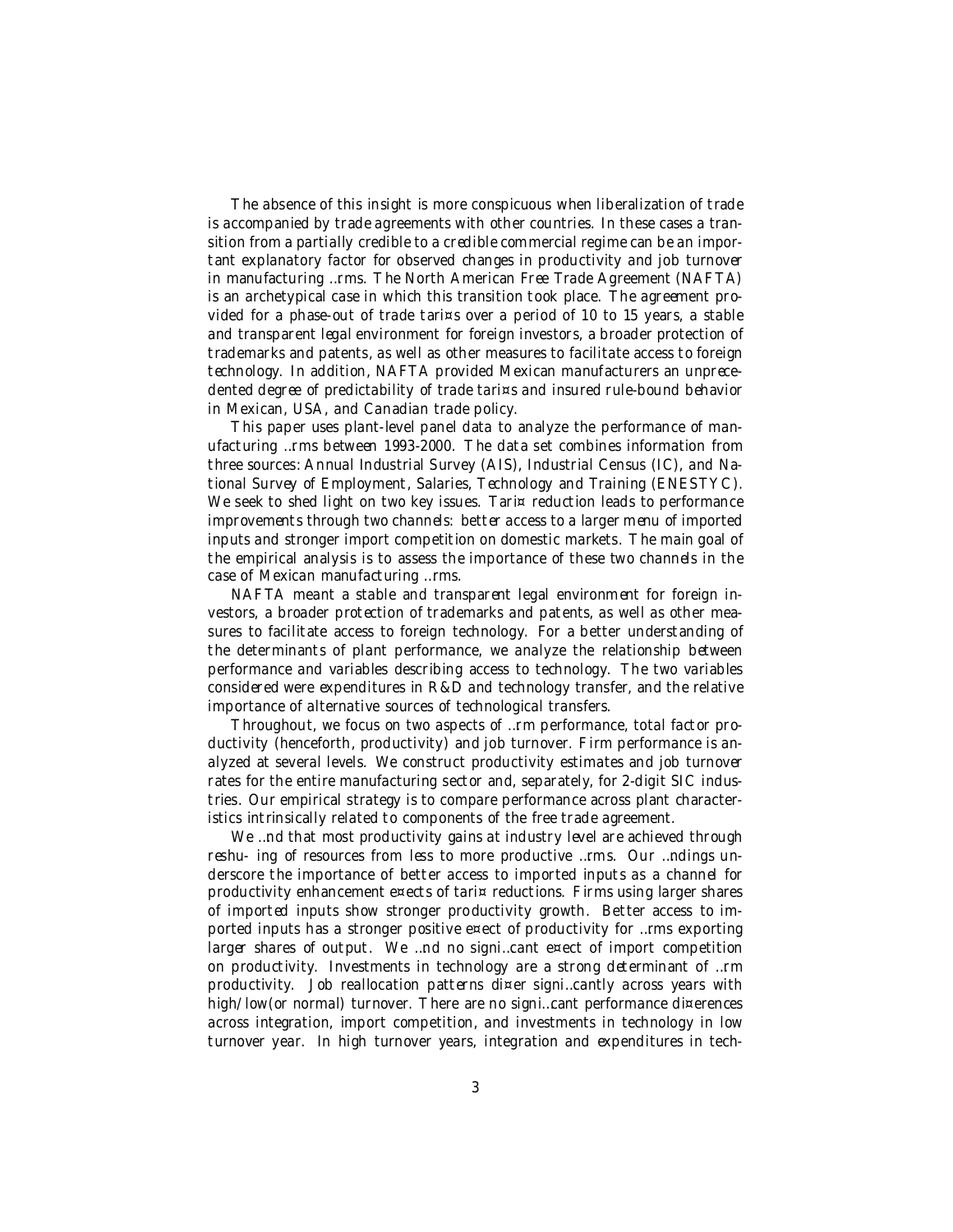nology have a positive impact on …rms performance, while import competition a¤ects negatively …rms' prospects.

The remainder of this paper is organized as follows. In section 2 we discuss the free-trade agreement and its implications for the Mexican manufacturing …rms, and review some of the relevant literature. In section 3 we present our empirical strategy. Section 4 contains a detailed description of the data sources used in this paper. In section 5 we describe the technique used for estimating the production functions and discuss the estimation results. The empirical analysis of the e¤ect of trade liberalization on productivity and employment patterns is presented in section 6, followed by concluding remarks and a review of the goals of future research.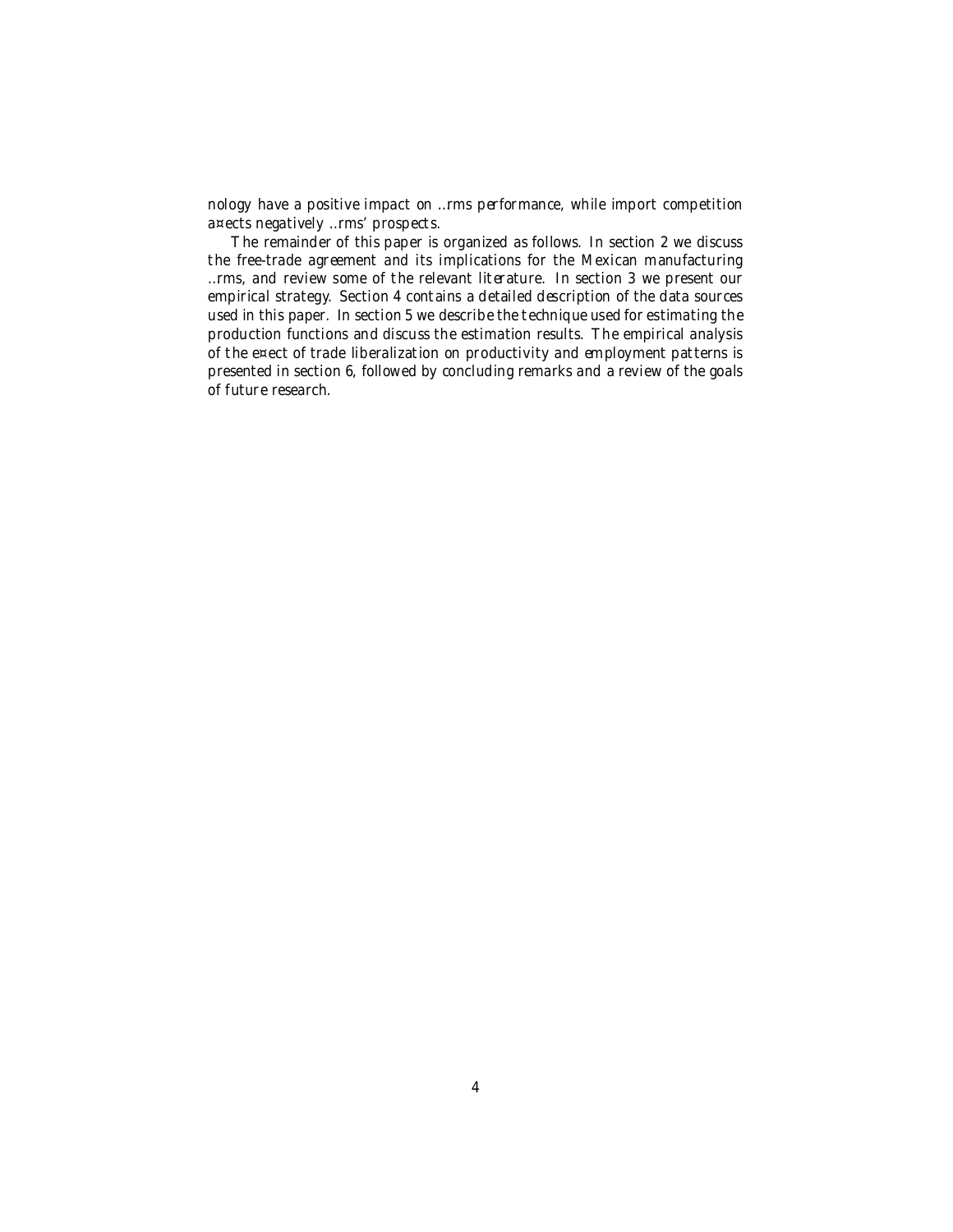#### 2 Background

By January 1994, when manufacturers started to perform within NAFTA's framework, Mexico had already been transformed from an inward-looking economy into a largely open economy. As part of its accession to the GATT in 1986, Mexico had substantially reduced and rationalized its import tari¤s<sup>4</sup>. The economy was largely reliant on private enterprise after privatization, deregulation, and other major economic reforms undertaken after 1985.

Negotiations towards establishing NAFTA began in 1990 and the accord was signed in December 1992. NAFTA was an institutional setting designed to promote foreign investment and enhance e¢ciency in manufacturing sectors. It contained provisions which facilitated the cross-border integration of industries in North America. The most important provisions concerned tari¤ phase-out. A general principle of a ten-year maximum for tari¤ phase-outs was adopted; …fteen-year phase-out schedules were agreed for exceptional cases. Four main staging tari $\infty$  phase-out categories, A-D, and two special cases categories, B+ (most textile tari¤s) and B8- (four tari¤ items in the paper sector) were speci…ed (table  $1$ )<sup>5</sup>. Tari¤ reduction schedules became publicly available one year before the start of NAFTA. For each product, they speci…ed a phase-out category and the 1991 tari¤, chosen as base level.

By the time NAFTA took e¤ect, Mexican import tari¤s of non-agricultural goods have been substantially reduced from their high levels in 1985. As shown in the following table, the treaty involved a relatively low degree of tari $\frac{1}{2}$  liberalization, because trade ‡ows between Canada, Mexico and the United States were already relatively free.

Additional provisions were aimed at establishing a stable and transparent legal environment for foreign investors, a broader protection of trademarks and patents, as well as other measures to facilitate access to foreign technology. The treaty did not cover domestic microeconomic reforms such as privatization or deregulation. Implicitly, however, the treaty signaled to foreign investors that domestic reforms will continue and that Mexico's private sector was in good health (Fernandez and Portes, 1998).

Arguably, the most important characteristic of the free-trade agreement was the unprecedented level of predictability lent to Mexican, U.S.A. and Canadian trade policy. The signing of NAFTA ensured that the openning of Mexican economy to foreign competition was irreversible. All relevant information regarding phasing out of tari¤s was available to private agents one year before the start of NAFTA. Ruling out the discretionary use of trade instruments, unlike previous announcements of tari¤ removal, NAFTA enjoyed full credibility.

<sup>&</sup>lt;sup>4</sup> In 1985, over 90% of domestic production was covered by import licences and the average e¤ective tari¤ protection rate was 30.7%; in 1990, only 11.20% of domestic production was covered and the average teari¤ rate was 8.57% (Tybout and Westbrook, 1995).

<sup>&</sup>lt;sup>5</sup> About 54% of U.S. imports from Mexico were bound to be free on implementation of the Treaty (category A), 8.5% within 5 years (category B), 23% within 10 years (category C) with about 14% of imports already being duty free before NAFTA. For Mexican imports the corresponding estimates were 31% in category A, 17% in category B, 32% in category C, and 8% initially free (Kowalczyk and Davis, 1996).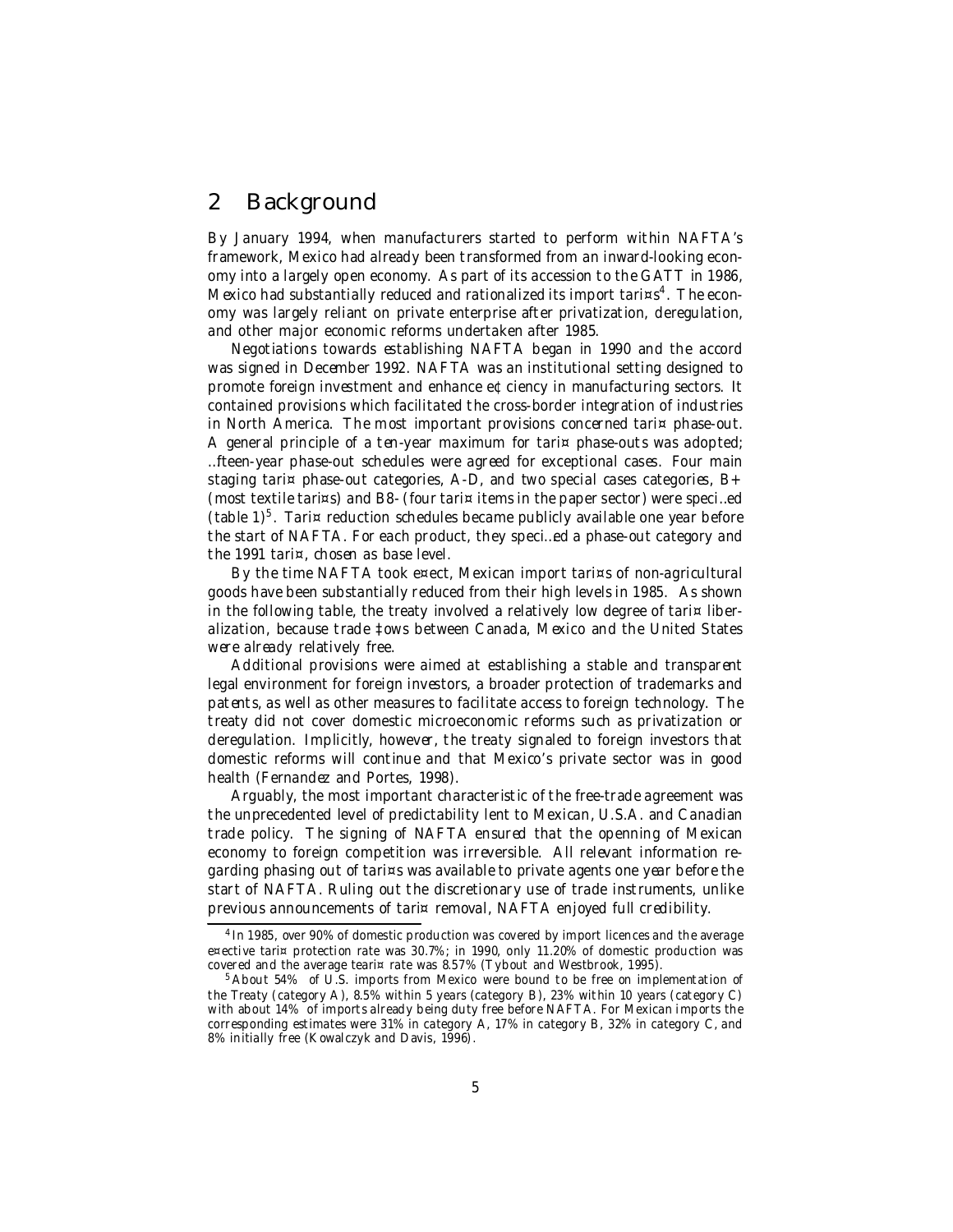We expect multiple e¤ects of NAFTA provisions on domestic plants. Manufacturers trying to match their input mix more precisely to a desired technology or product characteristics, were insured low import tari¤s and unfettered access to a large menu of imported intermediate goods. Firms with exporting potential, considering e¢ciency enhancing investments, were reassured that U.S. and Canadian import tari¤s will stay low and contingent protection will not be imposed by these countries. Ruling out the discretionary use of trade instruments was an important element of uncertainty reduction, in view of the major balance of payments crisis that occurred in December 1994 and given memories of previous episodes when balance of payment problems triggered across the board import restrictions<sup>6</sup>. For import competing ...rms with a temporarily protected local market, the irreversibility of an open trade regime and the credibility of pre-announced phasing-out of remaining trade tari¤s implied an unambiguous message: this was de…nitively their last "breathing space" to become internationally competitive.

A cursory analysis of the aggregate performance of the manufacturing sector after 1993 indicates that NAFTA might have, indeed, played a signi…cant role. At the end of 1994, manufacturers were exposed to severe macroeconomic shocks. Real exchange rate depreciated in December 1994 by more than 40%. A …nancial crisis and a severe domestic economic recession followed in 1995. The manufacturing sector was driven out of this recession by an unprecedented good performance of exporting …rms. Mexican exporters took advantage of the unprecedented expansion of U.S. market between 1995 and 1998, and of the temporarily undervalued domestic currency. Table 1 shows that during this period Mexican manufactures increased their market share, reaching a new plateau of participation in U.S. markets by 1998.

The main goal of this paper is to provide a detailed analysis of the performance of Mexican manufacturing …rms between 1993 and 2000. We construct estimates of individual plants productivity and investigate the relationship between trade reforms and plant performance. Assessing the relationship between reductions in import tari¤s and changes in e¢ciency is problematic for two reasons. In general, the relationship cannot be cannot be automatically interpreted as causal. Tari $\frac{1}{x}$  rates may be set endogenously in response to changes in ef-…ciency. In the case of NAFTA, however, this problem does not exist. Tari¤ levels after 1994 are truly exogenous, as their levels for the entire period are una¤ected by changes in productivity (Lopez-Cordova, 2002). Secondly, even if the relationship can be given a causal interpretation, quantifying it remains problematic. Adjustments of trade tari¤s between 1994 and 2000 were announced in advance and enjoyed credibility. Unless …rms behaved myopically, it is reasonable to assume that their reactions to the change in trade regime do not strictly

<sup>&</sup>lt;sup>6</sup> This can be contrasted, with the Chilean trade liberalization experience during the eighties and the Colombian one in the nineties. These studies implicitly assumed a context in which a commitment to free trade persisted -and was believed by the private sector to be so. This assumption is does not appear to have held all the time. For example, Pavnik (2002), referred that there was "a transitory period of increased tari¤ protection starting in 1983 in response to the 1982-83 recession".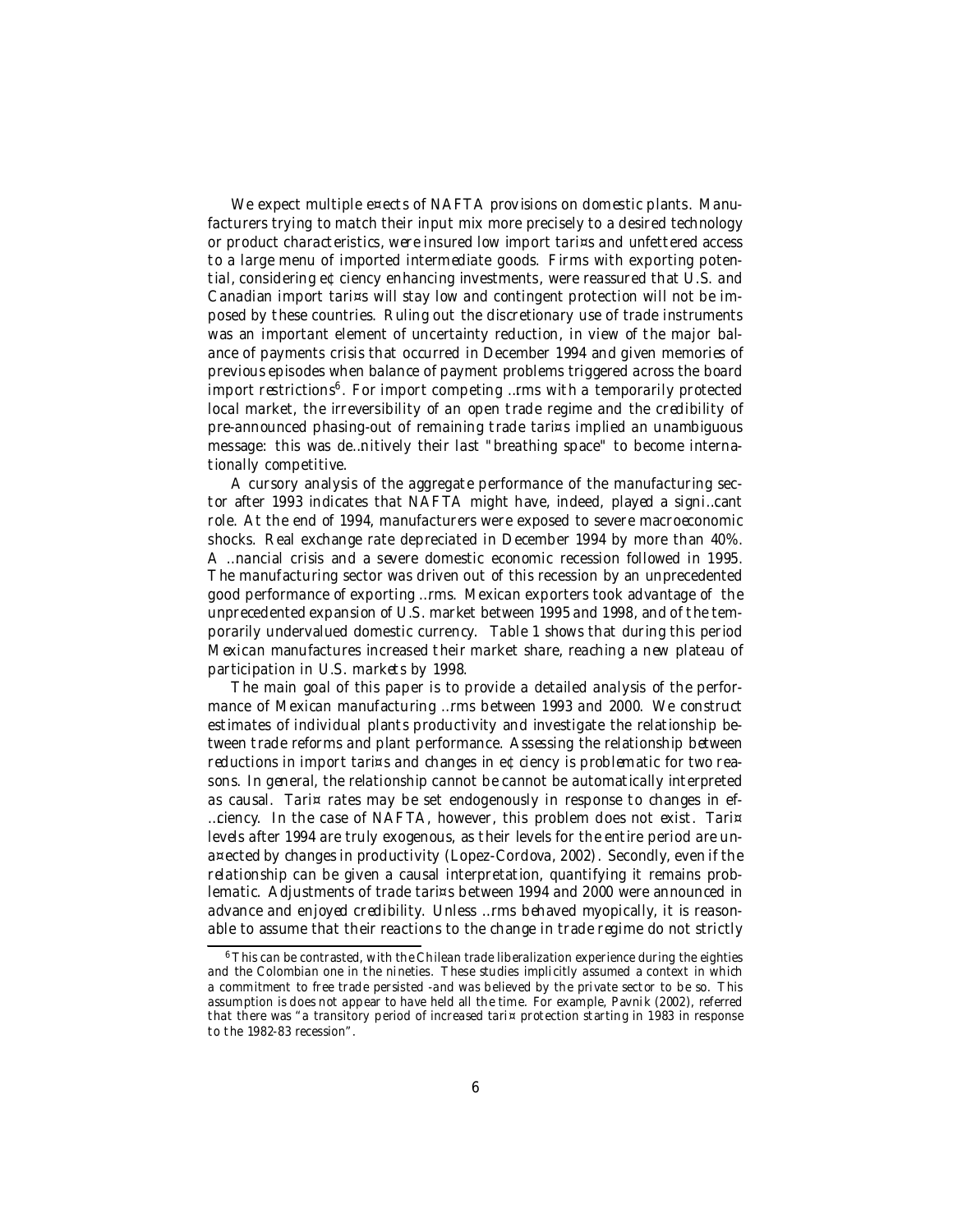match these changes time wise. Most likely, …rms responded to expected future tari¤ reductions rather than to realized new levels of tari¤s.

In view of the di $\text{\textsterling}\,$ culties involved in dealing with 'import discipline e¤ect' in this way, we take an alternative route in this paper. We rely instead on a cross section survey that was applied to the majority of …rms for which we calculate yearly changes in total factor productivity. In what turned out to be an extremely timely point in time for the purposes of this analysis - second quarter of 1995 - a survey registered their qualitative perception of the most important e¤ect of foreign trade liberalization policies on their plants.

With the information provided by this survey we classi…ed the set of …rms in four groups, according to their own assessment. Respondents could choose one out of four possible answers, which were: 'an increase in foreign competition in their domestic markets', 'no e¤ect at all', 'more facility to export' and 'access to new and/or better technologies'<sup>7</sup> .This route has the disadvantage that we cannot identify productivity changes that were registered in 1993 - the year capturing the e¤ects on …rms of the 'arrival of news of the import liberalization program'. By contrast, it can allow us to assess the robustness of results suggesting that Mexican plants experienced an important 'import discipline e¤ect' during the years 1994-2000.

#### 2.1 Previous studies of the e¤ects of trade liberalization in Mexico that used industry panel data sets

Tybout and Westbrook (1995) use the 1984-1990 sample of the Annual Industrial Survey (AIS), to study the performance of Mexican …rms. They decompose productivity changes into e¤ects of plant-level scale economy exploitation, movements of individual plants toward the production frontier, and shifts of that production frontier due to innovation, externalities, and other forces. They found only mild increasing returns to scale. With few exceptions the largest …rms had already reached a minimum e¢cient scale. The association between openness and …rms productivity were weak<sup>8</sup>. Exporting …rms experience only small ef-…ciency gains from the opening up of the economy but bene…ted from lower import prices and better terms of trade. Trade openness - measured by import penetration or changes in o¢cial tari¤ rates - worsened the scale e¢ciency of import competing …rms.

 $^7$  Forty four percent of …rms in our sample responded in the third term of 1994 having to compete more intensively with foreign …rms as the e¤ect of trade liberalization so far undertaken. When they answered this question, NAFTA had already gone into  $e^{\pi}$ ect along with the most relevant tari¤ adjustments associated to it.

 $8$  These authors had di $\Phi$  culties in identifying trade policy measures to analyze the relative openness of the various industries. They found 'surprisingly little association' among the alternative measures of trade exposure, among these, change in e¤ective protection rates, change in licence coverage ratios and change in o¢cial import tari¤ rates; all of them measured as the di¤erence between 1990 and 1984 …gures. They also found that non of them correlated closely with import penetration.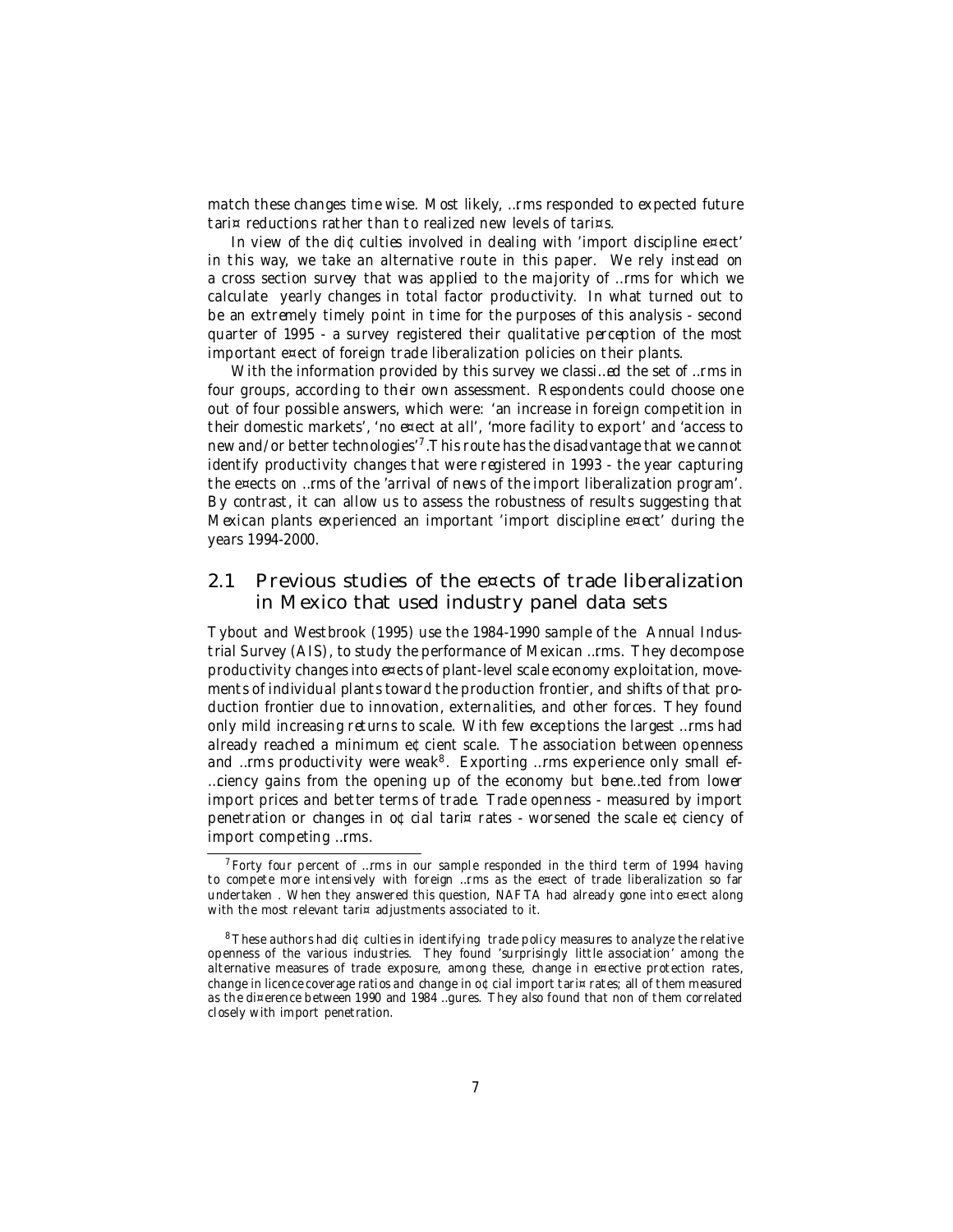Two recent reports, by the World Bank and the Inter-American Development Bank, respectively, have analyze …rms' performance during NAFTA's years using Mexico's Annual Industrial Survey (AIS). As we do in this study, they followed three steps. The …rst one, estimate production functions for the main manufacturing sectors using plant level data. Then, with the discrepancy between forecasted and actual values of output, obtain plant level total factor productivity. Finally, assess the extent to which estimates of total factor productivity changes are statistically related to a potentially explanatory variables.<sup>9</sup>.

IDB (2002) implications about the performance of exporters do not di¤er from those of Tybout and Westbrook. The hypothesis that exporting plants had higher rates of total factor productivity growth than non-exporting ones is rejected. No correlation between export to sales ratio and total factor productivity growth was found at plant level<sup>10</sup>.

By contrast, …ndings unambigously supported the import discipline hypothesis. Stronger competition from foreign goods had a positive impact on productivity. The 10 point reduction in tari¤s between 1993-1999 raised productivity by roughly 4 percentage points. The one percent increase in import output ratio raised productivity by an additional quarter of percentage point. They look for evidence that could suggest that an expanded use of imported inputs favored productivity improvements. For the case of domestic …rms they concluded that using imported inputs does not a¤ect total factor productivity growth; for the case of foreign …rms, that imported inputs have an adverse impact on productivity growth.

The World Bank team uses the AIS and ENESTYC survey to estimated plant productivity between 1993-1997. The study assesses the extent to which productivity gains from exporting have been realized through learning by direct exporters or through spillover to indirect exporters and others.

#### 2.2 Studies in Latin America with industry panel data sets and non-parametric techniques

The Chilean experience of the 1970's has become an arhetipical example to study the e¤ects of total factor productivity changes induced by liberalization of trade regime. Two studies, Pavnick (2002) and Levinshon and Petrin (1999), have analyzed this period. In a recent paper, Bergoeing et. al. (2003) ex-

<sup>9</sup> There are at least three reasons for di¤erences in their total factor productivity results and the ones presented in next section. First and most importantly, each study uses a di¤erent method to correct for biases in the estimation of the production function; second, our study corrects for measurement problems in capital stock to conform with economic concepts, these studies rely on accounting values for initial values of capital stock and for their depreciation rates, do not correct for imputed values of rented buildings or sales of assets during a year. Finally, sample sizes may di¤er, the World Bank study stops at 1997 and the IDB report uses investment as an instrumental variable. Because of this, it is forced to leave out of their estimation those …rms with a year without investing.

<sup>&</sup>lt;sup>10</sup> They found, however that an increase in favor of Mexican goods in the U.S. market is positive associated with an increase in productivity.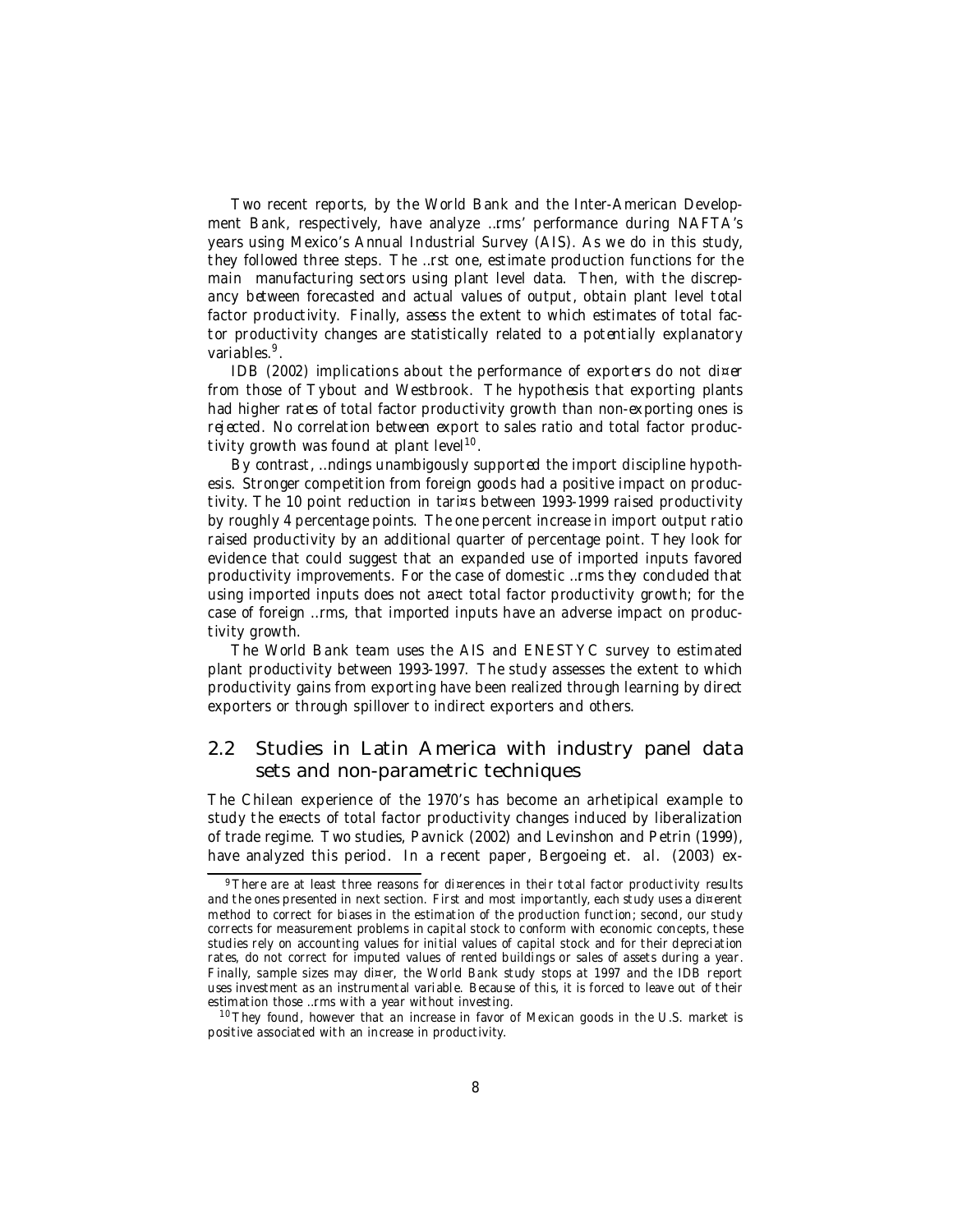tended the period to include the 1990's. In addition to a larger horizon of study they developed the following methodological point. Estimating of total factor productivity requires correcting for the sources of bias in the coe¢cients of a production function. One of them has as a source the determinants of decision to exit the market. According to these authors, estimation of …rms exit decisions require including as their determinant not only stock of capital -as it is usually done when the Olley Pakes method is used. Changes in taxes, if they a¤ect …rm's decisions must also be included<sup>11</sup>. By the same reasoning, other variables re‡ecting distortionary policies, such as barriers to foreign trade, that a¤ect the development of speci…c sectors should also be incorporated among the determinants of …rm's survival.

<sup>&</sup>lt;sup>11</sup> This methodological point is also in Medina et. al. 2002, for a study of Productivity Dynamics of the Colombian Manufacturing Sector.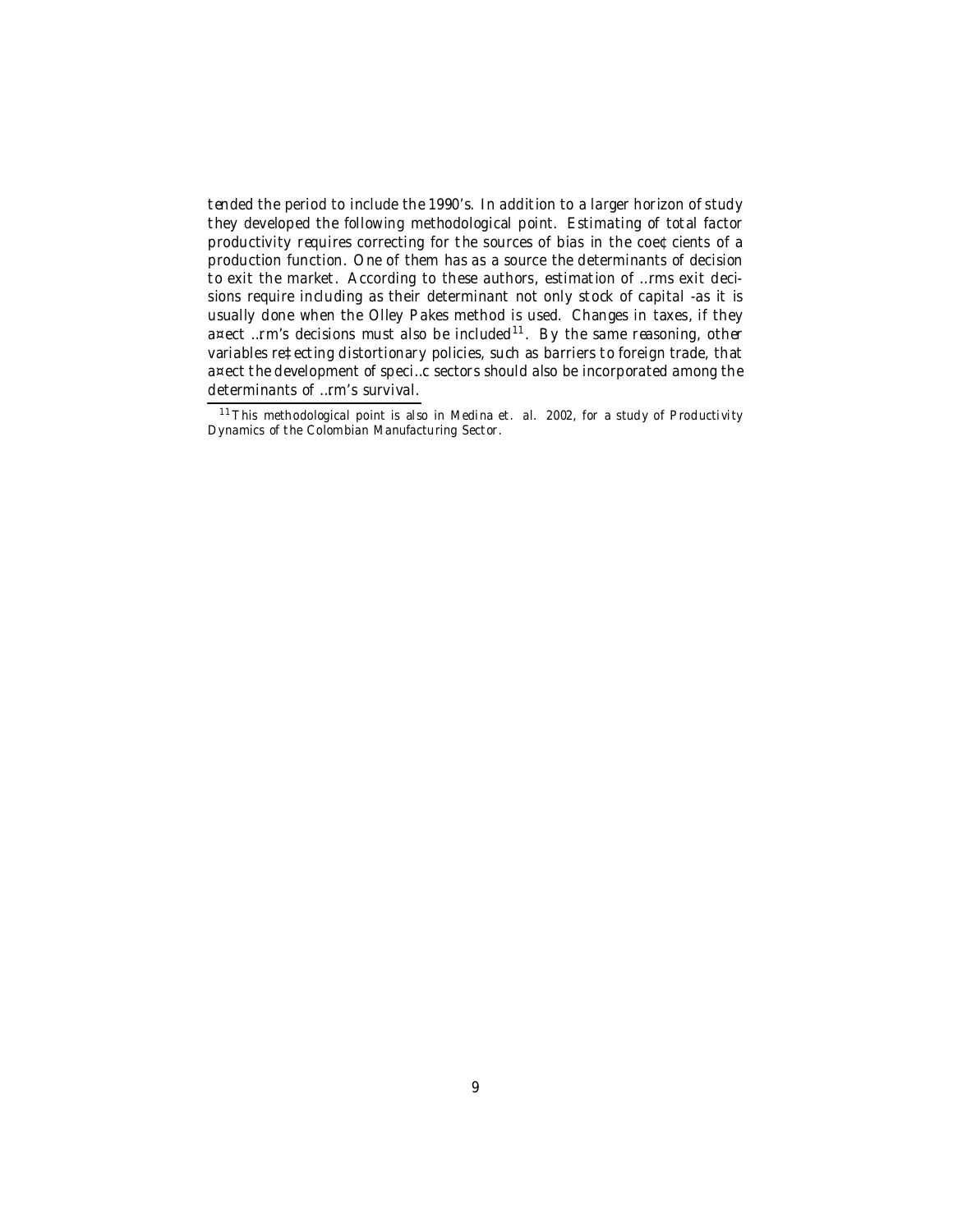#### 3 Empirical strategy

We seek to shed light on two key issues. Tari¤ reduction leads to performance improvements through two channels: better access to a larger menu of imported inputs and stronger import competition on domestic markets. The main goal of the empirical analysis is to assess the importance of these two channels in the case of Mexican manufacturing …rms.

NAFTA meant a stable and transparent legal environment for foreign investors, a broader protection of trademarks and patents, as well as other measures to facilitate access to foreign technology. For a better understanding of the determinants of plant performance, we analyze the relationship between performance and variables describing access to technology. The two variables considered were expenditures in R&D and technology transfer, and the relative importance of alternative sources of technological transfers.

Throughout, we focus on two aspects of …rm performance, total factor productivity (henceforth, productivity) and job turnover. Firm performance is analyzed at several levels. We construct productivity estimates and job turnover rates for the entire manufacturing sector and, separately, for 2-digit SIC industries. Our empirical strategy is to compare performance across plant characteristics intrinsically related to components of the free trade agreement.

We begin by estimating the replacement value of capital stock, combining information from the Industrial Census and Annual Industrial Survey. Production functions are estimated at two-digit SIC level, using a semiparametric, which we present in detail in the next section. Productivity measures are constructed using production function estimates. The second dimension of plant performance - job reallocation rates - are computed at plant level. The joint study of productivity and job reallocation of Mexican …rms has not been yet attempted. Our goal is to document the relationship between these two dimensions of plant performance.

The main part of our empirical analysis contains the analysis of plant performance across three sets of plant characteristics: degree of integration into international markets, relative strength of import competition faced, and investments in technology. The role of import competition has been extensively studied, with mixed results. Our goal in this paper is, however, broader. Not only do we evaluate the e¤ect of import competition and trade integration on plant performance, but we try to shed light on the relative importance of import competition and better access to imported inputs as channels for performance enhancement e¤ects of trade liberalization. The relationship between performance and investments in technology, to our knowledge, has not been analyzed in the case of Mexico. We analyze this relationship using two di¤erent measures of behavior towards R&D. First, we use actual amounts spent on R&D and technology acquisitions. Second, we use …rms perceptions to infer how NAFTA provisions (broader protection of trademarks and patents, etc.) have a¤ected productivity.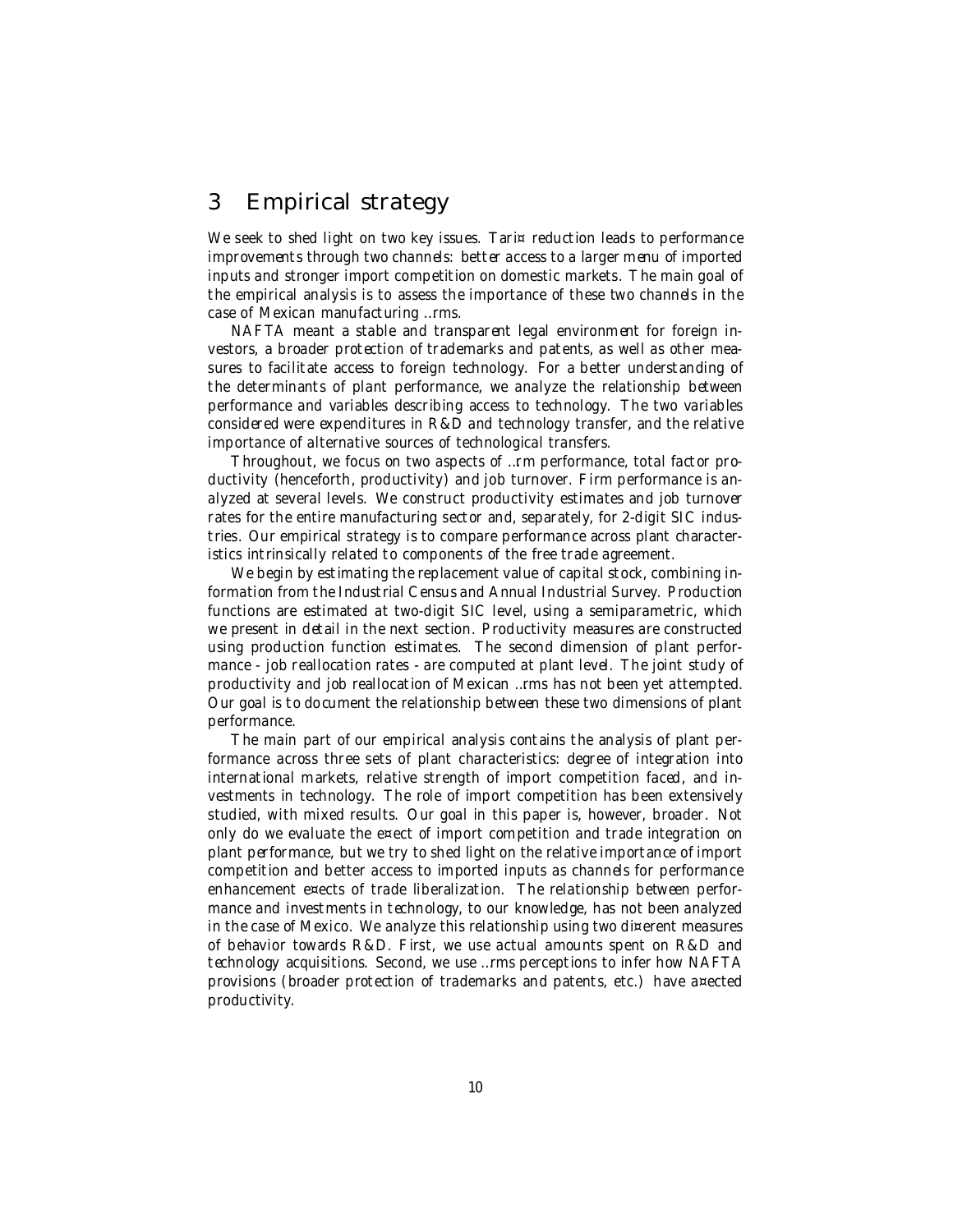#### 4 Data

This paper uses data from three main sources: Annual Industrial Survey (AIS), Industrial Census (IC), and National Survey of Employment, Salaries, Technology and Training (ENESTYC). The National Institute of Statistics and Geography, INEGI, that gathers and processes these data, allowed us to work with them on their premises, in the City of Aguascalientes.

The initial year of our analysis is 1993. This choice has several advantages. The IC, which takes place every …ve years, was conducted in 1993. Using the 1993 Census as universe, a new sample was selected for AIS. The new sample has almost double the size of the 1984-1992 AIS sample. In addition, being based on the IC, is statistically representative for the manufacturing sector in 1993. The 1998 IC did not give place to a new sample of plants for the AIS. No plant was excluded or included to adjust the AIS sample to the universe provided by the new Census. Although this might have updated the statistical representativity of the industrial sector, in terms of the continuity of the panel, it represented an additional advantage. Thanks to the careful follow-up of plants by personnel of the INEGI, …rms included in the sample because of initiation of operations and those excluded because of bankruptcy are well identi…ed in this data set. A set of identi…ers allows us to match AIS plants with both 1993 and 1998 IC.

The capital stock and a detailed estimation of depreciation rates for each of its components were obtained from the Industrial Census conducted in 1993 and 1998. The questions in the IC for capital stock and depreciation rates refer to the cost of reposition or market price of the stock of capital. Firms are asked to consider reevaluations due to exchange rate variations and, most importantly, to deduct for physical deterioration and its obsolescence. Investment expenditures from the AIS were then used to calculate capital stocks at replacement cost values for every year using a perpetual inventory method. Price de‡ators for capital stock, buildings, rents and electricity were obtained from Banco of Mexico's data bases. Firms in AIS are grouped in 205 classes. INEGI generates a price index for each of them. We employed this price index to de‡ate value added.

ENESTYC surveys- Encuesta nacional de Empleo, Salarios, Tecnología y Capacitacion were conducted in 1995 and 1999. They were designed to measure the impact of opening the economy and modernization on employment. From this survey, we use information on two aspects of the plant's activity: the e¤ect of the free-trade agreement and the source of technology.

The structure of the panel data set with is presented in the table 3.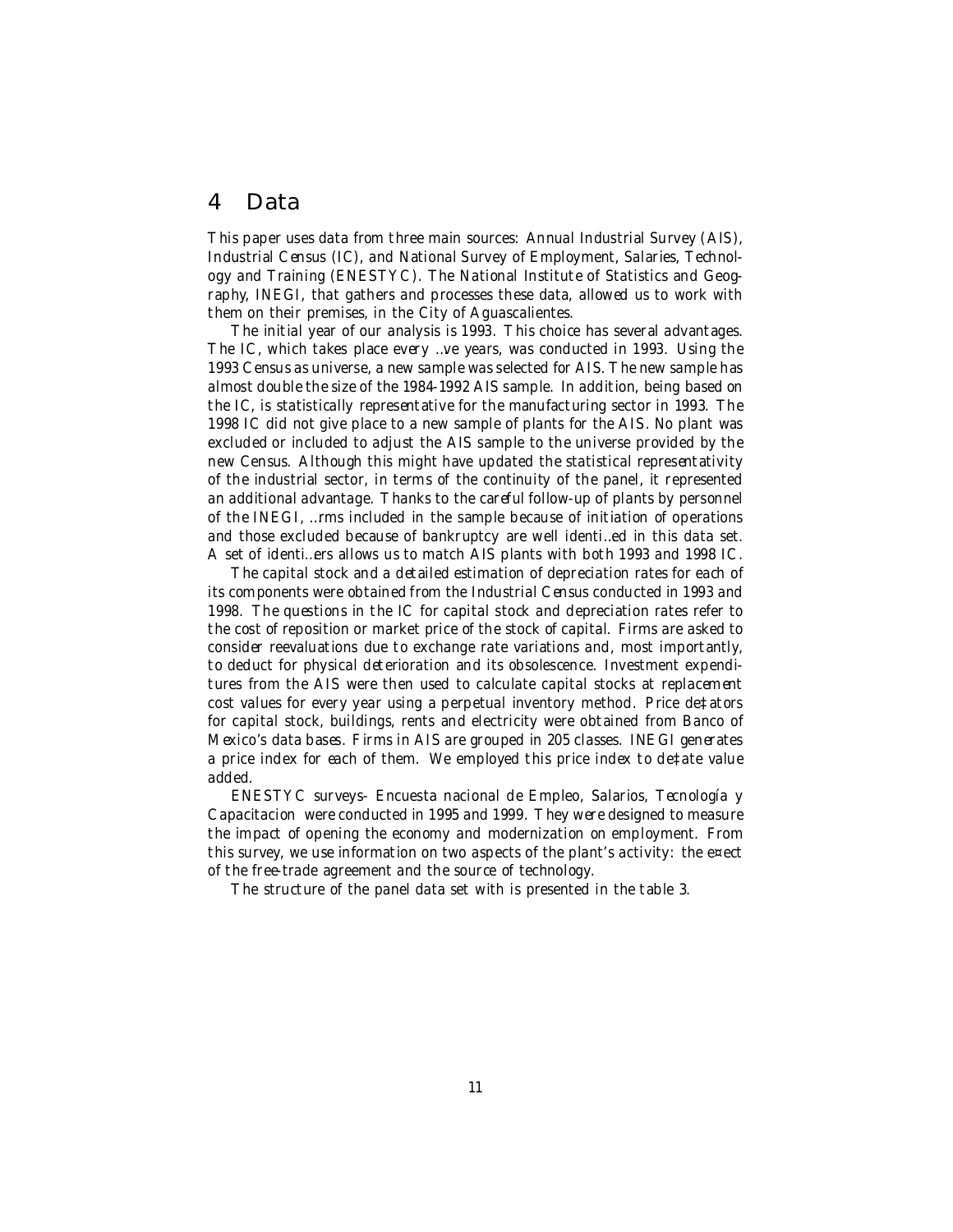#### 5 Production function estimation

Two problems must be addressed in estimating production functions with panel data sets. First, the correlation between input levels and unobserved productivity shocks induces simultaneity bias in the OLS estimation. Second, …rms with low realizations of productivity exit the market. If …rms with larger capital stock are more likely to survive negative realizations of productivity shocks, the OLS estimator of the capital coe¢cient will be biased.

Several ways of dealing with these problems have been used in the literature. Olley and Pakes (1996) proposed a technique that allows corrections for both the selection bias introduced by non-random exits and the simultaneity bias. Firm's investment function is modeled as a function of capital and productivity level - unobserved to the econometrician. Under certain conditions, the investment function can be inverted, thus providing an instrument for the unobserved productivity component. The selection bias is corrected by formally modeling …rm's survival decision and incorporating it into the estimation.

Levinsohn and Petrin (2001) have proposed an approach which requires less strict assumptions than those imposed on the investment function in Olley and Pakes. They argue that investment responds only to the non-forecastable component of the productivity shocks. As a result it does not perform well if the productivity term has both a serially correlated component and an idiosyncratic component. Instead, …rm's intermediate input demand is used to obtain an instrument for the unobserved productivity shock.

A number of recent papers have used this idea and employed a modi…ed version of the initial Olley and Pakes approach in which the investment function was replaced by the intermediate input demand. Electricity provides the best instrument since few …rms produce it and it cannot be stored. In this paper we use this later approach.

Consider the production function of …rm at time t:

$$
y_{it} = \alpha + \beta_s l_{it}^s + \beta_u l_{it}^u + \beta_k k_{it} + \omega_{it} + \varepsilon_{it}
$$
 (1)

where  $y_{it}$  is log value added,  $_{s}l_{it}^{s}$  is log of skilled labor,  $l_{it}^{u}$  is log of unskilled labor,  $k_{it}$  is log of plant's capital stock,  $\omega_{it}$  is the level of plant speci...c productivity, and  $\varepsilon_{it}$  is white noise. A …rm's private knowledge of  $\omega_{it}$  plays a role in both exit and input choice decisions. Firm's demand for electricity is:

$$
e_{it} = e_{it} \left( \omega_{it}, k_{it} \right)
$$

Under monotonicity conditions, the demand function can be inverted,

$$
\omega_{it} = \omega_{it} (e_{it}, k_{it})
$$

Replacing  $\omega_{it}$ , (1) becomes:

$$
y_{it} = \beta_s l_{it}^s + \beta_u l_{it}^u + \phi \left(e_{it}, k_{it}\right) + \varepsilon_{it}
$$
 (2)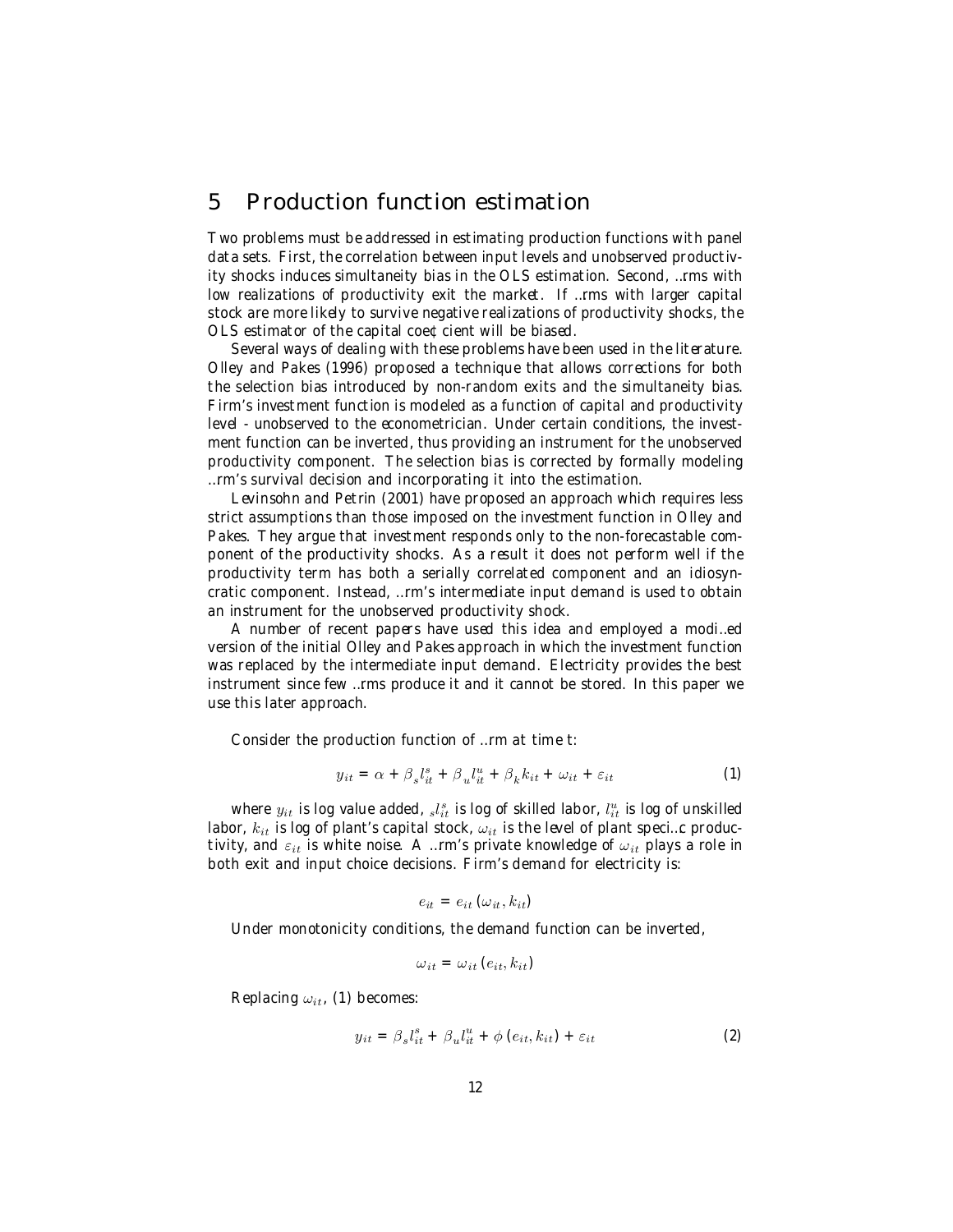where  $\phi(e_{it}, k_{it}) = \alpha + \beta_k k_{it} + \omega_{it}$ 

In the …rst step we use OLS to estimate  $\hat{\beta}_s$  and  $\hat{\beta}_u$  in (2) where  $\phi\left(e_{it},k_{it}\right)$ is represented by a polynomial expansion in  $e_{it}$  and  $k_{it}$ . Using the coe¢cient estimates at the …rst step, we calculate an estimate for  $\phi\left(e_{it},k_{it}\right)$  ,  $\hat{\phi}\left(e_{it},k_{it}\right)$  =  $y_{it}$  į  $\beta_s l_{it}^s$  į  $\beta_u l_{it}^u$ Let

$$
y_{it+1}^{\mu} = y_{it+1} \mathbf{i} \ \beta_s l_{it+1}^s \mathbf{i} \ \beta_u l_{it+1}^u = \alpha + \beta_k k_{it+1} + \omega_{it+1} + \varepsilon_{it+1} \tag{3}
$$

To address the selection bias problem, …rm's exit decision is speci…cally modelled. Writing the realization of the new productivity shock as a sum of a forecasted component and an idiosyncratic component,  $\omega_{it+1} = E [\omega_{it+1}]\omega_{it}] +$  $\eta_{it+1}$ ,and denoting  $g(\omega_{it}) = \alpha + E[\omega_{it+1}j\omega_{it}]$ , (3) becomes

$$
y_{it+1}^{\mathbf{a}} = \beta_k k_{it+1} + g(\omega_{it}) + \varepsilon_{it+1}
$$

A …rm is observed only if the realization of productivity is above a certain threshold. The …rms exit decision is then represented by:

$$
X_t = 1 \text{ if } \omega_t > \underline{\omega_t}
$$
  

$$
X_t = 0 \text{ otherwise}
$$

Incorporating the exit decision, (3) becomes:

$$
y_{it+1}^{\mu} = y_{it+1} \mathbf{i} \beta_s l_{it+1}^s \mathbf{i} \mathbf{j} \mathbf{k}_t l_{it+1}^u = \mathbf{i}
$$
  
=  $\alpha + \beta_k k_{it+1} + E \omega_{it+1} j \omega_{it}, \omega_{t+1} > \underline{\omega_{t+1}} + \eta_{it+1} + \varepsilon_{it+1}$ 

The second estimation step is then:

$$
y_{it+1}^{\mathfrak{n}} = y_{it+1} \mathfrak{i} \beta_s l_{it+1}^s \mathfrak{j} \beta_u l_{it+1}^{\mathfrak{u}} =
$$
  
=  $\beta_k k_{it+1} + g \phi$  ( $e_{it}, k_{it}$ )  $\mathfrak{j} \beta_k k_{it}, \hat{P}_{it} + \eta_{it+1} + \varepsilon_{it+1}$  (4)

We use a polynomial expansion for  $g$ ,

 $g \quad \hat{\phi} \left(e_{it}, k_{it}\right)$   $\hat{\beta}_k k_{it}, \hat{P}_{it} = \begin{bmatrix} \mathbf{P} \end{bmatrix}$ j P  $\int\limits_{l}^{\infty}\beta_{jl}\left[\hat{\phi}\left(e_{it},k_{it}\right)_{\textbf{i}}\mid\beta_{k}k_{it}\right]^{j}\hat{P}_{it}^{l}$  and non-linear least square to estimate (4).

Finally, using the coe¢cient estimates from the two steps, we calculate total factor productivity as

$$
\hat{\omega}_{it} = y_{it} \mid \hat{\beta}_s l_{it}^s \mid \hat{\beta}_u l_{it}^u \mid \hat{\beta}_k k_{it}
$$
 (5)

Production functions are estimated separately for eight two-digit SIC manufacturing industries: food processing textiles and apparel, manufacture of wood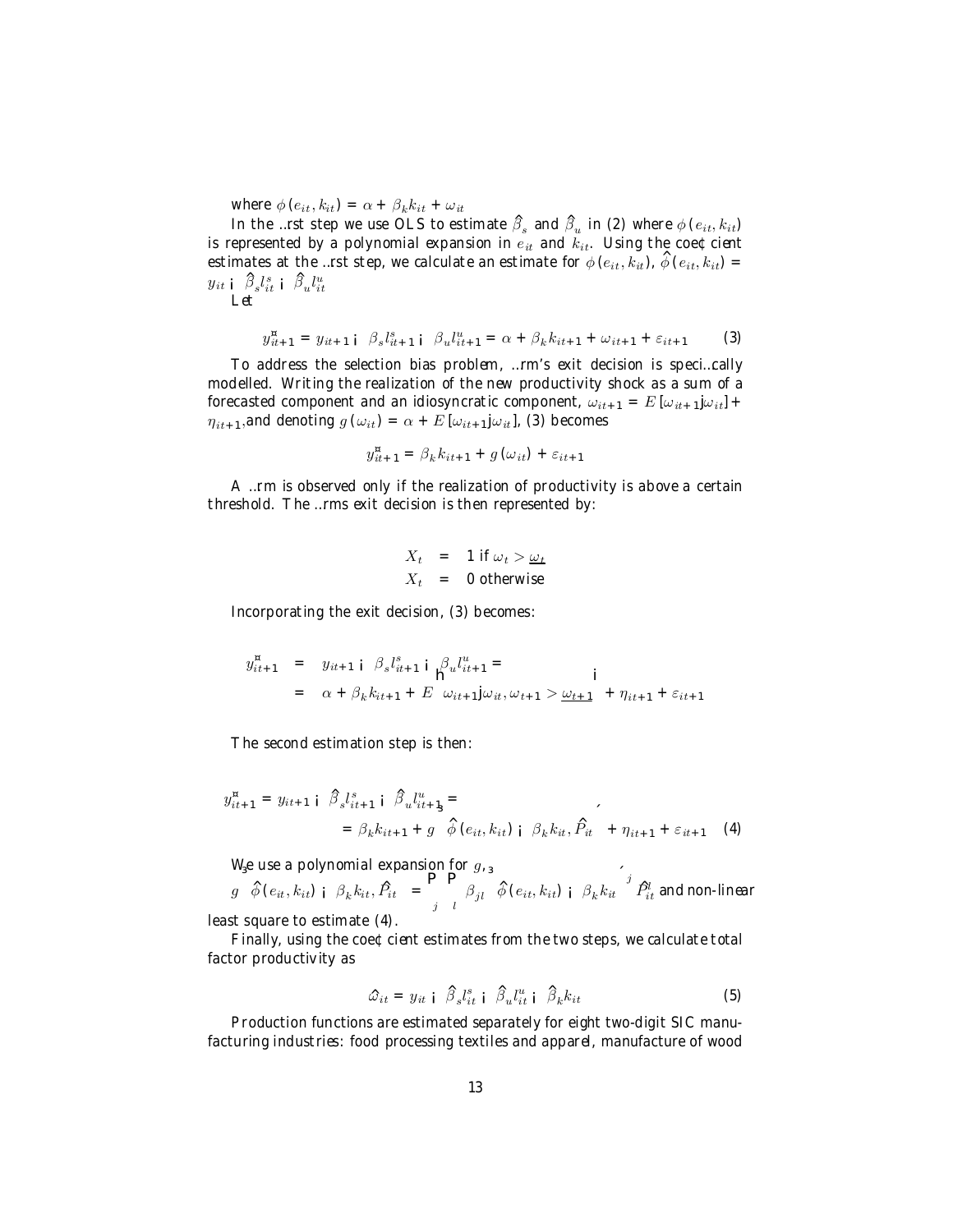products, manufacture of paper and paper products, chemical industry, glass, basic metals, and manufacturing of machinery and equipment. We compare coe¢cient estimates for three alternative speci…cations: …xed e¤ects estimation of both the balanced panel and the full data set (tables 4 and 5), and the semiparametric estimation of the full data set (table 6). The …xed-e¤ect estimates are similar for the balanced panel and the full-data set. The main reason for this is the small number of …rms exiting. Findings are consistent with the predictions about the signs of the biases.

For all sectors, semiparametric estimation yields higher coe $\Phi$  cients of capital and skilled labor, and lower coe¢cients of unskilled labor. This …nding is consistent with the predictions regarding simultaneity bias: the use of easily adjustable factors, like unskilled labor, is positively correlated with productivity shocks, inducing upward biased of …xed e¤ect estimates. The reverse is true for factors which are slow to adjust like skilled labor. Higher capital coe¢cients are consistent with the prediction that large …rms have a better chance to survive adverse productivity shocks.

A further indication that the semiparametric estimation provides superior results in given in table 7. We use the estimated coe¢cients to calculate marginal product of capital and the ratio of the marginal products of unskilled and skilled labor. Fixed e¤ect estimates yield counterintuitive higher marginal product for unskilled workers for six of the eight sectors, while the semiparametric approach delivers reasonable marginal product estimates for the two categories of labor.

Finally, four of the nine sectors display increasing returns to scale when using the semiparametric approach. No sector is characterized by increasing returns to scale if the …xed e¤ect estimates are used.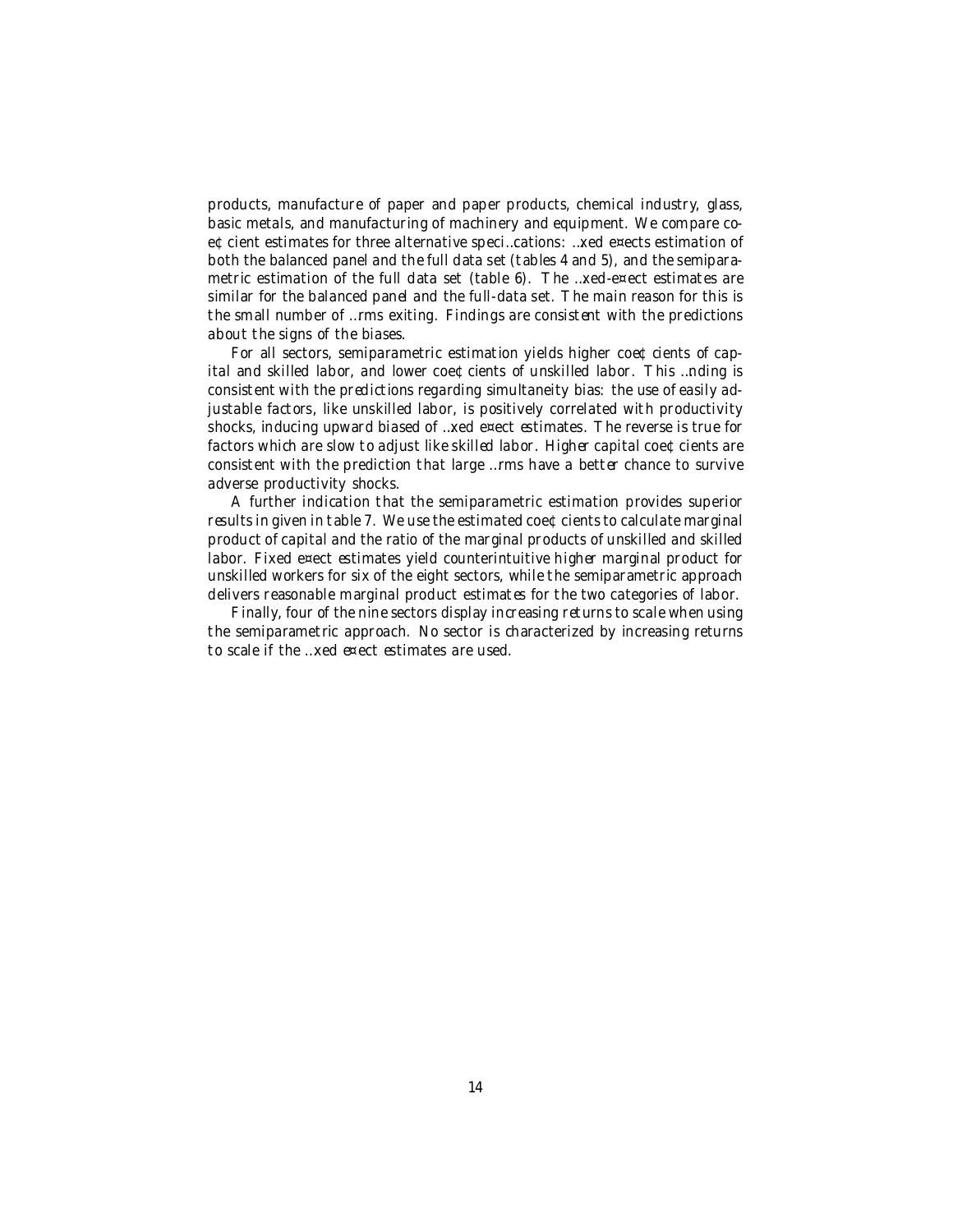#### 6 Results

#### 6.1 Manufacturing: productivity and job reallocation

Using coe  $\text{c}$  cient estimates from the semiparametric estimation, we construct a measure of plant productivity. The productivity index (used, among others by Pavcnik, 2002) measures the distance from average industry practice in a base year for each plant. Formally, let  $pr_{it}$  be the value of the productivity index of plant  $i$  in period  $t$ . Then,

$$
pri_t = y_{it} \mid \hat{\beta}_s l_{it}^s \mid \hat{\beta}_u l_{it}^u \mid \hat{\beta}_k k_{it} \mid (y_r \mid \hat{y}_r)
$$

where  $y_r = y_{it}$  and  $\hat{y}_r = \hat{\beta}_s \hat{l}_{it}^s$  i  $\hat{\beta}_u \hat{l}_{it}^u$  i  $\hat{\beta}_k \hat{k}_{it}$ 

Productivity gains at industry level can be realized either through productivity gains at plant level or through reshu-ing of resources from less productive to more productive …rms. We compute the measure of aggregate industry productivity  $W_t$  as a weighted average of individual productivity levels. Weights  $s_{it}$  are given by value added share in total industry value added in a particular year. The aggregate productivity measure is decomposed in two components. The unweighted productivity measure  $\overline{pr}_t$  measures productivity gains at plant level while the covariance between plants' value added share and productivity gives a measure of industry productivity gains through resource reshu-ing.

$$
W_t = \sum_{i} s_{it} pr_{it} = \overline{pr}_t + \sum_{i} (s_{it} \mid \mathbf{A}_t) (pr_{it} \mid \overline{pr}_t)
$$

Table 8 shows the results of the decomposition. Productivity index measures deviations from mean industry productivity in 1993, the …rst year of the panel. Values in the table are normalized by subtracting corresponding 1993 levels. Between 1993 and 2000 all industries realize important aggregate productivity gains. Glass, basic metals, and manufacturing of machinery, and equipment are the fastest growing industries. Reshu-ing of resources from less productive to more productive …rms is the dominant mechanism for industry productivity gains. With the exception of basic metals, the covariance component exceeds the unweighted productivity component for all industries. The crisis of 1995 is clearly marked by sharp drops in unweighted productivity measures and more intense reallocation of resources. The rates of job reallocation, shown in table 12 paint a similar picture. Year 1995 is characterized by large job destruction rates across sectors, while during 1996 most sector rebounded displaying high job creation rates. Just as in the case of productivity, employment reallocation rates were much higher during these years pointing towards an intense process of resource reallocation. Besides the importance of resource reallocation as source of performance improvement, these results underscore the importance of analyzing jointly productivity and job reallocation at plant level.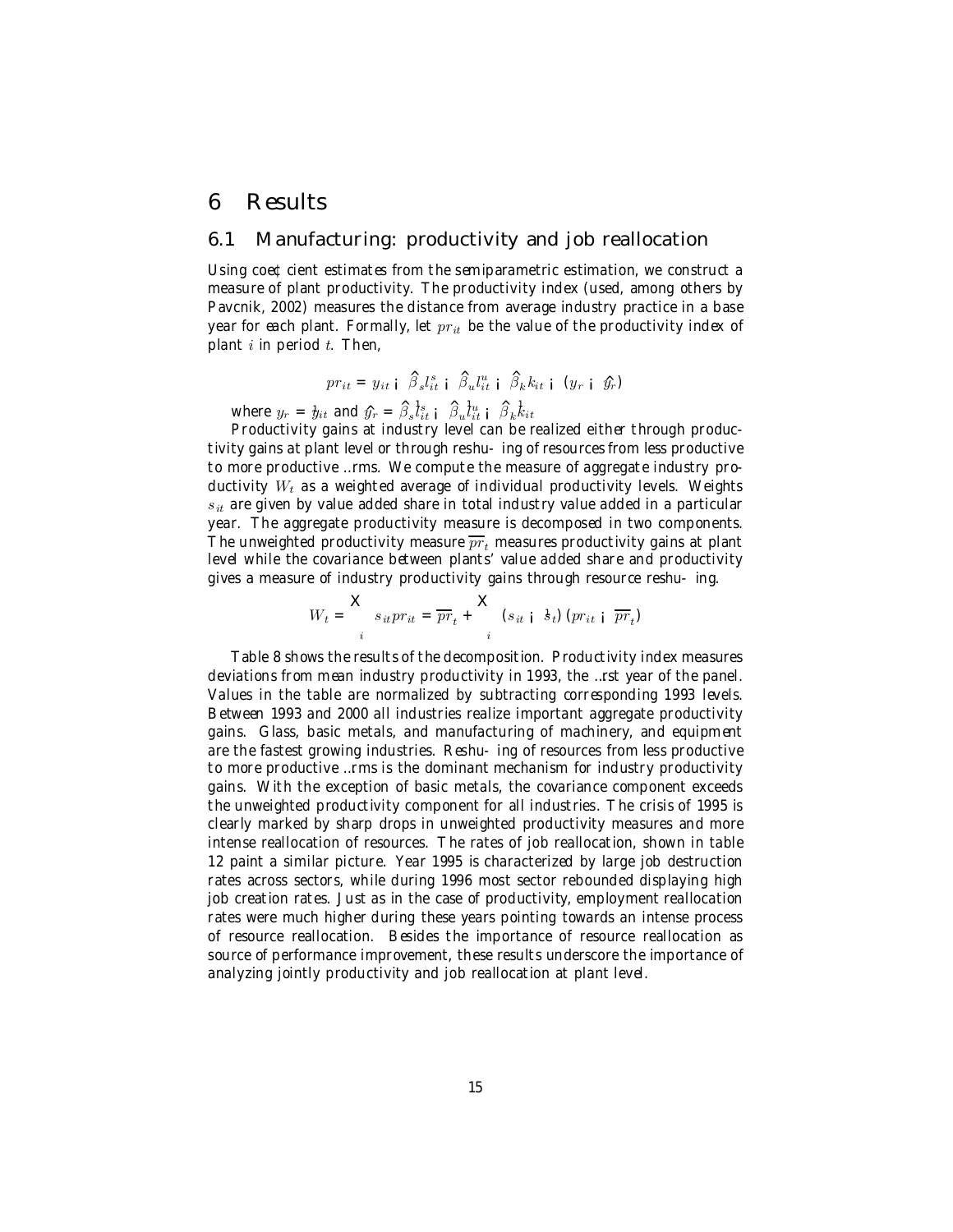#### 6.2 Reduction of tari¤s: better input mix or import competition

Have reduction in tari¤s and the implied international openness of economy a¤ected plants' productivity? We analyze …rm performance across two dimensions of market openness. First, we how the degree of integration in international markets a¤ect performance. The degree of integration is measured using plants' export performance and their relative share of imported intermediary inputs. We de... ne three categories of export performance - no exports, export less than 20 percent of sales, and export more than 20 percent of sales - and two categories of usage of imported inputs - import less than 20 percent of inputs and import 20 percent or more. In the regression analysis we use the six categories resulting from the interaction of export performance and use of imported inputs. Table 9 shows the results of a regression of productivity index on a quartic in from size, year dummies, dummy variables for the degree of integration in international markets, and interaction e¤ects of year and degree of integration. Figure 1 compares plant productivity for all years across our measure of degree of integration in international markets. The main feature is the superior performance of …rms using a large share of imported inputs. For all years and all categories of export performance, larger shares of imported inputs are associated with higher productivity. The di¤erence becomes stronger over time, as …rms using a larger menu of imported inputs display more robust growth patterns. Large exporters using a large share of imported inputs (exp2imp2) have the strongest productivity growth. Firms selling exclusively on the domestic market and using small quantities of imported inputs (exp0imp1) were worst hit by the 1995 crises. At the same time, the downturn in the US economy during late 1990's had a stronger e¤ect on large exporters with low imported inputs use (exp2imp1).

Reduced tari¤s sti¤en import competition and may have a disciplining, productivity-enhancing e¤ect on domestic plants. We use …rms perceptions about the e¤ects of NAFTA to de…ne a measure of import competition at 4 digit SIC level. A sector is categorized as import competing if more than 38 percent (median level) of the …rms considered import competition to be the strongest e¤ect of NAFTA. Table 10 shows estimates of a regression of productivity on the level of import competition. As before, we control for plant size and include year dummies and interaction e¤ects. Figure 2 shows the estimated productivity levels. We could …nd no signi…cant e¤ect of import competition on …rm productivity.

Our …ndings underscore the importance of better access to imported inputs as a channel for productivity enhancement e¤ects of tari¤ reductions.

Tables 9 and 10 show results for regressions of gross job reallocation rate and rate of net employment change, respectively, on the same right hand side variables - measure of plant size, and variables describing the degree of integration into international markets and the level of import competition. Figures 3 to 6 plot the estimated turnover rates. Year 1995 to 1997 are characterized by high turnover rates. In 1995 they were driven by large job destruction an in the subsequent years by high job creation rates. During the rest of the period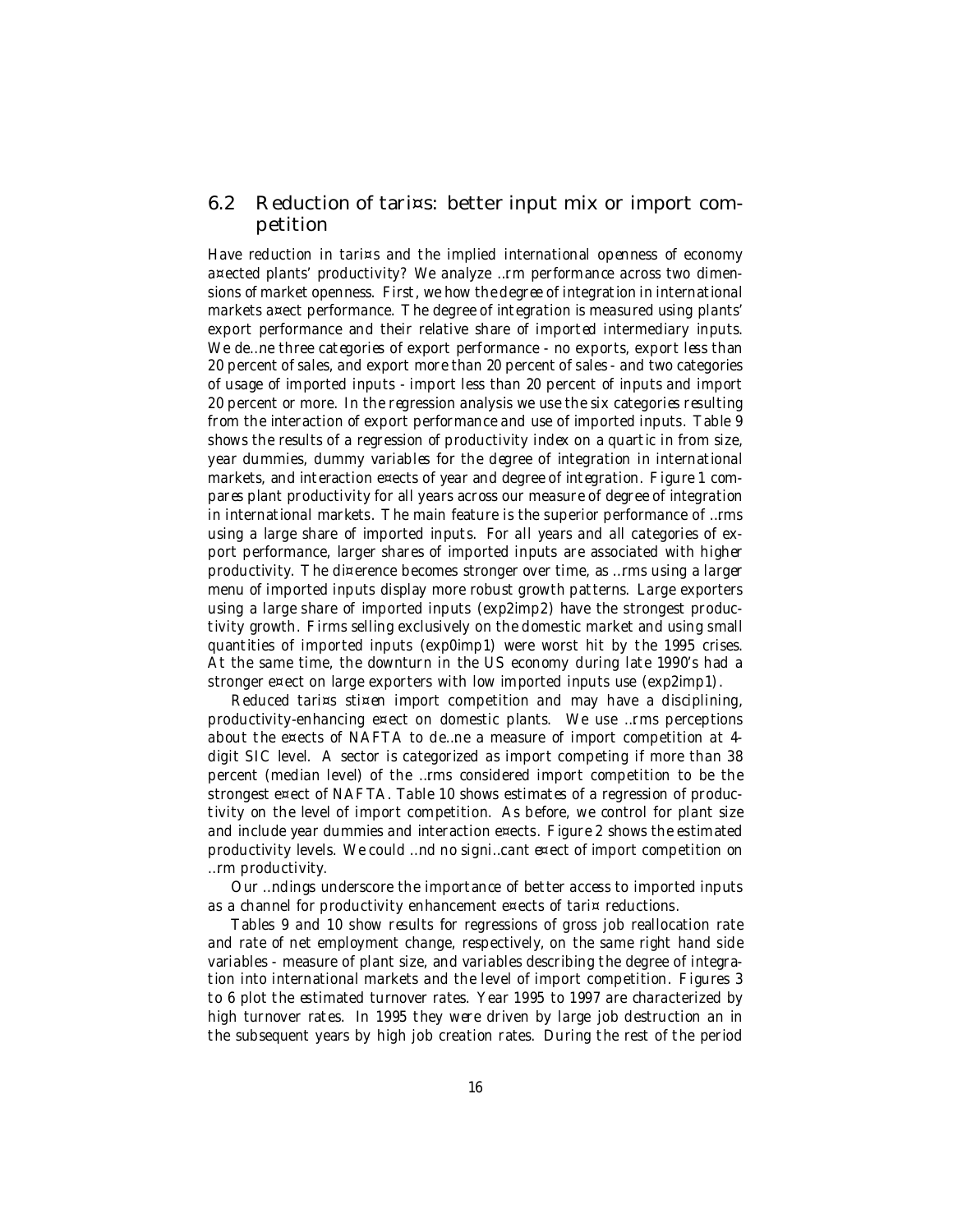turnover rates were at normal levels, 10-15%. Plant behavior with respect to these two dimensions of performance is di¤erent across periods with high and normal turnover. Degree of integration has no signi…cant e¤ect during normal turnover years. Exporting …rms and those using larger shares of imported inputs perform better during high turnover years. Plants in import competing sectors appear to be more "under the weather" as far as job turnover rates are concerned. They display higher rates of gross job reallocation in more turbulent years. rates of net employment change are more extreme for import competing plants. They tend to destroy more jobs in years with negative overall job change and to create more jobs in years with employment growth.

#### 6.3 Investment in technology

Recent empirical studies suggest that adoption of technology may be far from automatic. Gri¢th et. al. (2000), for example, highlight that investments in research an development help …rms achieve an "absorptive capacity" which facilitates technology adoption. This argument suggest that productivity growth is related to expenditures in research and development in technology, as well as to other variables directly re‡ecting a degree of access to foreign technology.

We use estimated productivity index to study the relationship between investments in R&D and productivity. Plants are classi…ed in three categories according to the annual amount allocated to R&D and transfer of technology: zero expenditures (noinv), positive amount but below 5% of yearly sales (invsm), and those with expenditures above 5% (invlrg). Table 11 shows the results of the regression of productivity index on a quartic in plant size, year dummies, dummy variables for categories of investment in R&D, and interactions between year and investment categories. Figure 2 compares estimated productivity levels for every year across levels of investment in R&D. Regression results show a clear positive e¤ect of investments in technology. Firms that invest in R&D are, at all times, more productive than …rms that do not invest and display faster growth. Figure 2 shows an even sharper picture. Not only investments in R&D are raising productivity, but the amount invested signi…cantly determines the rate of growth. If in 1993 …rms with small and large investments were not signi…cantly di¤erent, by 1997, the higher rate of growth made large investors signi...cantly more productive - di¤erence which persisted until 2000. It is interesting to note that …rms which invest more in R&D performed better during the 1995 crisis and showed no productivity decline in 2000.

Job turnover rates are also signi…cantly di¤erent across levels of investment in technology. During years with high turnover rates, 1994 to 1998, …rms which make no investments experience higher rates of gross job reallocation and lower rates on net employment change. Plants investing in R&D were less a¤ected by the 1995 crisis. Their job turnover rates remained relatively unchanged and positive net change rates resumed after one year of employment loss.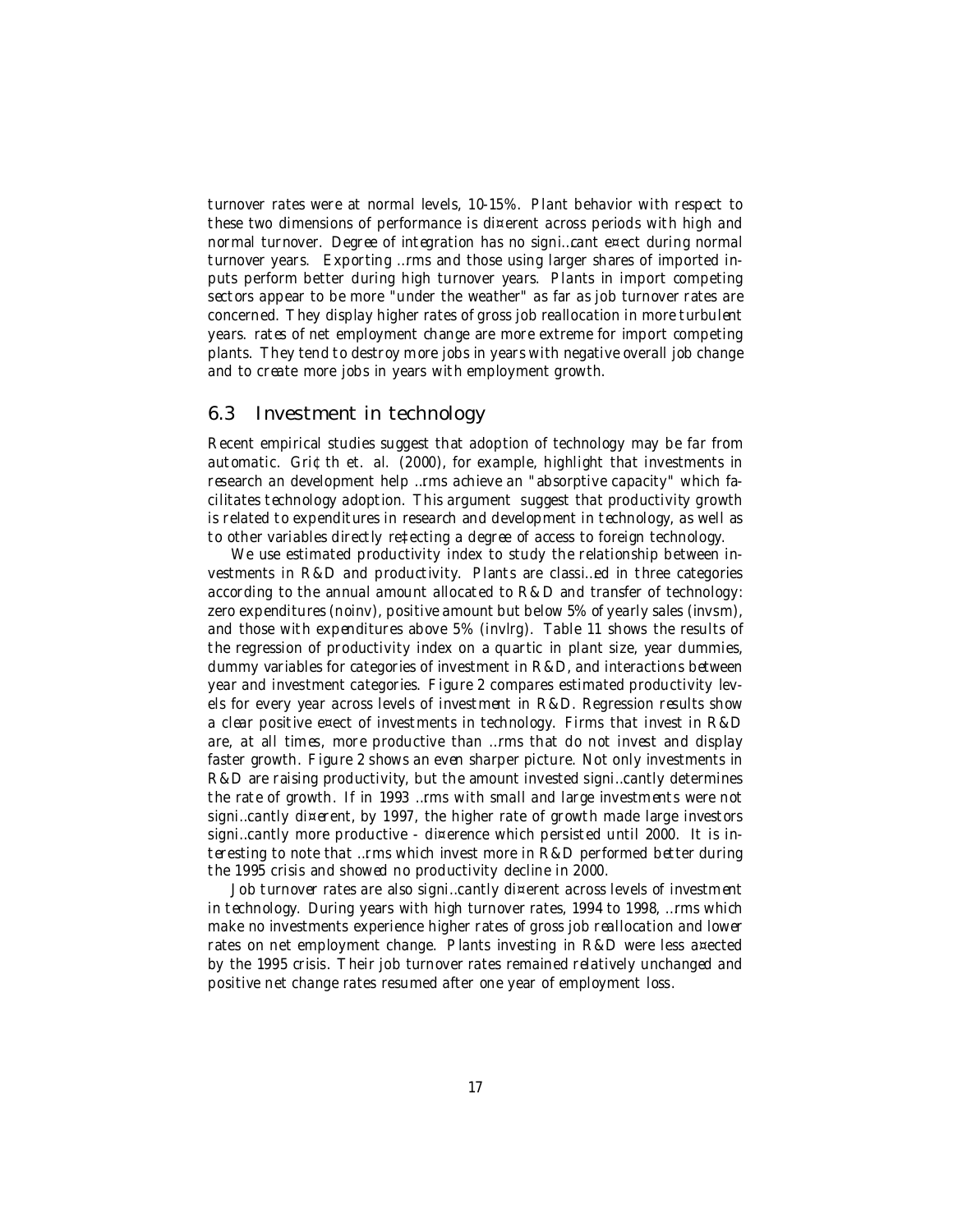#### 7 Conclusions and future research directions

We analyze performance of Mexican manufacturing …rms between 1993 and 2000, following implementation of North-American Free-trade agreement. The plant-level panel data set was constructed combining information from three sources: Annual Industrial Survey, Industrial Census, and National Survey of Employment, Salaries, Technology and Training. The main goal of the empirical analysis is to evaluate the e¤ect integration into international markets, import competition, and investment in technology on two dimensions of …rm performance, productivity and job turnover. Production functions for two-digit SIC industries are estimated using a semiparametric approach which controls for selection and simultaneity biases. Estimates are used in subsequent analysis.

Our …ndings suggest that the degree of integration in international markets is a strong determinant of …rm performance. Firms using larger shares of imported inputs show stronger productivity growth. Better access to imported inputs has a stronger positive e¤ect of productivity for …rms exporting larger shares of output. Results are mixed with respect to import competition. The most signi…cant results indicate that …rms in facing stronger import competition do not become more productive. Particularly sharp are the results concerning the e¤ect of using more imported inputs. Combined, these results suggest that better access to imported inputs is the more signi…cant vehicle for productivity enhancing e¤ects of trade openness. Investment in technology is, by far, most strongly correlated with plant productivity.

The study of job turnover in relation to trade-related plant characteristics yielded very interesting results. Like, productivity, job turnover at …rm level is strongly in‡uenced by the degree of integration in international markets, import competition, and R&D behavior. Firm performance di¤ers signi…cantly across years with high/low(or normal) turnover. With a high variation in job turnover over a relatively short period of time, Mexican economy during 1993-2000, provides the perfect case study. There are no signi…cant performance di¤erences across integration, import competition, and investments in technology in low turnover year. In high turnover years, integration and expenditures in technology have a positive impact on …rms performance, while import competition a¤ects negatively …rms' prospects.

Our results di¤er from …ndings of IDB (2002) in several respects. We found that e¢ciency gap between exporters and non exporters and between large and small exporters grew signi…cantly during the period. Exporters with high share intermediate input users were those that gain most in terms of e¢ciency<sup>12</sup>. We also …nd no evidence of enhanced productivity in import competing …rms.

We are still in the process of checking alternative and complementary speci- ... cations and variables, regarding the e¤ect of enhanced foreign competition in

 $12$  The data base is the same as the one used in the IDB study: It excludes in-bond plants, called as well maquiladoras.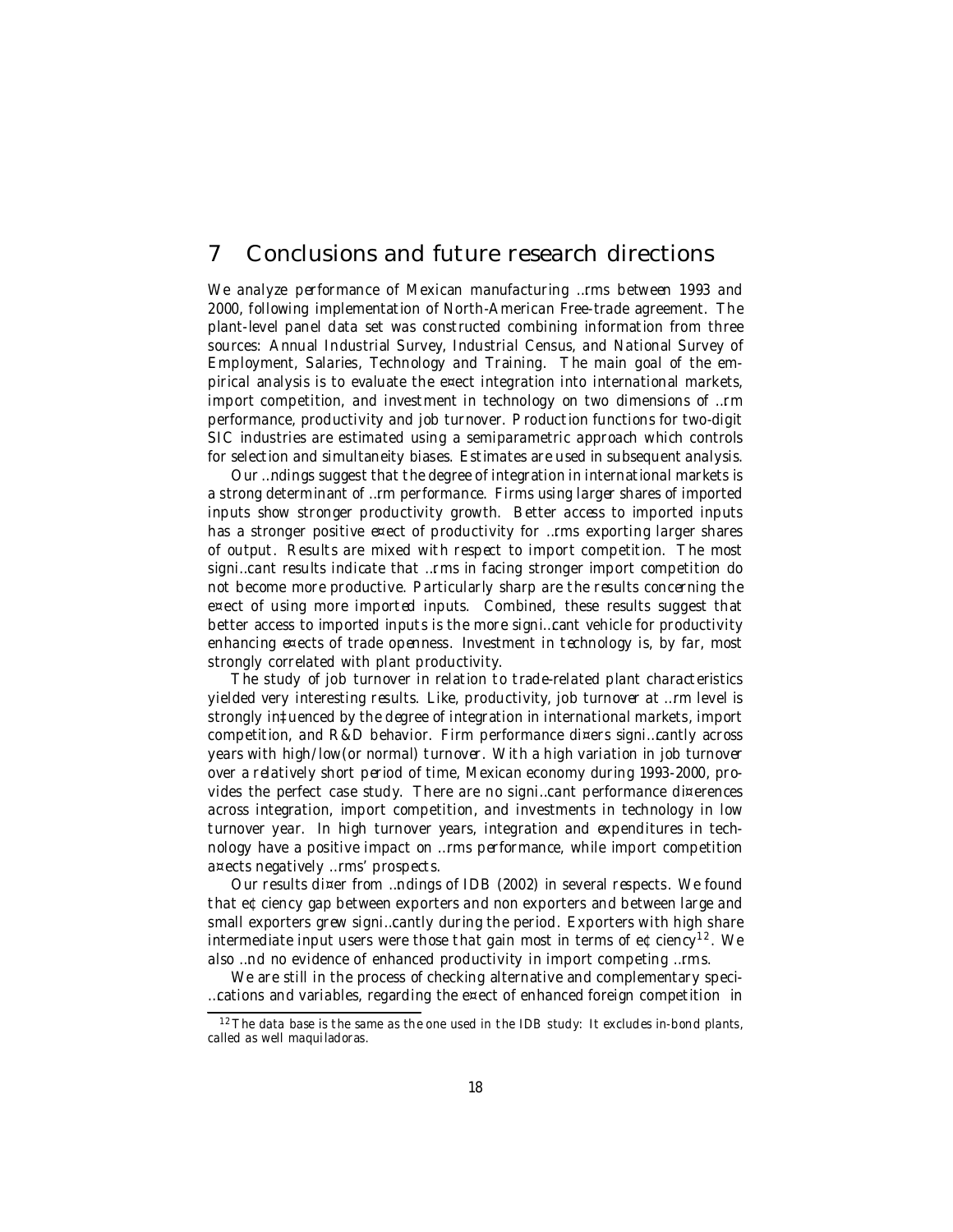local markets of …nal products. Firstly, we are considering if the e¤ect of import tari¤s reductions during the period 1993-2000 have adequately been captured with the qualitative variables based on manufacturer's own perceptions. An initial procedure to check the robustness of our results is to regress our rates of growth on plant's total factor productivity with variations in import tari¤s as independent variable - thereby re‡ecting some degree of myopic behavior.

A more elaborate procedure involves constructing a variable that indicates the phasing out category for the elimination of tari¤s to which the product belonged. Knowledge of their category allowed each producers to anticipate tari¤ levels for the rest of the decade. This step, as suggested in the text would require reestimation of production function, to the extent that exit decisions a source of bias in estimations - are also a¤ected by this variable. (A similar line of argument suggests the inclusion of proxies of …rms' …nancial liquidity to explain their exit decisions).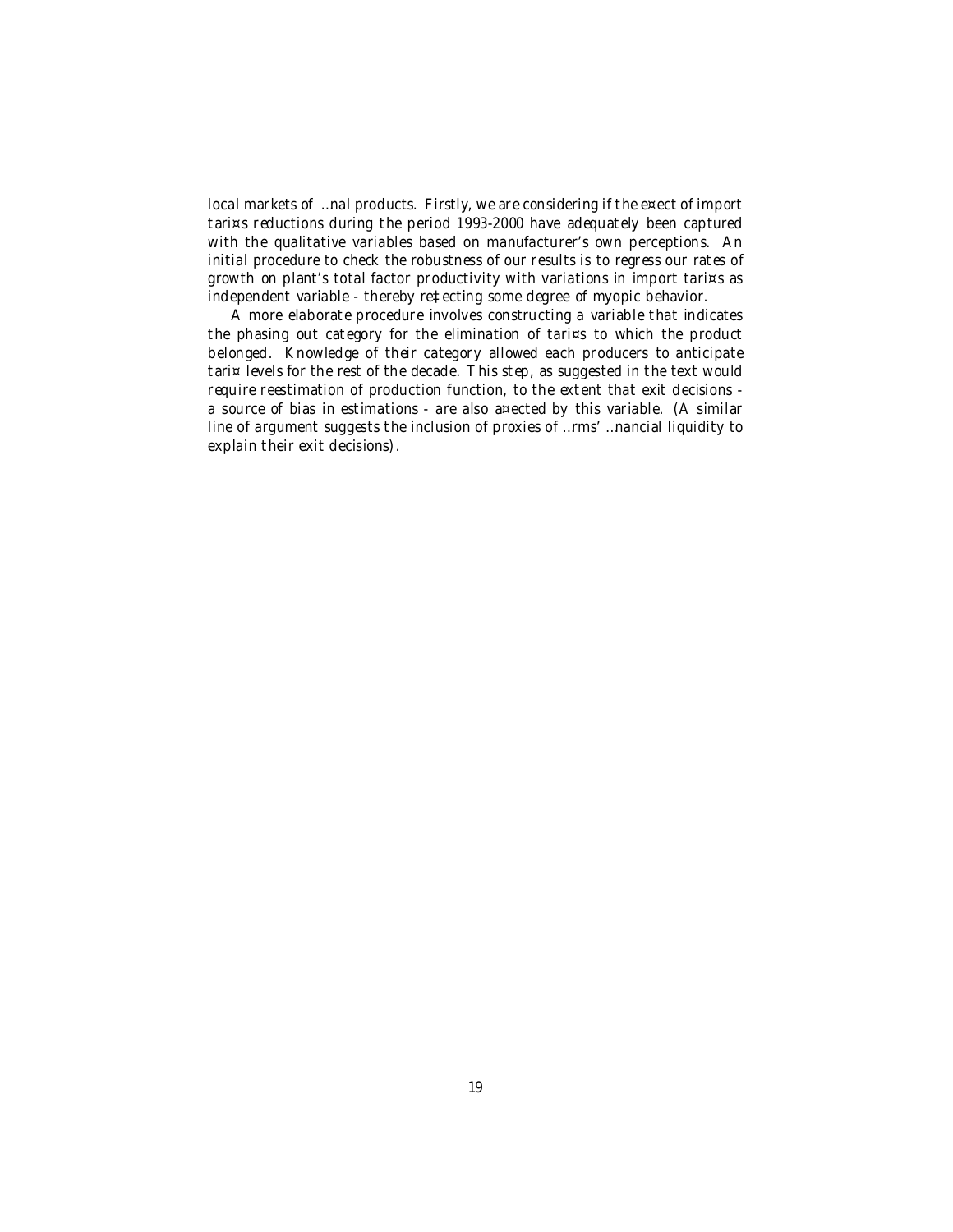#### 8 References

Bernard, A., J. Bradford Jensen and P.K. Schott (2002) "Falling Trade Costs, Heterogeneous Firms, and Industry Dynamics" NBER Working Paper.

Calvo, G. (1986) "Incredible Reforms" Mimeo, University of Pennsylvania. Fernandez, R. and J. Portes (1998) "Returns to Regionalism: An Analysis of Nontraditional Gains from Regional Trade Ageements" The World Bank Economic Review. Vol 12. Num 2.

Gri¢th, R., S. Redding and J. Van Reenen (2002) "Mapping the Two Faces of R&D: Productivity Growth in a Panel of OECD Industries" L.S.E. Mimeo.

Haddad, Mona, 1993 "How Trade Liberalization A¤ected Productivity in Morocco." PRD Working paper WPS 1096, The World Bank.

Holmes, T.J. and J. A. Schmitz (1995) "Resistance to New Technology and Trade Between Areas" Federal Reserve Bank of Minneapolis Quarterly Review. Winter. Vol 19, No1.

IDB (2002) "Beyond Borders: The New Regionalism in Latin America". Inter American Development Bank. Washington, D.C.

INEGI (2001) Encuesta Industrial Anual. Instructivo para el Llenado del Cuestionario, pp. 19-22.

INEGI (2001) Metodology Censos Economicos, pp.122.

Kowalcyk, C. and Davis, D. (1998) " Tari¤ Phase-Outs : Theory and Evidence from Gatt and NAFTA " In Je¤rey Frankel, ed. 1998. Regionalization of the World Economy. Chicago U. Press. NBER

Krishna, P. and D. Mitra (1997) "Trade Liberalization, Market Discipline, and Productivity Growth: New Evidence from India. Processed, Brown University.

Levinsohn (1999) "Employment Responses to International Liberalization in Chile" Journal of International Economics, 47, p.321-344.

Levinsohn, J. and Petrin (1999) "When Industries Become More Productive, Do Firms?

Investigating Productive Dynamics" NBER Working Paper No 6893

Levinsohn, J. and Petrin (2000) "Estimating Production Functions Using Inputs to Control For Unobservables" NBER Working Paper No 7819

Lopez-Cordova, E. (2002) "NAFTA and Mexico's Manufacturing Productivity: An

Empirical Investigation Using Micro-level Data," mimeo, Inter-American Development Bank, Washington, D.C. July 15.

Lopez-Cordova and Mesquita Moreira, 2003, "Regional Integration and Productivity: The Experiences of Brazil and Mexico" The Institute for the Integration of Latin America and the Caribean (INTAL) Working paper 14, July 2003.

Medina P., M. Melendez and K. Seim (2002) "Productivity Dynamics of the Colombian Manufacturing Sector". Processed. IDB Latin American Research Network.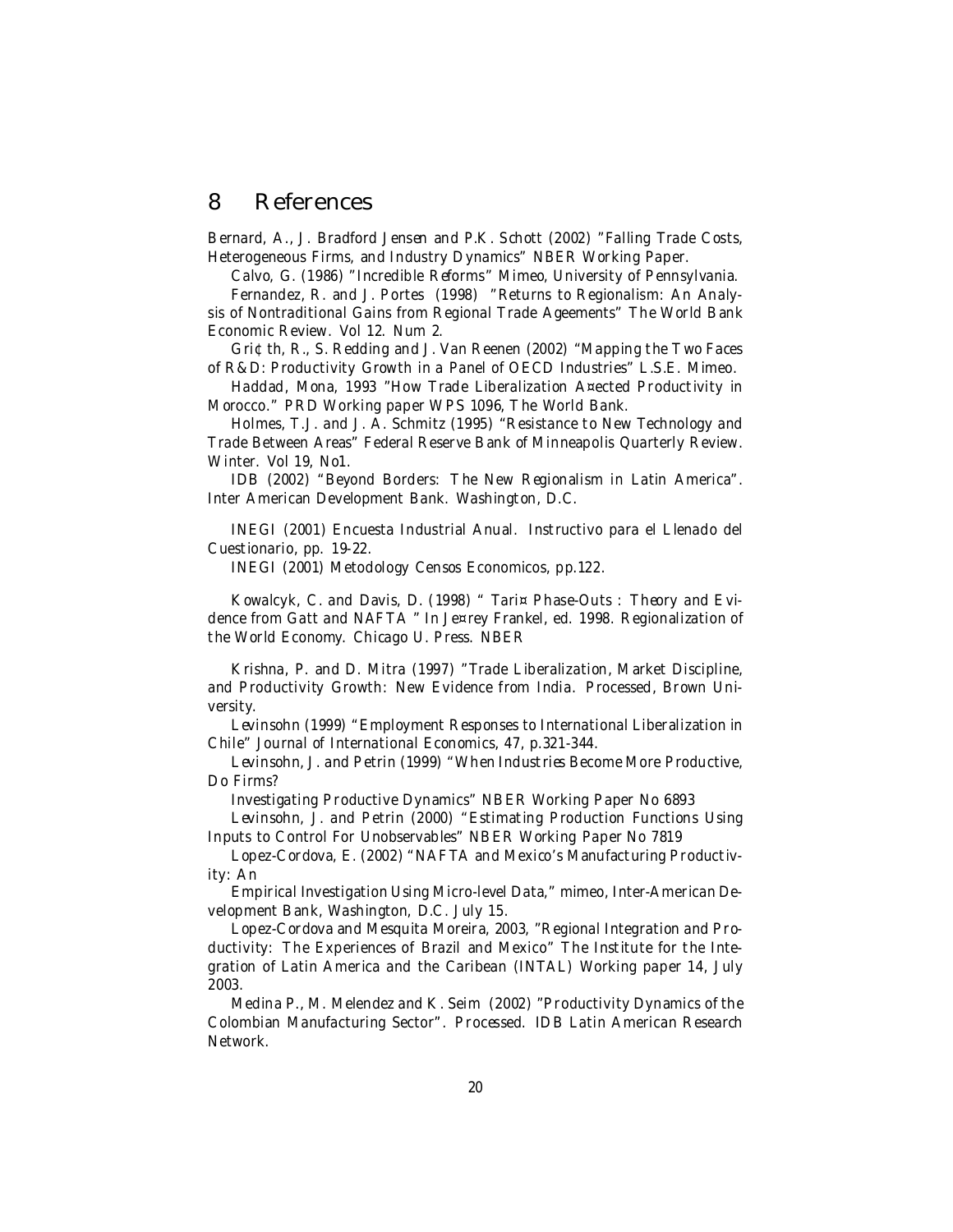Olley, S. and Pakes, A; (1996) "The Dynamics of Productivity in the Telecommunications equipment Industry" Econometrica 64 (6), 1363-1298.

OECD (1996) "Trade Liberalisation Policies in Mexico". OECD. Paris.

Pavnick, N. (2002) ""Trade Liberalization, Exit, and Productivity Improvements: Evidence from Chilean Plants," Review of Economic Studies.

Prescott, E. (1998) "Needed: A theory of Total Factor Productivity" International Economic Review, August 1998, Vol 39, No3.

Ray. D. (1998) Development Economics. Princeton University Press.

Rodrik, D. (1989) "Promises, Promises: Credible Policy Reforms via Signalling" The Economic Journal 99 pp. 756-72.

Tybout, J. and M.D: Westbrook (1995) "Trade Liberalization and the Dimensions of E¢ciency Change in Mexican Manufacturing Industries" Journal of International Economics, 39. p. 53-78.

World Bank (2002) "Mexico Export Dynamics and Productivity, Analyisis of Mexican Manufacturing in the 1990s.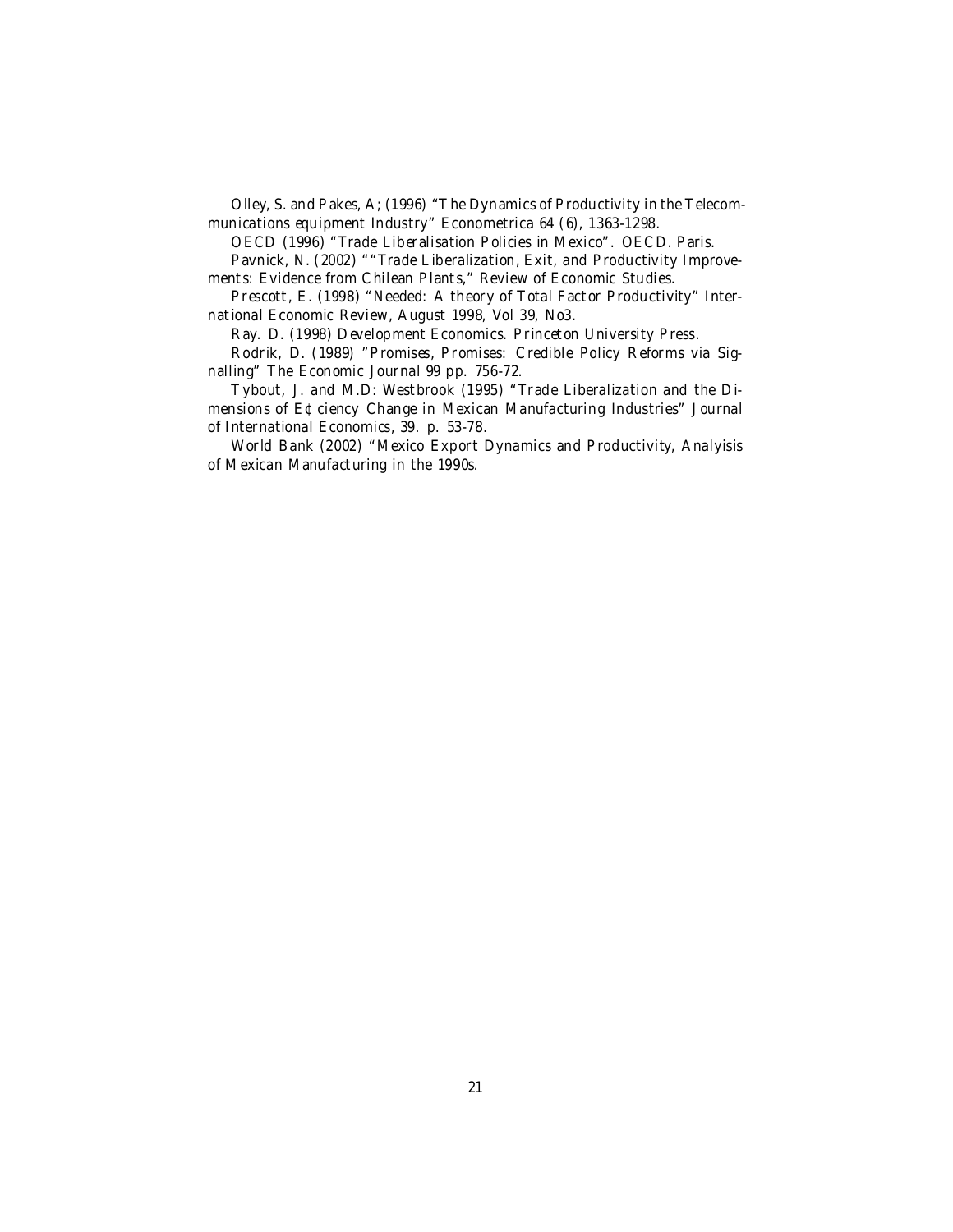Table 1. Tari¤ phase-out schedules

| Tari¤ category                                       | Phase-out schedule                                     |
|------------------------------------------------------|--------------------------------------------------------|
| II А                                                 | elimination upon the implementation of NAFTA, Jan 1994 |
| $\left  \begin{array}{c} B \\ C \end{array} \right $ | ve equal annual stages, between 1994 and 1998.         |
|                                                      | ten equal annual stages, between 1994 and 2003.        |
| ΙD                                                   | already free trade                                     |
| $B+$                                                 | seven stages: 20% in 1994, 0% in 1995,                 |
| $\parallel$ (most textile tari¤s)                    | 10% per year between 1996 and 2000, 30% in 2001.       |
| B8-                                                  | two stages: 50% in 1998 and 50% in 2001.               |

Table 2. U.S. imports from Mexico 1993-1998.

| Sector           |              | value (millions USD) |        | share of total US imports (%) |       |       |       |
|------------------|--------------|----------------------|--------|-------------------------------|-------|-------|-------|
|                  | 1993<br>1996 |                      | 1998   | 1993                          | 1996  | 1997  | 1998  |
| <b>Textiles</b>  | 204          | 775                  | 1.343  | 1.88                          | 6.89  | 8.46  | 8.92  |
| Apparel          | 2,367        | 4,319                | 6,889  | 7.65                          | 11.30 | 12.91 | 14.24 |
| Furniture        | 956          | 1.514                | 2,248  | 14.42                         | 15.98 | 16.76 | 16.85 |
| Primary metal    | 3,139        | 5.517                | 6.064  | 12.53                         | 16.82 | 17.39 | 16.31 |
| Fabricated metal | 1,124        | 1.957                | 3,193  | 7.23                          | 9.43  | 11.80 | 13.04 |
| Machinery        | 2,471        | 3,853                | 5.251  | 3.21                          | 4.88  | 5.42  | 6.14  |
| Electrical       | 8,888        | 10,293               | 10,020 | 11.62                         | 17.94 | 17.95 | 18.07 |
| Transportation   | 6.015        | 15,034               | 17,741 | 6.22                          | 12.40 | 12.20 | 12.08 |
| Scientic instr.  | 1,459        | 2,481                | 3.549  | 6.61                          | 9.47  | 10.16 | 12.35 |
| Total non-oil    | 35,685       | 66,602               | 89,700 |                               |       |       |       |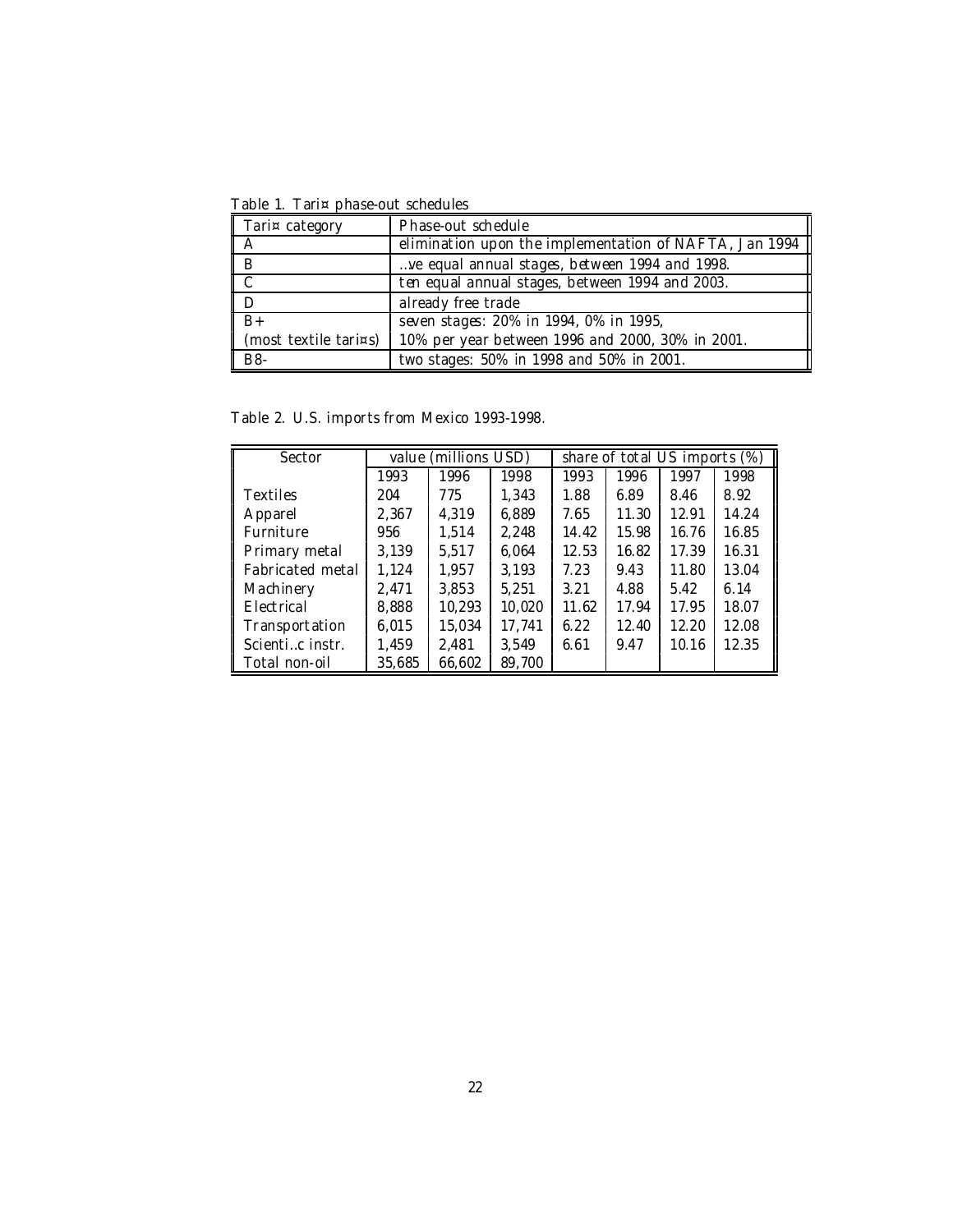| Sector              | 1993  | 1994  | 1995  | 1996  | 1997  | 1998  | 1999  | 2000  |
|---------------------|-------|-------|-------|-------|-------|-------|-------|-------|
| <b>Observations</b> |       |       |       |       |       |       |       |       |
| Food                | 743   | 735   | 731   | 720   | 707   | 702   | 702   | 702   |
| Textiles            | 747   | 733   | 704   | 674   | 634   | 630   | 627   | 627   |
| Wood                | 150   | 148   | 142   | 133   | 129   | 129   | 127   | 127   |
| Paper               | 328   | 325   | 321   | 318   | 317   | 316   | 317   | 317   |
| Chemical            | 870   | 863   | 846   | 830   | 819   | 820   | 818   | 818   |
| Glass               | 287   | 275   | 264   | 254   | 245   | 243   | 242   | 242   |
| Metals              | 111   | 108   | 104   | 105   | 101   | 101   | 101   | 101   |
| Machinery           | 1013  | 1005  | 981   | 948   | 924   | 920   | 915   | 915   |
|                     |       |       |       |       |       |       |       |       |
| Mean employment     |       |       |       |       |       |       |       |       |
| Food                | 365.9 | 368.9 | 368.8 | 378.2 | 391.1 | 404.5 | 418.3 | 421.2 |
| Textiles            | 190.8 | 187.9 | 179.4 | 200.5 | 232.4 | 235.3 | 239.9 | 241.7 |
| Wood                | 119.3 | 122.6 | 116.0 | 132.3 | 147.2 | 155.9 | 160.9 | 160.8 |
| Paper               | 215.7 | 213.2 | 204.0 | 209.5 | 218.3 | 222.0 | 226.4 | 228.2 |
| Chemical            | 205.9 | 206.0 | 199.8 | 210.9 | 226.4 | 239.2 | 243.7 | 249.3 |
| Glass               | 233.2 | 234.0 | 224.6 | 232.1 | 249.4 | 262.7 | 266.4 | 271.5 |
| Metals              | 443.8 | 442.2 | 429.2 | 442.6 | 476.0 | 470.3 | 457.8 | 454.2 |
| Machinery           | 285.3 | 279.9 | 254.7 | 282.3 | 326.7 | 362.3 | 375.3 | 390.1 |

Table 3. The number of …rms in the unblalanced panel and average employment by sector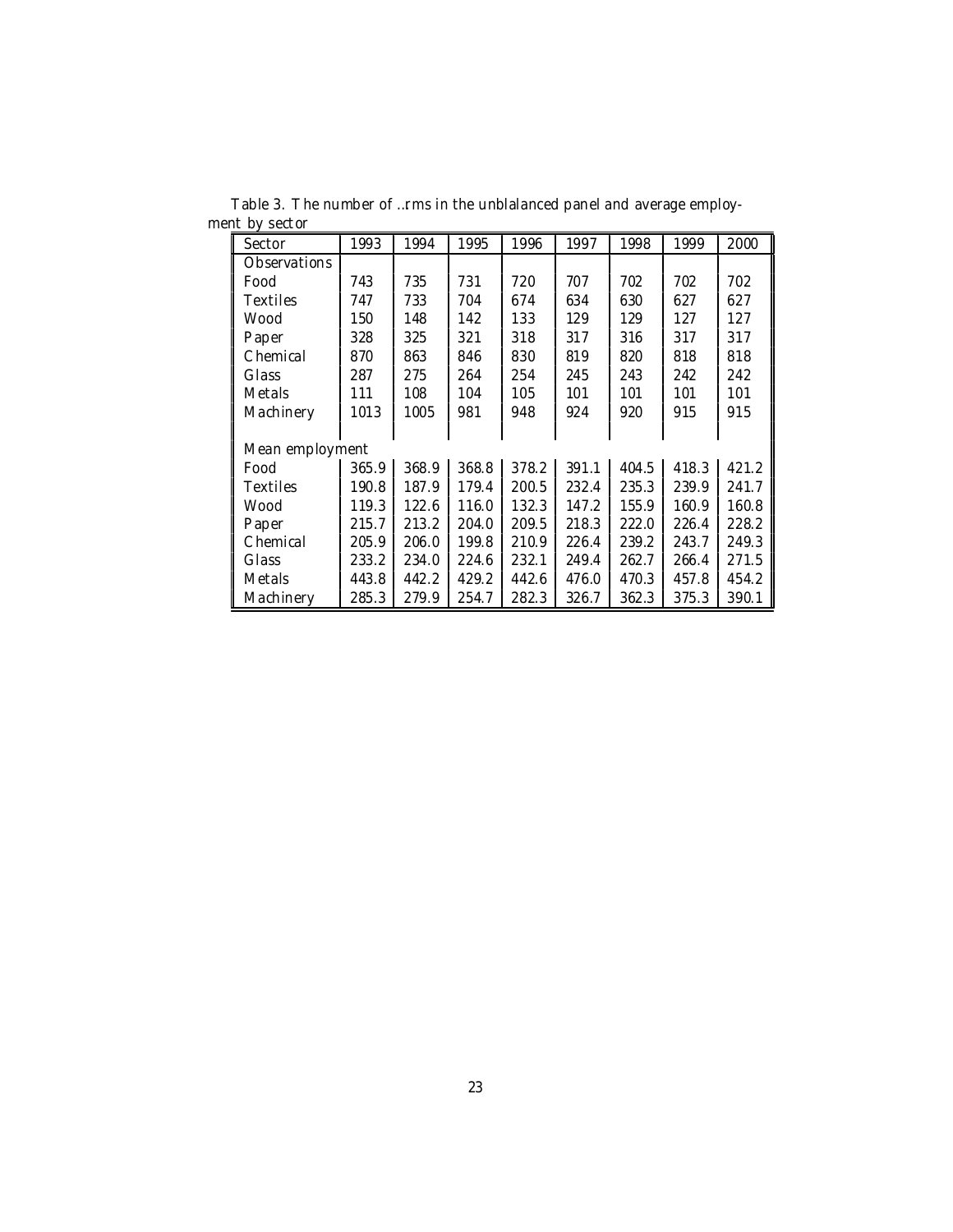Table 4. Estimates of production functions. Balanced Panel, Fixed e¤ects

| sector          | capital    |       | labor unskilled |       | labor skilled |       |
|-----------------|------------|-------|-----------------|-------|---------------|-------|
|                 | $\cos x$ . | S.E.  | $\cos x$ .      | S.E   | $\cos x$ .    | S.E   |
| Food processing | $0.247**$  | 0.021 | $0.430**$       | 0.027 | $0.225**$     | 0.022 |
| <b>Textiles</b> | $0.101**$  | 0.021 | $0.577**$       | 0.029 | $0.196**$     | 0.025 |
| Wood            | $0.238**$  | 0.051 | $0.554**$       | 0.061 | 0.060         | 0.060 |
| Paper           | $0.119**$  | 0.027 | $0.484**$       | 0.040 | $0.277**$     | 0.038 |
| Chemical        | $0.204**$  | 0.018 | $0.499**$       | 0.023 | $0.229**$     | 0.021 |
| Glass           | $0.117**$  | 0.030 | $0.603**$       | 0.052 | 0.041         | 0.047 |
| Basic metals    | 0.079      | 0.059 | $0.596**$       | 0.060 | $-0.038$      | 0.060 |
| Machinery<br>II | $0.220**$  | 0.014 | $0.658**$       | 0.018 | $0.141**$     | 0.017 |

| ** Signicant at 95 percent level. * Signicant at 90 percent level |  |  |  |  |  |  |  |  |
|-------------------------------------------------------------------|--|--|--|--|--|--|--|--|
|-------------------------------------------------------------------|--|--|--|--|--|--|--|--|

|  |  | Table 5. Estimates of production functions. Unbalanced Panel, Fixed e¤ect |  |  |  |  |
|--|--|---------------------------------------------------------------------------|--|--|--|--|
|--|--|---------------------------------------------------------------------------|--|--|--|--|

| sector          | capital    |       | labor unskilled |       | labor skilled |       |  |
|-----------------|------------|-------|-----------------|-------|---------------|-------|--|
|                 | coe¤.      | S.E.  | $\cos x$ .      | S.E   | $\cos x$ .    | S.E   |  |
| Food processing | $0.231***$ | 0.020 | $0.426**$       | 0.027 | $0.241**$     | 0.022 |  |
| <b>Textiles</b> | $0.123**$  | 0.020 | $0.603**$       | 0.028 | $0.184**$     | 0.025 |  |
| Wood            | $0.241**$  | 0.050 | $0.617**$       | 0.060 | 0.058         | 0.060 |  |
| Paper           | $0.127**$  | 0.026 | $0.485**$       | 0.040 | $0.277**$     | 0.038 |  |
| Chemical        | $0.206**$  | 0.017 | $0.507**$       | 0.023 | $0.229**$     | 0.021 |  |
| Glass           | $0.145**$  | 0.031 | $0.671**$       | 0.051 | 0.016         | 0.046 |  |
| Basic metals    | $0.116***$ | 0.058 | $0.586**$       | 0.058 | $-0.011$      | 0.059 |  |
| Machinery       | $0.253**$  | 0.015 | $0.685**$       | 0.018 | $0.154**$     | 0.017 |  |

\*\*Signi…cant at 95 percent level. \*Signi…cant at 90 percent level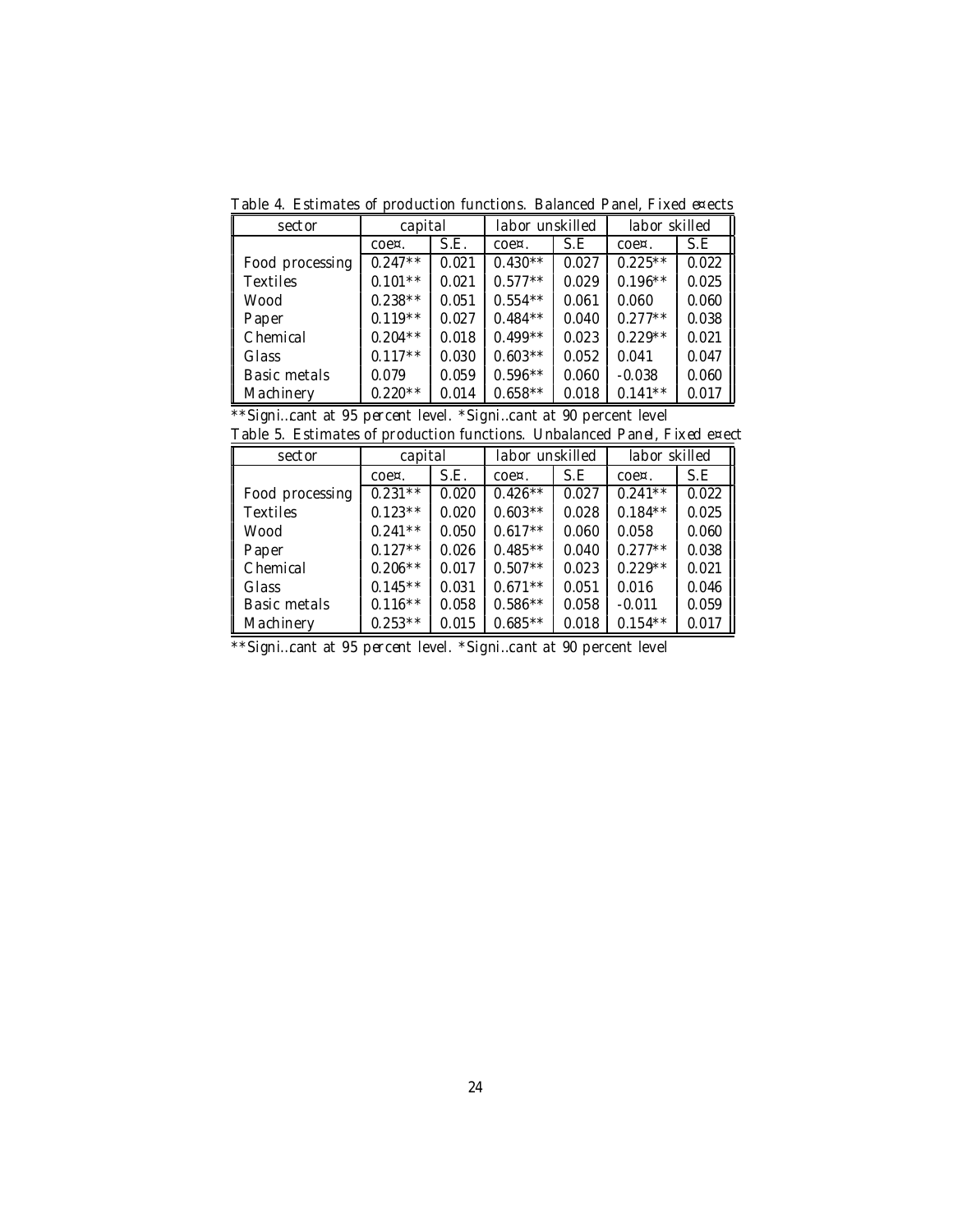sector and capital labor unskilled abor skilled **RTS** coe¤. | S.E. | coe¤. | S.E. | coe¤. | S.E. || Coe¤. | S.E Food processing  $\begin{bmatrix} 0.340^{**} & 0.048 & 0.294^{**} & 0.033 & 0.303^{**} & 0.031 & 0.94 & 0.05 \end{bmatrix}$ Textiles 0.352\*\* 0.043 0.487\*\* 0.030 0.307\*\* 0.029 1.15\*\* 0.04 Wood | 0.380\*\* | 0.106 | 0.345\*\* | 0.086 | 0.345\*\* | 0.063 ||| 1.07 | 0.13 Paper | 0.196\*\* | 0.085 | 0.375\*\* | 0.047 | 0.391\*\* | 0.030 ||| 0.96 | 0.10 Chemical 0.522\*\* 0.036 0.137\*\* 0.036 0.500\*\* 0.031 1.16\*\* 0.05 Glass | 0.351\*\* | 0.109 | 0.148\*\* | 0.053 | 0.388\*\* | 0.049 ||| 0.89 | 0.11 Basic metals  $\begin{array}{|l|c|c|c|c|c|c|c|}\n\hline\n0.485 & 0.485^{*} & 0.149 & 0.516^{*} & 0.100 & 0.221^{*} & 0.075 & 1.22 & 0.16 \\
\hline\nMachinery & 0.475^{*} & 0.026 & 0.289^{*} & 0.025 & 0.402^{*} & 0.022 & 1.17^{*} & 0.03\n\end{array}$ Machinery 0.475\*\* 0.026 0.289\*\* 0.025 0.402\*\* 0.022 1.17\*\* 0.03

Table 6. Estimates of production functions. Unbalanced Panel, Semiparametric estimation

\*\*Signi…cant at 95 percent level. \*Signi…cant at 90 percent level Note: bootstrap standard errors are presented

Table 7. Comparison of estimation results

| sector          | capital | labor | $MP_{BC}/MP_{WC}$ |                           |  |  |  |
|-----------------|---------|-------|-------------------|---------------------------|--|--|--|
|                 | %VAD    | %VAD  | <b>OLS</b>        | Semiparametric estimation |  |  |  |
| Food processing | 0.700   | 0.380 | 0.86              | 0.479                     |  |  |  |
| <b>Textiles</b> | 0.568   | 0.690 | 0.792             | 0.383                     |  |  |  |
| Wood            | 0.563   | 0.642 | 2.206             | 0.207                     |  |  |  |
| Paper           | 0.516   | 0.618 | 1.06              | 0.607                     |  |  |  |
| Chemical        | 0.694   | 0.308 | 1.322             | 0.163                     |  |  |  |
| Glass           | 0.659   | 0.533 | 14.40             | 0.128                     |  |  |  |
| Basic metals    | 0.527   | 0.725 | $-22.66$          | 0.955                     |  |  |  |
| Machinery       | 0.628   | 0.511 | 1.53              | 0.252                     |  |  |  |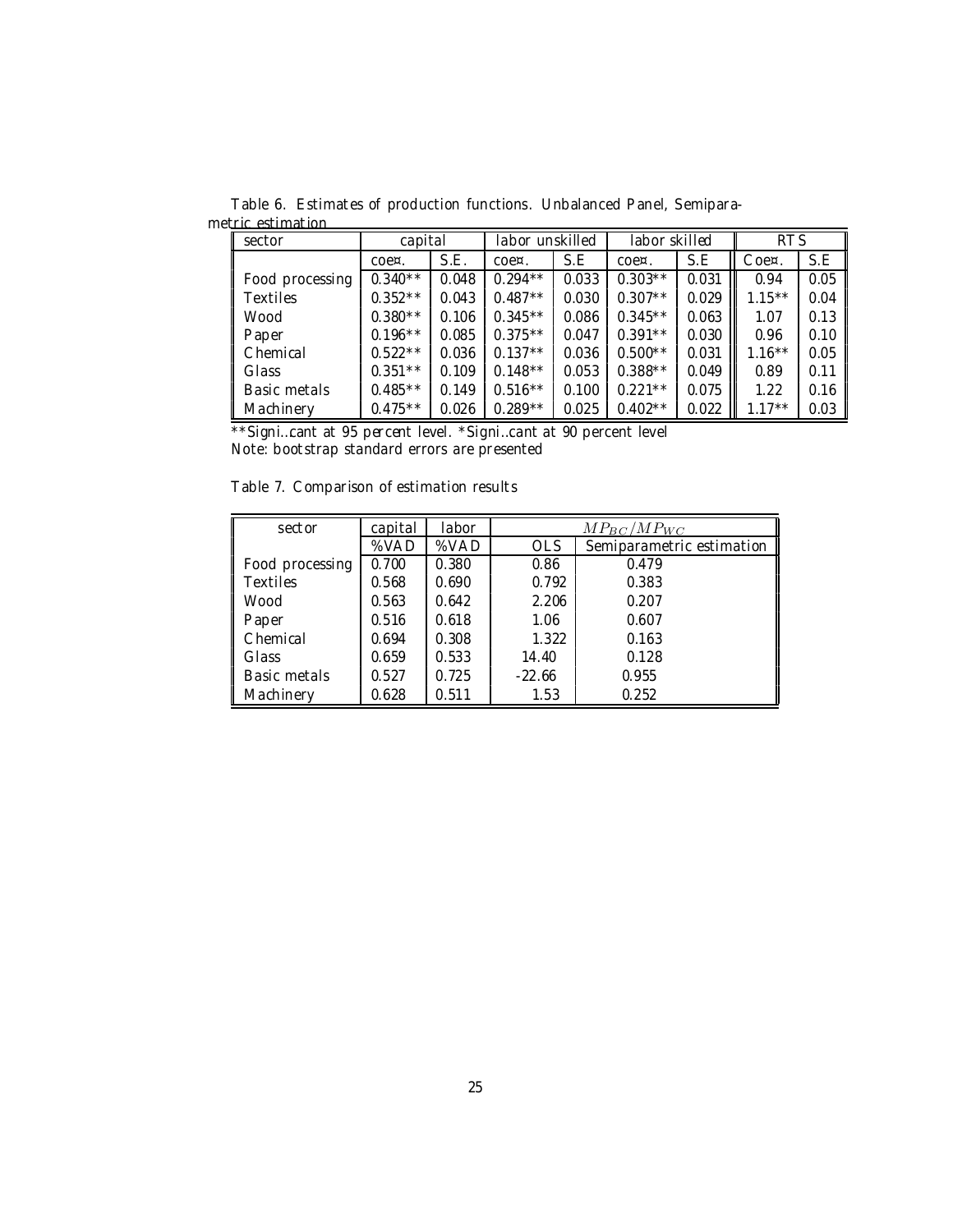| Table 8. Change in productivity by sector. |  |  |  |  |
|--------------------------------------------|--|--|--|--|
|--------------------------------------------|--|--|--|--|

| Sector                  | 1994     | 1995     | 1996     | 1997     | 1998     | 1999     | 2000     |
|-------------------------|----------|----------|----------|----------|----------|----------|----------|
| Aggregate productivity  |          |          |          |          |          |          |          |
| Food                    | 0.045    | $-0.003$ | $-0.032$ | 0.015    | 0.113    | 0.178    | 0.260    |
| Textile                 | 0.071    | 0.125    | 0.224    | 0.200    | 0.200    | 0.181    | 0.190    |
| Wood                    | $-0.030$ | $-0.137$ | 0.019    | 0.049    | 0.067    | 0.137    | 0.144    |
| Paper                   | 0.006    | 0.029    | 0.034    | 0.113    | 0.151    | 0.213    | 0.198    |
| Chemical                | 0.046    | 0.034    | 0.065    | 0.153    | 0.184    | 0.168    | 0.187    |
| Glass                   | 0.121    | 0.020    | 0.279    | 0.359    | 0.419    | 0.450    | 0.503    |
| Metals                  | 0.174    | 0.262    | 0.413    | 0.523    | 0.460    | 0.473    | 0.475    |
| Machinery               | 0.110    | 0.070    | 0.316    | 0.376    | 0.361    | 0.382    | 0.502    |
| Unweighted productivity |          |          |          |          |          |          |          |
| Food                    | 0.020    | 0.056    | 0.035    | 0.018    | 0.079    | 0.100    | 0.056    |
| Textile                 | 0.045    | $-0.043$ | 0.039    | 0.059    | 0.008    | $-0.026$ | $-0.053$ |
| Wood                    | $-0.038$ | $-0.193$ | 0.002    | $-0.008$ | 0.025    | 0.023    | $-0.055$ |
| Paper                   | 0.053    | $-0.038$ | $-0.016$ | 0.142    | 0.167    | 0.172    | 0.173    |
| Chemical                | 0.023    | $-0.021$ | 0.050    | 0.038    | 0.069    | 0.040    | $-0.008$ |
| Glass                   | 0.075    | $-0.223$ | $-0.134$ | 0.019    | 0.082    | 0.220    | 0.160    |
| Metals                  | 0.070    | 0.098    | 0.188    | 0.288    | 0.390    | 0.380    | 0.281    |
| Machinery               | 0.052    | $-0.125$ | 0.021    | 0.095    | 0.105    | 0.055    | 0.073    |
| Covariance              |          |          |          |          |          |          |          |
| Food                    | 0.025    | $-0.059$ | $-0.067$ | $-0.003$ | 0.034    | 0.078    | 0.203    |
| Textile                 | 0.025    | 0.169    | 0.185    | 0.142    | 0.192    | 0.207    | 0.244    |
| Wood                    | 0.007    | 0.056    | 0.016    | 0.057    | 0.042    | 0.114    | 0.199    |
| Paper                   | $-0.047$ | 0.067    | 0.049    | $-0.030$ | $-0.016$ | 0.040    | 0.025    |
| Chemical                | 0.023    | 0.055    | 0.015    | 0.115    | 0.115    | 0.128    | 0.195    |
| Glass                   | 0.046    | 0.243    | 0.413    | 0.339    | 0.337    | 0.230    | 0.343    |
| Metals                  | 0.104    | 0.163    | 0.225    | 0.235    | 0.070    | 0.093    | 0.193    |
| Machinery               | 0.058    | 0.195    | 0.295    | 0.281    | 0.256    | 0.326    | 0.430    |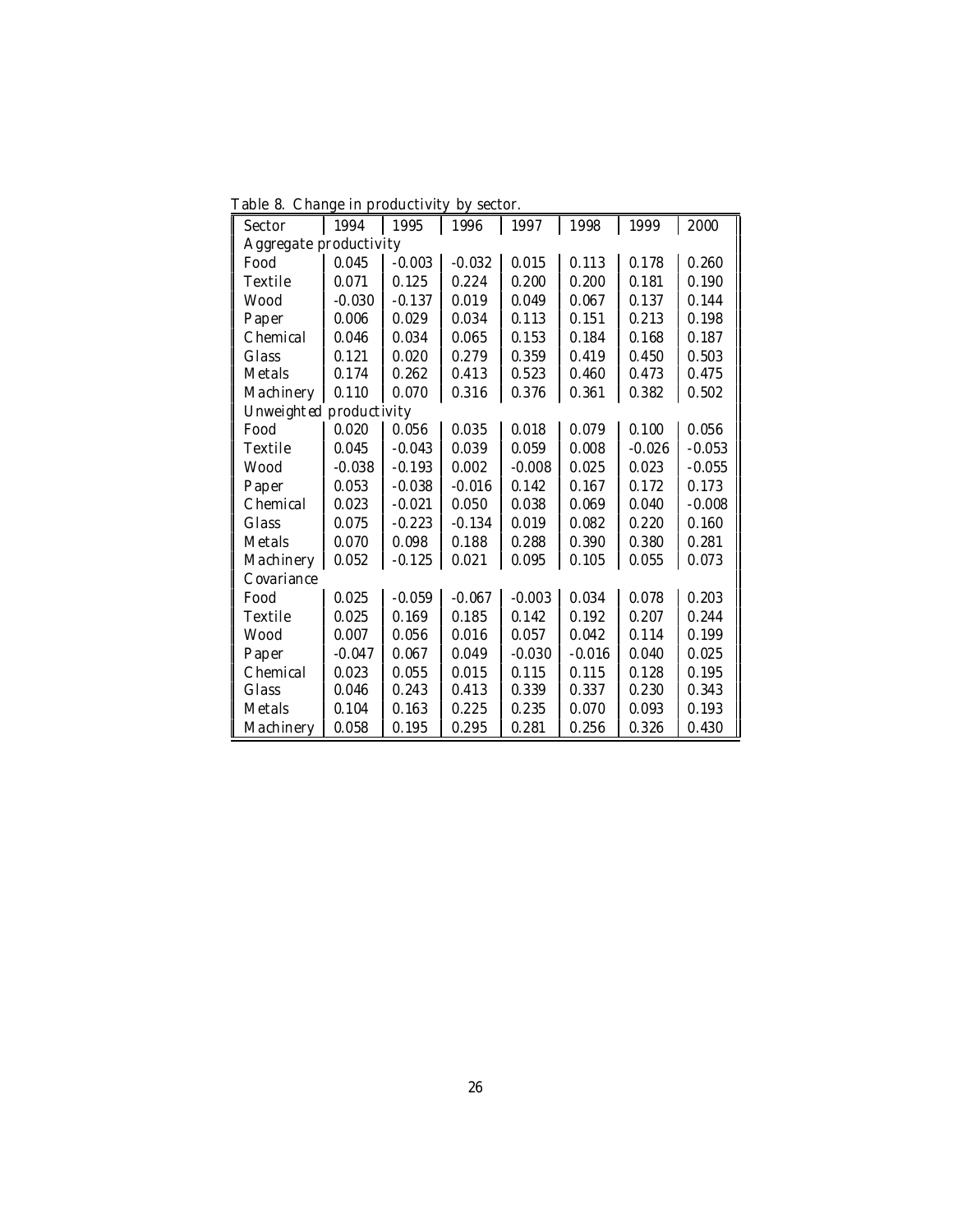|              | Productivity |       |              | Empl. change (abs.)                        | Net Empl. change |       |
|--------------|--------------|-------|--------------|--------------------------------------------|------------------|-------|
| Variable     | Coe¤.        | S.E.  | $C0e\alpha.$ | S.E.                                       | $C0e\alpha.$     | S.E.  |
| Const        | $4.493**$    | 2.121 | $3.589**$    | 0.277                                      | $-3.659**$       | 0.291 |
| Year dummies |              |       |              |                                            |                  |       |
| 1994         | $0.038**$    | 0.018 |              |                                            |                  |       |
| 1995         | $-0.146**$   | 0.024 | $0.068**$    | 0.013                                      | $-0.109**$       | 0.015 |
| 1996         | $-0.084**$   | 0.026 | $0.047**$    | 0.013                                      | $-0.031**$       | 0.015 |
| 1997         | $-0.004$     | 0.025 | $0.038**$    | 0.014                                      | 0.016            | 0.016 |
| 1998         | 0.037        | 0.025 | $-0.036**$   | 0.012                                      | $0.080**$        | 0.014 |
| 1999         | $0.059**$    | 0.026 | $-0.039**$   | 0.011                                      | $0.071**$        | 0.013 |
| 2000         | 0.029        | 0.027 | $-0.079**$   | 0.009                                      | $0.060**$        | 0.011 |
|              |              |       |              |                                            |                  |       |
| size         | $-3.381**$   | 1.650 | $-5.059**$   | 0.470                                      | $5.264**$        | 0.490 |
| $size^2$     | $0.889*$     | 0.465 | $2.785***$   | 0.293                                      | $-2.827**$       | 0.303 |
| $size^3$     | $-0.099*$    | 0.056 | $-0.675**$   | 0.079                                      | $0.667**$        | 0.081 |
| $size^A$     | $0.004*$     | 0.002 | $0.060**$    | 0.008                                      | $-0.058**$       | 0.008 |
|              |              |       |              |                                            |                  |       |
|              |              |       |              | Interactions export status x import status |                  |       |
| exp0imp2     | $0.111***$   | 0.054 | $-0.019$     | 0.017                                      | $0.052**$        | 0.021 |
| exp1imp1     | $0.059**$    | 0.029 | $-0.014$     | 0.010                                      | $0.027**$        | 0.012 |
| exp1imp2     | $0.072**$    | 0.035 | $-0.038**$   | 0.010                                      | $0.023*$         | 0.012 |
| exp2imp1     | $-0.167**$   | 0.024 | $-0.002$     | 0.015                                      | $0.041**$        | 0.019 |
| exp2imp2     | $-0.027$     | 0.146 | $-0.028**$   | 0.011                                      | $0.030**$        | 0.013 |

Table 9. The e¤ect of the degree of integration in international markets on …rm performance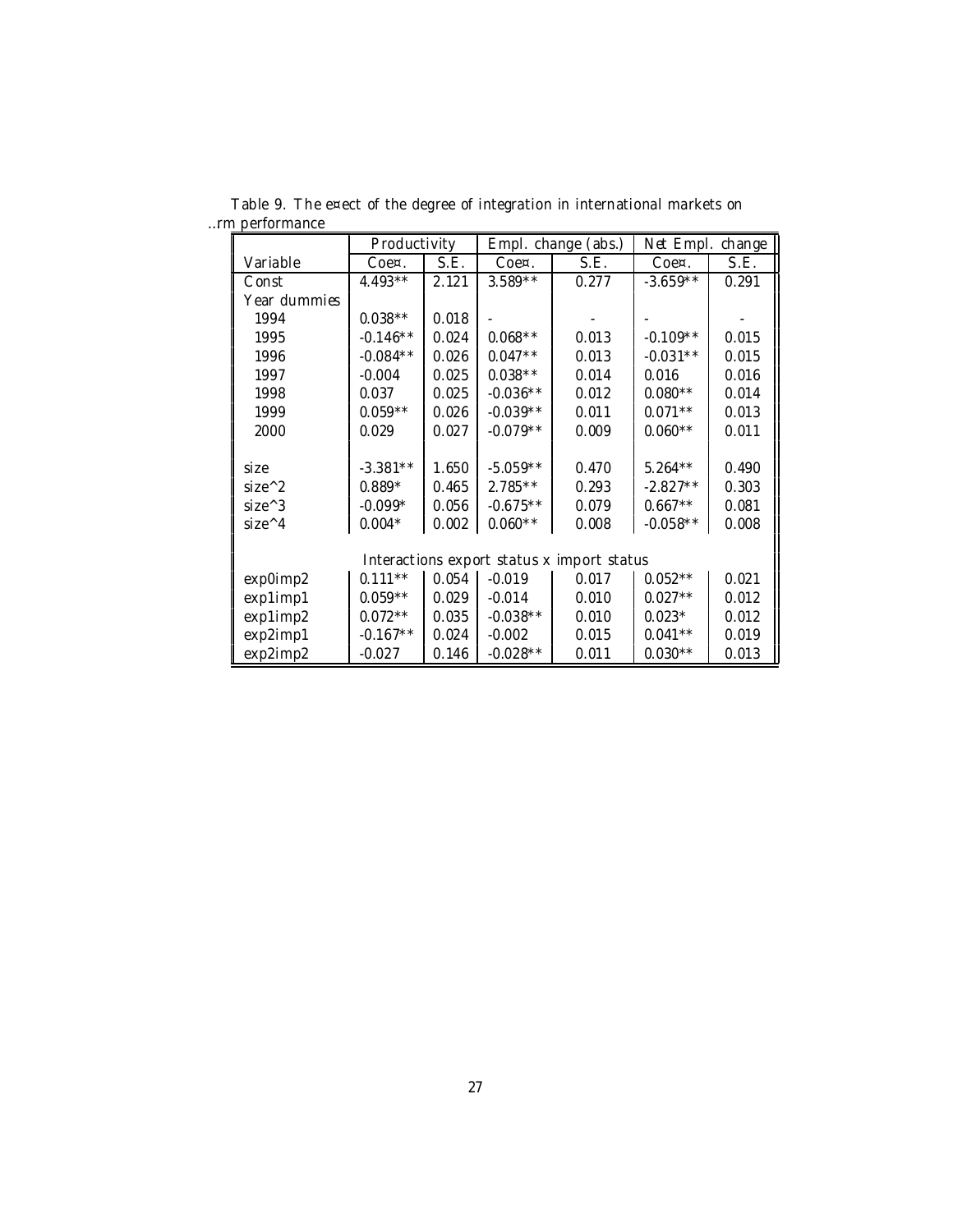|          | Productivity |       |                                                   | Empl.change (abs.) | Net Empl. change |           |
|----------|--------------|-------|---------------------------------------------------|--------------------|------------------|-----------|
| Variable | $C$ oe¤.     | S.E.  | Coe¤.                                             | S.E.               | Coe¤.            | S.E.      |
|          |              |       | Interactions export status x import status x year |                    |                  |           |
| exp0imp2 |              |       |                                                   |                    |                  |           |
| 1994     | 0.007        | 0.043 |                                                   |                    |                  |           |
| 1995     | $0.144**$    | 0.054 | $-0.060**$                                        | 0.022              | 0.006            | 0.027     |
| 1996     | $0.108*$     | 0.058 | $-0.015$                                          | 0.029              | 0.014            | 0.035     |
| 1997     | $-0.020$     | 0.061 | $-0.055**$                                        | 0.024              | 0.014            | 0.029     |
| 1998     | 0.016        | 0.057 | 0.036                                             | 0.029              | $-0.063*$        | 0.034     |
| 1999     | 0.004        | 0.059 | $-0.010$                                          | 0.020              | $-0.060**$       | 0.024     |
| 2000     | 0.026        | 0.064 | 0.028                                             | 0.021              | $-0.056**$       | 0.025     |
|          |              |       |                                                   |                    |                  |           |
| exp1imp1 |              |       |                                                   |                    |                  |           |
| 1994     | $-0.024$     | 0.025 |                                                   |                    |                  |           |
| 1995     | 0.046        | 0.032 | $-0.032**$                                        | 0.015              | 0.020            | 0.019     |
| 1996     | $0.080**$    | 0.035 | $-0.021$                                          | 0.017              | 0.076            | $0.020*$  |
| 1997     | 0.032        | 0.035 | $-0.009$                                          | 0.018              | 0.049            | $0.021**$ |
| 1998     | $-0.016$     | 0.035 | $0.024*$                                          | 0.015              | $-0.040$         | $0.017**$ |
| 1999     | $-0.032$     | 0.036 | 0.009                                             | 0.013              | $-0.063$         | $0.016**$ |
| 2000     | $-0.049$     | 0.038 | $0.030**$                                         | 0.011              | $-0.051$         | $0.014**$ |
|          |              |       |                                                   |                    |                  |           |
| exp1imp2 |              |       |                                                   |                    |                  |           |
| 1994     | 0.019        | 0.026 |                                                   |                    |                  |           |
| 1995     | $0.183**$    | 0.035 | $-0.045$                                          | 0.015              | 0.055            | 0.018     |
| 1996     | $0.210**$    | 0.036 | $-0.015$                                          | 0.017              | 0.111            | 0.020     |
| 1997     | $0.167**$    | 0.037 | $-0.019$                                          | 0.016              | 0.071            | 0.019     |
| 1998     | $0.155***$   | 0.037 | 0.045                                             | 0.014              | 0.000            | 0.017     |
| 1999     | $0.087**$    | 0.041 | 0.038                                             | 0.013              | $-0.037$         | 0.016     |
| 2000     | $0.093**$    | 0.041 | 0.070                                             | 0.011              | $-0.034$         | 0.014     |

Table 9 (continued). The e¤ect of the degree of integration in international markets on …rm performance.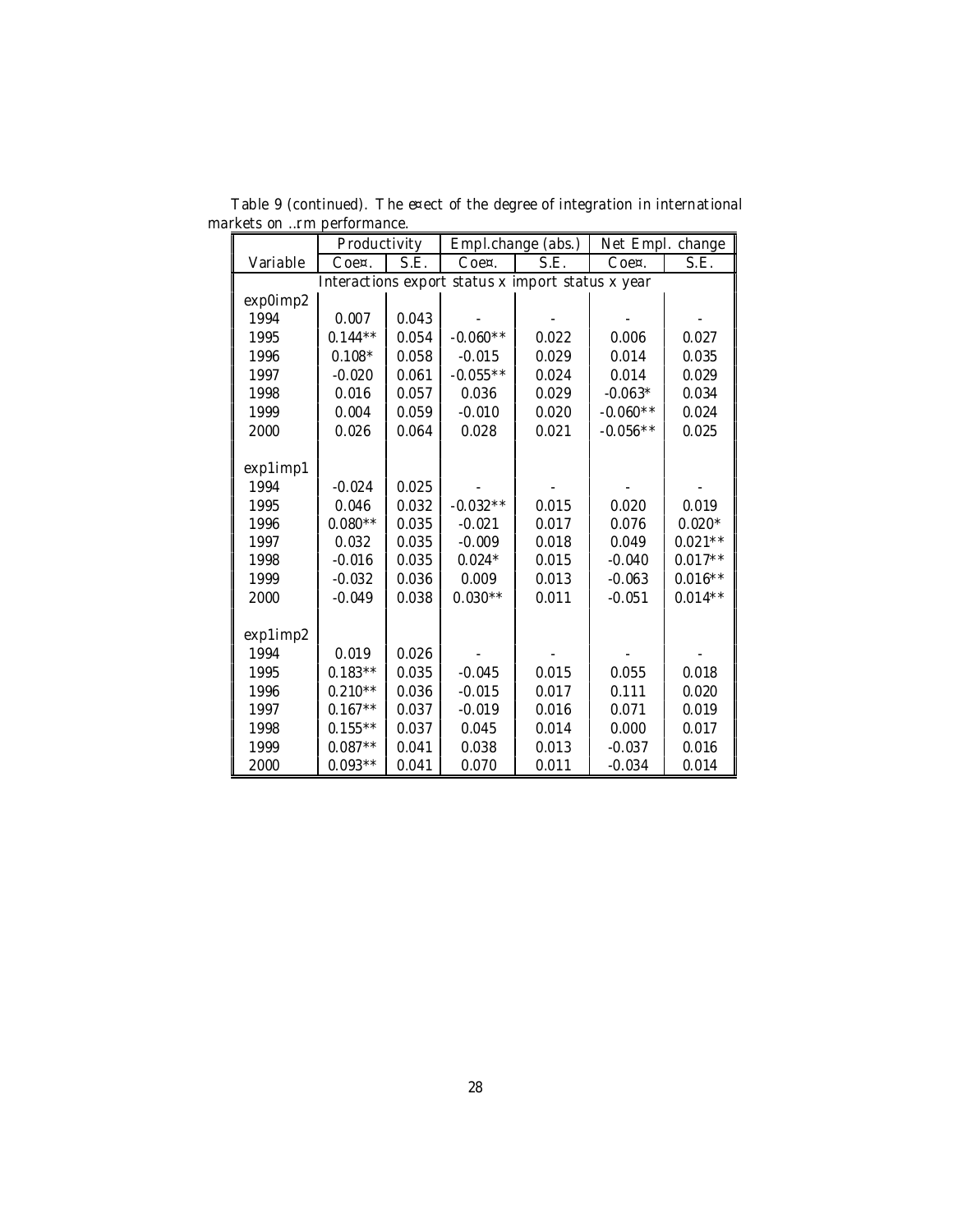|          | Productivity |       |            | Empl. change (abs.)                               | Net empl. change |       |
|----------|--------------|-------|------------|---------------------------------------------------|------------------|-------|
| Variable | Coe¤.        | S.E.  | Coe¤.      | S.E.<br>$C$ oe¤.                                  |                  | S.E   |
|          |              |       |            | Interactions export status x import status x year |                  |       |
| exp2imp1 |              |       |            |                                                   |                  |       |
| 1994     | $-0.005$     | 0.048 |            |                                                   |                  |       |
| 1995     | $0.240**$    | 0.057 | $-0.046**$ | 0.021                                             | $0.114**$        | 0.029 |
| 1996     | $0.226**$    | 0.062 | $-0.019$   | 0.022                                             | $0.133**$        | 0.027 |
| 1997     | $0.148**$    | 0.063 | $-0.012$   | 0.025                                             | 0.045            | 0.031 |
| 1998     | 0.085        | 0.063 | 0.014      | 0.019                                             | $-0.062**$       | 0.025 |
| 1999     | $-0.050$     | 0.070 | 0.024      | 0.020                                             | $-0.086**$       | 0.026 |
| 2000     | $-0.002$     | 0.068 | $0.039**$  | 0.019                                             | $-0.114**$       | 0.025 |
|          |              |       |            |                                                   |                  |       |
| exp2imp2 |              |       |            |                                                   |                  |       |
| 1994     | 0.051        | 0.042 |            |                                                   |                  |       |
| 1995     | $0.283**$    | 0.044 | $-0.054**$ | 0.016                                             | $0.076**$        | 0.020 |
| 1996     | $0.280**$    | 0.045 | $-0.009$   | 0.019                                             | $0.112**$        | 0.023 |
| 1997     | $0.193**$    | 0.043 | $-0.011$   | 0.018                                             | $0.088**$        | 0.021 |
| 1998     | $0.162**$    | 0.042 | $0.049**$  | 0.016                                             | $-0.014$         | 0.019 |
| 1999     | $0.102**$    | 0.043 | $0.039**$  | 0.015                                             | $-0.074**$       | 0.018 |
| 2000     | $0.119**$    | 0.044 | $0.076**$  | 0.013                                             | $-0.049**$       | 0.017 |

Table 9 (continued). The e¤ect of the degree of integration in international markets on …rm performance.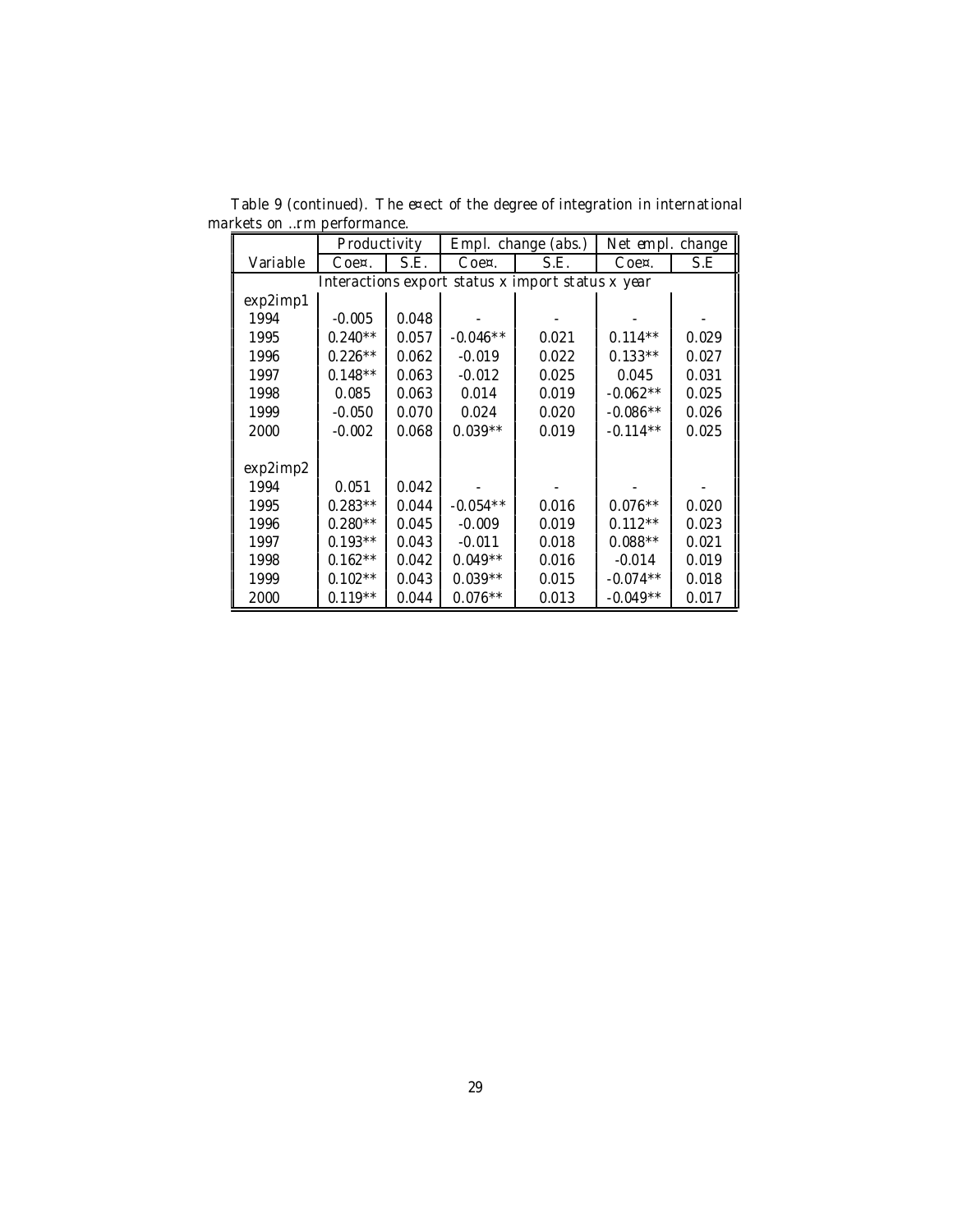|                                        | Productivity |       |            | Emp. change (abs.) | Net emp.change |       |
|----------------------------------------|--------------|-------|------------|--------------------|----------------|-------|
| Variable                               | Coe¤.        | S.E   | Coe¤       | S.E                | Coe¤           | S.E   |
| Const                                  | $4.485**$    | 2.144 | $3.583**$  | 0.278              | $-3.644**$     | 0.296 |
| Year dummies                           |              |       |            |                    |                |       |
| 1994                                   | $0.023*$     | 0.014 |            |                    |                |       |
| 1995                                   | $-0.052**$   | 0.018 | $0.027**$  | 0.007              | $-0.066**$     | 0.009 |
| 1996                                   | 0.005        | 0.019 | $0.021**$  | 0.007              | $0.016*$       | 0.009 |
| 1997                                   | $0.050**$    | 0.019 | $0.018**$  | 0.008              | $0.036**$      | 0.009 |
| 1998                                   | $0.090**$    | 0.019 | $-0.016**$ | 0.007              | $0.038**$      | 0.008 |
| 1999                                   | $0.096**$    | 0.019 | $-0.022**$ | 0.006              | $0.018**$      | 0.008 |
| 2000                                   | $0.055**$    | 0.021 | $-0.049**$ | 0.006              | $0.011*$       | 0.007 |
| size                                   | $-3.419**$   | 1.666 | $-5.034**$ | 0.472              | $5.201**$      | 0.498 |
| size2                                  | $0.907**$    | 0.469 | $2.754***$ | 0.293              | $-2.762**$     | 0.308 |
| size3                                  | $-0.101*$    | 0.057 | $-0.664**$ | 0.079              | $0.648**$      | 0.083 |
| size4                                  | $0.004*$     | 0.003 | $0.059**$  | 0.008              | $-0.056**$     | 0.008 |
| impcomp                                | 0.003        | 0.025 | $-0.007$   | 0.007              | $-0.011$       | 0.008 |
| Interactions import competition x year |              |       |            |                    |                |       |
| 1994                                   | $0.031*$     | 0.019 |            |                    |                |       |
| 1995                                   | $-0.003$     | 0.025 | $0.023**$  | 0.010              | $-0.021*$      | 0.013 |
| 1996                                   | 0.036        | 0.026 | $0.029**$  | 0.012              | $0.043**$      | 0.014 |
| 1997                                   | 0.022        | 0.027 | 0.018      | 0.011              | $0.049**$      | 0.014 |
| 1998                                   | $-0.018$     | 0.027 | 0.009      | 0.010              | $0.047**$      | 0.012 |
| 1999                                   | $-0.051*$    | 0.028 | $-0.003$   | 0.009              | $0.021*$       | 0.011 |
| 2000                                   | $-0.023$     | 0.029 | 0.011      | 0.008              | $0.021**$      | 0.010 |

Table 10. The e¤ect of import competition on …rm performance. Import competition is a dummy variable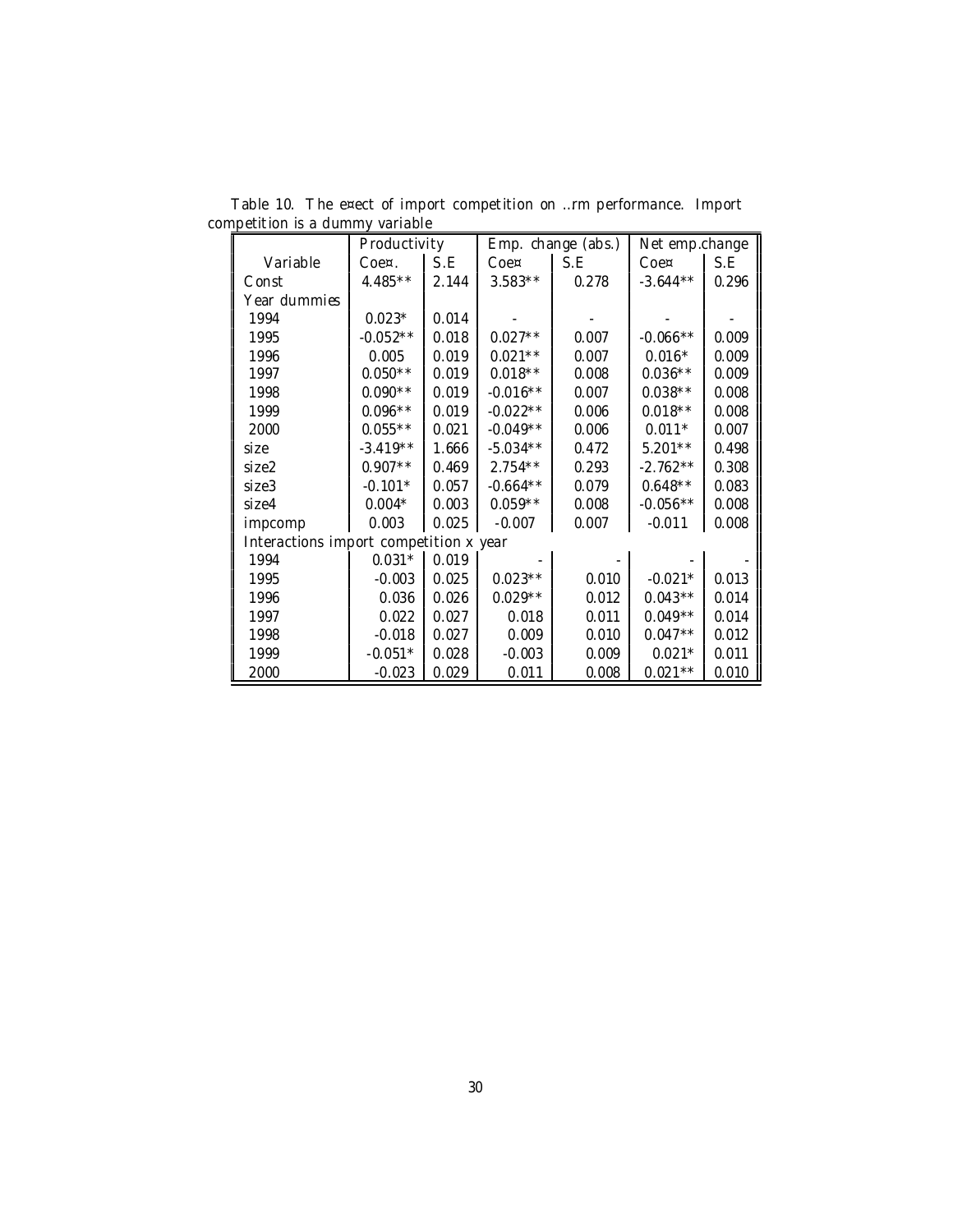|                                                 | Productivity     |       |            | Empl. change (abs.) | Net empl.<br>change |       |
|-------------------------------------------------|------------------|-------|------------|---------------------|---------------------|-------|
| Variable                                        | $COe^{\alpha}$ . | S.E   | $\cos x$ . | S.E                 | $\cos$              | S.E.  |
| Constant                                        | $4.518**$        | 2.148 | $3.602**$  | 0.276               | $-3.681**$          | 0.294 |
| Year dummies                                    |                  |       |            |                     |                     |       |
| 1994                                            | $0.025*$         | 0.016 |            |                     |                     |       |
| 1995                                            | $-0.114**$       | 0.021 | $0.055**$  | 0.011               | $-0.095**$          | 0.013 |
| 1996                                            | $-0.038*$        | 0.023 | $0.061**$  | 0.013               | $0.014**$           | 0.015 |
| 1997                                            | 0.009            | 0.023 | $0.035**$  | 0.013               | $0.042**$           | 0.014 |
| 1998                                            | $0.042*$         | 0.023 | $-0.035**$ | 0.010               | $0.071**$           | 0.012 |
| 1999                                            | 0.020            | 0.024 | $-0.048**$ | 0.009               | $0.052**$           | 0.011 |
| 2000                                            | $-0.005$         | 0.024 | $-0.078**$ | 0.008               | $0.045**$           | 0.010 |
| size                                            | $-3.435**$       | 1.671 | $-5.076**$ | 0.468               | $5.269**$           | 0.495 |
| $size^2$                                        | $0.912*$         | 0.471 | $2.795**$  | 0.291               | $-2.814**$          | 0.306 |
| $size^3$                                        | $-0.103*$        | 0.057 | $-0.677**$ | 0.079               | $0.660**$           | 0.082 |
| $size^{\wedge}4$                                | $0.004*$         | 0.003 | $0.060**$  | 0.008               | $-0.057**$          | 0.008 |
|                                                 |                  |       |            |                     |                     |       |
| Investment status (no R&D investments excluded) |                  |       |            |                     |                     |       |
| Small R&D inv.                                  | $0.078**$        | 0.026 | $-0.040**$ | 0.008               | $0.032**$           | 0.010 |
| Large R&D inv.                                  | $0.113**$        | 0.051 | $-0.047**$ | 0.011               | $0.041**$           | 0.014 |

Table 11. The e¤ect of investments in R&D on …rm performance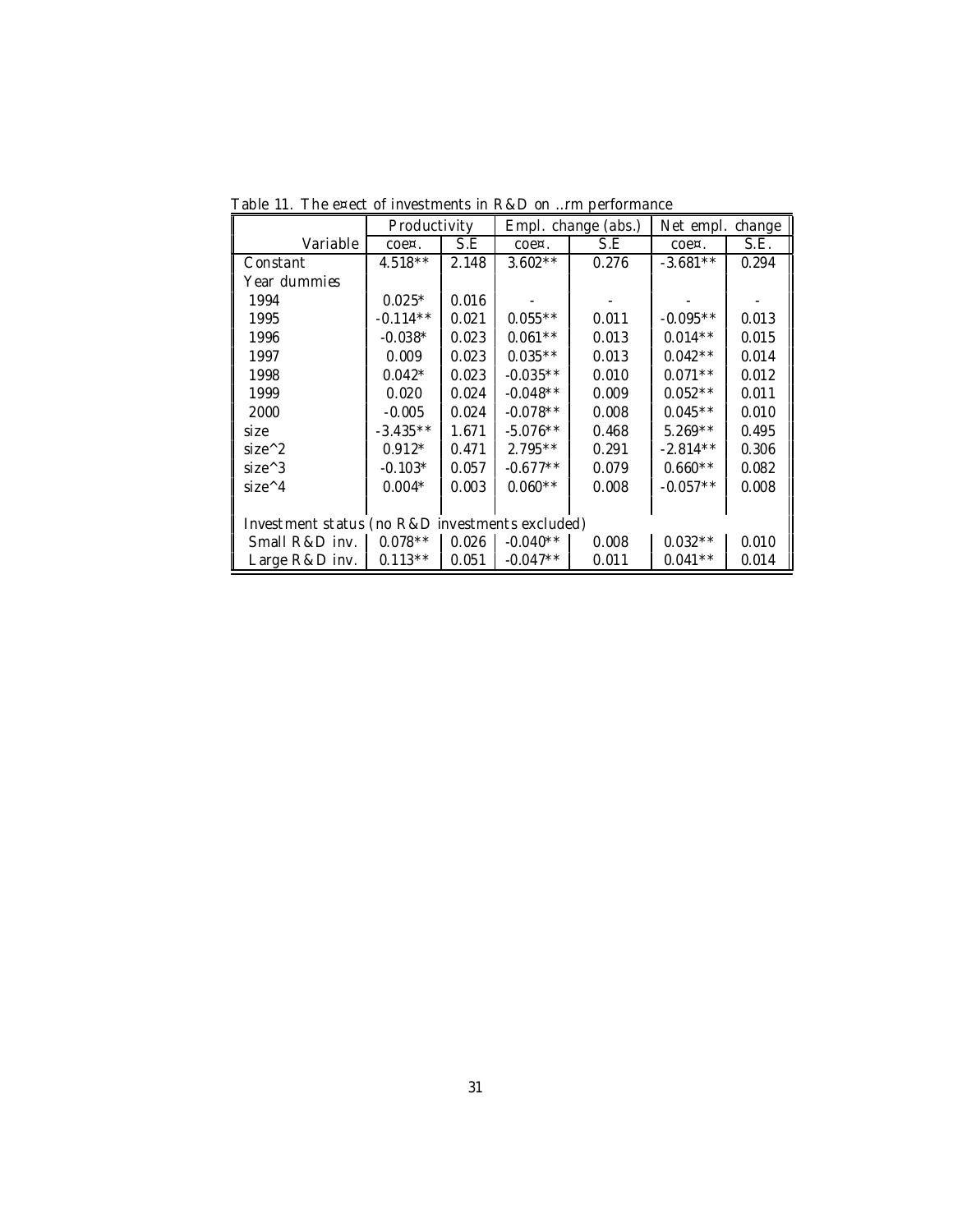|  |  |  |  |  | Table 11 (continued). The e¤ect of investments in R&D on rm performance |
|--|--|--|--|--|-------------------------------------------------------------------------|
|--|--|--|--|--|-------------------------------------------------------------------------|

|                                       | Productivity          |       |               | Empl. change (abs.) | Net empl. change |       |  |
|---------------------------------------|-----------------------|-------|---------------|---------------------|------------------|-------|--|
| Variable                              | $\cos$                | S.E   | $C0e\alpha$ . | S.E                 | $\cos x$ .       | S.E.  |  |
| Interactions investment status x year |                       |       |               |                     |                  |       |  |
|                                       | Small R&D investments |       |               |                     |                  |       |  |
| 1994                                  | 0.020                 | 0.020 |               |                     |                  |       |  |
| 1995                                  | $0.101**$             | 0.026 | $-0.028**$    | 0.012               | $0.033**$        | 0.015 |  |
| 1996                                  | $0.092**$             | 0.028 | $-0.044**$    | 0.014               | $0.035**$        | 0.016 |  |
| 1997                                  | $0.072**$             | 0.029 | $-0.015$      | 0.014               | $0.030*$         | 0.016 |  |
| 1998                                  | $0.049*$              | 0.029 | $0.032**$     | 0.011               | $-0.022*$        | 0.014 |  |
| 1999                                  | $0.067**$             | 0.030 | $0.037**$     | 0.011               | $-0.036**$       | 0.013 |  |
| 2000                                  | $0.059*$              | 0.031 | $0.052**$     | 0.009               | $-0.037**$       | 0.012 |  |
|                                       |                       |       |               |                     |                  |       |  |
|                                       | Large R&D investments |       |               |                     |                  |       |  |
| 1994                                  | 0.045                 | 0.032 |               |                     |                  |       |  |
| 1995                                  | $0.136**$             | 0.045 | $-0.024$      | 0.017               | 0.013            | 0.020 |  |
| 1996                                  | $0.150**$             | 0.051 | $-0.026$      | 0.020               | 0.025            | 0.024 |  |
| 1997                                  | $0.159**$             | 0.049 | 0.003         | 0.021               | $-0.003$         | 0.025 |  |
| 1998                                  | $0.150**$             | 0.053 | $0.068**$     | 0.019               | 0.001            | 0.023 |  |
| 1999                                  | $0.171**$             | 0.052 | $0.050**$     | 0.015               | $-0.046**$       | 0.019 |  |
| 2000                                  | $0.193**$             | 0.055 | $0.068**$     | 0.014               | $-0.034*$        | 0.018 |  |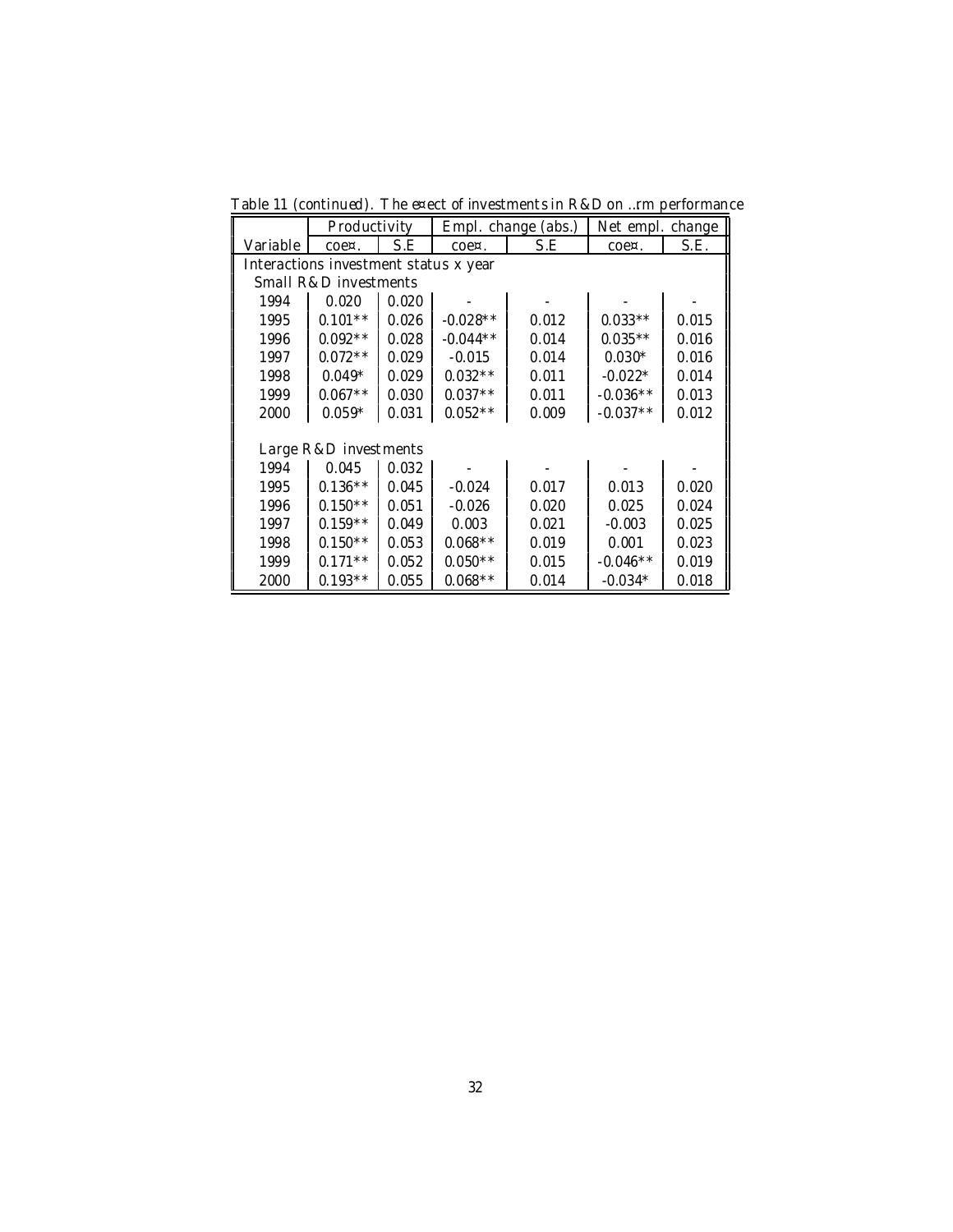Table 12. Rates of job creation and distruction

| Sector                  | 93-94 | 94-95 | 95-96 | 96-97 | 97-98 | 98-99 | 99-00 |
|-------------------------|-------|-------|-------|-------|-------|-------|-------|
| Rate of job creation    |       |       |       |       |       |       |       |
| Food                    | 0.058 | 0.062 | 0.065 | 0.067 | 0.065 | 0.068 | 0.044 |
| <b>Textiles</b>         | 0.054 | 0.039 | 0.125 | 0.130 | 0.063 | 0.065 | 0.057 |
| Wood                    | 0.095 | 0.051 | 0.131 | 0.135 | 0.099 | 0.066 | 0.069 |
| Paper                   | 0.048 | 0.032 | 0.059 | 0.065 | 0.055 | 0.068 | 0.041 |
| Chemical                | 0.056 | 0.037 | 0.073 | 0.086 | 0.089 | 0.062 | 0.056 |
| Glass                   | 0.051 | 0.031 | 0.054 | 0.070 | 0.068 | 0.052 | 0.053 |
| Metals                  | 0.044 | 0.054 | 0.077 | 0.070 | 0.060 | 0.021 | 0.030 |
| Machinery               | 0.052 | 0.035 | 0.131 | 0.150 | 0.125 | 0.081 | 0.086 |
| Rate of job distruction |       |       |       |       |       |       |       |
| Food                    | 0.060 | 0.069 | 0.055 | 0.052 | 0.039 | 0.034 | 0.037 |
| <b>Textiles</b>         | 0.091 | 0.126 | 0.055 | 0.047 | 0.057 | 0.050 | 0.049 |
| Wood                    | 0.083 | 0.140 | 0.069 | 0.059 | 0.041 | 0.050 | 0.069 |
| Paper                   | 0.070 | 0.089 | 0.042 | 0.027 | 0.041 | 0.045 | 0.032 |
| Chemical                | 0.064 | 0.087 | 0.039 | 0.029 | 0.037 | 0.046 | 0.033 |
| Glass                   | 0.089 | 0.108 | 0.063 | 0.036 | 0.024 | 0.043 | 0.034 |
| Metals                  | 0.072 | 0.120 | 0.036 | 0.036 | 0.072 | 0.048 | 0.038 |
| Machinery               | 0.079 | 0.152 | 0.062 | 0.029 | 0.027 | 0.051 | 0.047 |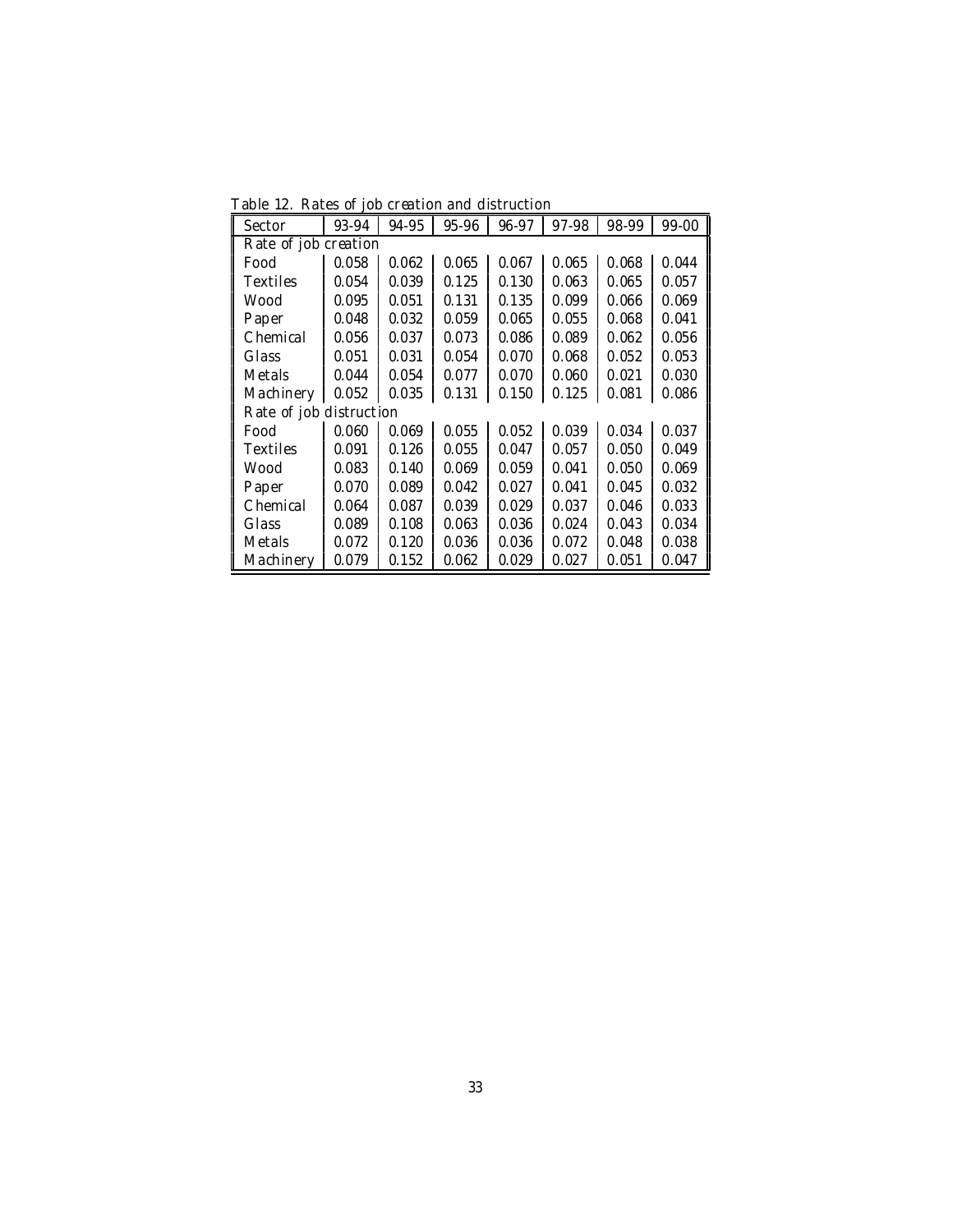Table 12 (continued). Rates of job creation and distruction

| Sector                      | 93-94    | 94-95    | 95-96    | 96-97 | 97-98    | 98-99    | 99-00    |
|-----------------------------|----------|----------|----------|-------|----------|----------|----------|
| Rate of net change          |          |          |          |       |          |          |          |
| Food                        | $-0.002$ | $-0.007$ | 0.010    | 0.016 | 0.027    | 0.034    | 0.007    |
| <b>Textiles</b>             | $-0.037$ | $-0.087$ | 0.069    | 0.083 | 0.006    | 0.015    | 0.007    |
| Wood                        | 0.013    | $-0.089$ | 0.062    | 0.076 | 0.058    | 0.016    | 0.000    |
| Paper                       | $-0.022$ | $-0.057$ | 0.018    | 0.038 | 0.014    | 0.023    | 0.008    |
| Chemical                    | $-0.008$ | $-0.050$ | 0.035    | 0.057 | 0.051    | 0.016    | 0.023    |
| Glass                       | $-0.038$ | $-0.076$ | $-0.010$ | 0.035 | 0.044    | 0.010    | 0.019    |
| Metals                      | $-0.027$ | $-0.066$ | 0.040    | 0.034 | $-0.012$ | $-0.027$ | $-0.008$ |
| Machinery                   | $-0.027$ | $-0.117$ | 0.069    | 0.121 | 0.099    | 0.030    | 0.039    |
| Rate of reallocation        |          |          |          |       |          |          |          |
| Food                        | 0.118    | 0.131    | 0.120    | 0.119 | 0.104    | 0.102    | 0.081    |
| Textiles                    | 0.145    | 0.165    | 0.180    | 0.176 | 0.119    | 0.116    | 0.106    |
| Wood                        | 0.178    | 0.191    | 0.200    | 0.193 | 0.141    | 0.116    | 0.138    |
| Paper                       | 0.119    | 0.121    | 0.101    | 0.092 | 0.096    | 0.114    | 0.073    |
| Chemical                    | 0.121    | 0.124    | 0.112    | 0.115 | 0.126    | 0.108    | 0.089    |
| Glass                       | 0.140    | 0.139    | 0.117    | 0.106 | 0.092    | 0.095    | 0.087    |
| Metals                      | 0.116    | 0.175    | 0.113    | 0.106 | 0.132    | 0.069    | 0.069    |
| Machinery                   | 0.131    | 0.188    | 0.193    | 0.179 | 0.152    | 0.131    | 0.133    |
| Rate of excess reallocation |          |          |          |       |          |          |          |
| Food                        | 0.116    | 0.124    | 0.110    | 0.104 | 0.077    | 0.068    | 0.074    |
| Textiles                    | 0.108    | 0.079    | 0.111    | 0.093 | 0.113    | 0.101    | 0.099    |
| Wood                        | 0.165    | 0.102    | 0.138    | 0.117 | 0.083    | 0.100    | 0.138    |
| Paper                       | 0.097    | 0.064    | 0.083    | 0.055 | 0.083    | 0.091    | 0.065    |
| Chemical                    | 0.113    | 0.073    | 0.077    | 0.058 | 0.075    | 0.092    | 0.067    |
| Glass                       | 0.101    | 0.062    | 0.107    | 0.071 | 0.048    | 0.085    | 0.067    |
| Metals                      | 0.089    | 0.109    | 0.073    | 0.072 | 0.120    | 0.042    | 0.061    |
| Machinery                   | 0.104    | 0.071    | 0.124    | 0.058 | 0.054    | 0.102    | 0.094    |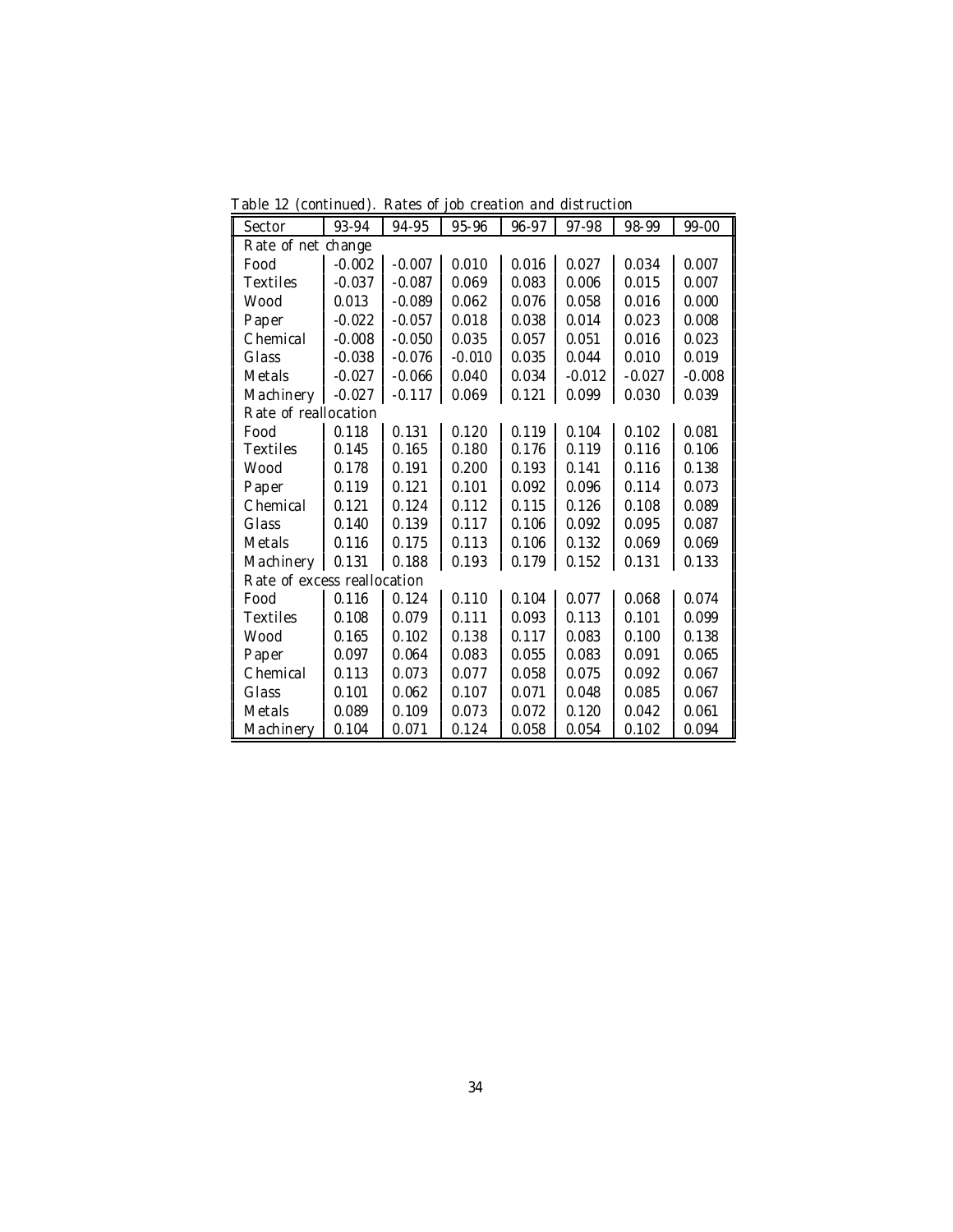Figure 1. The e¤ect of trade integration on productivity

#### **The effect of trade integration on productivity**



1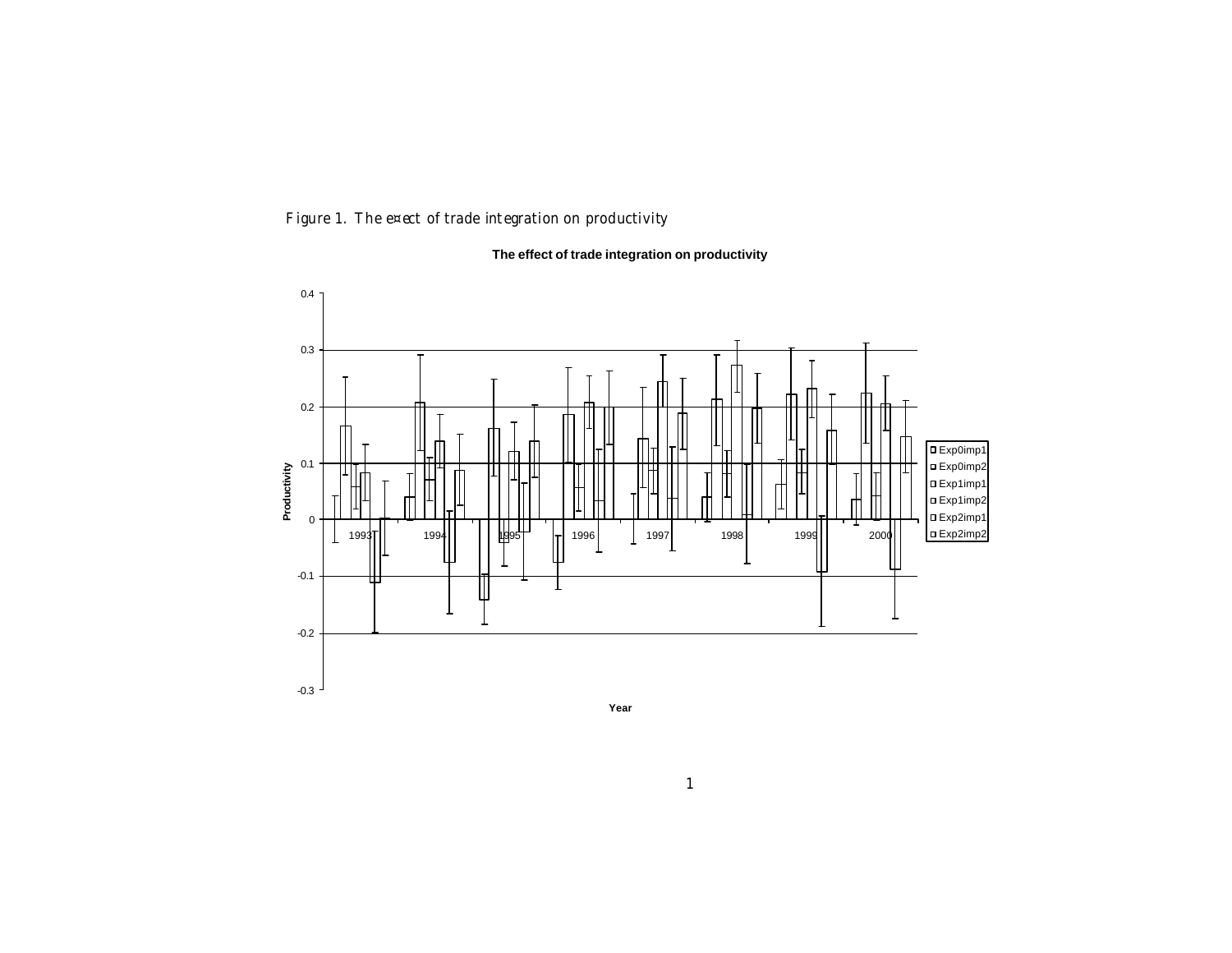Figure 2. The e¤ect of import competition on productivity

#### **The effect of import competition on productivity**

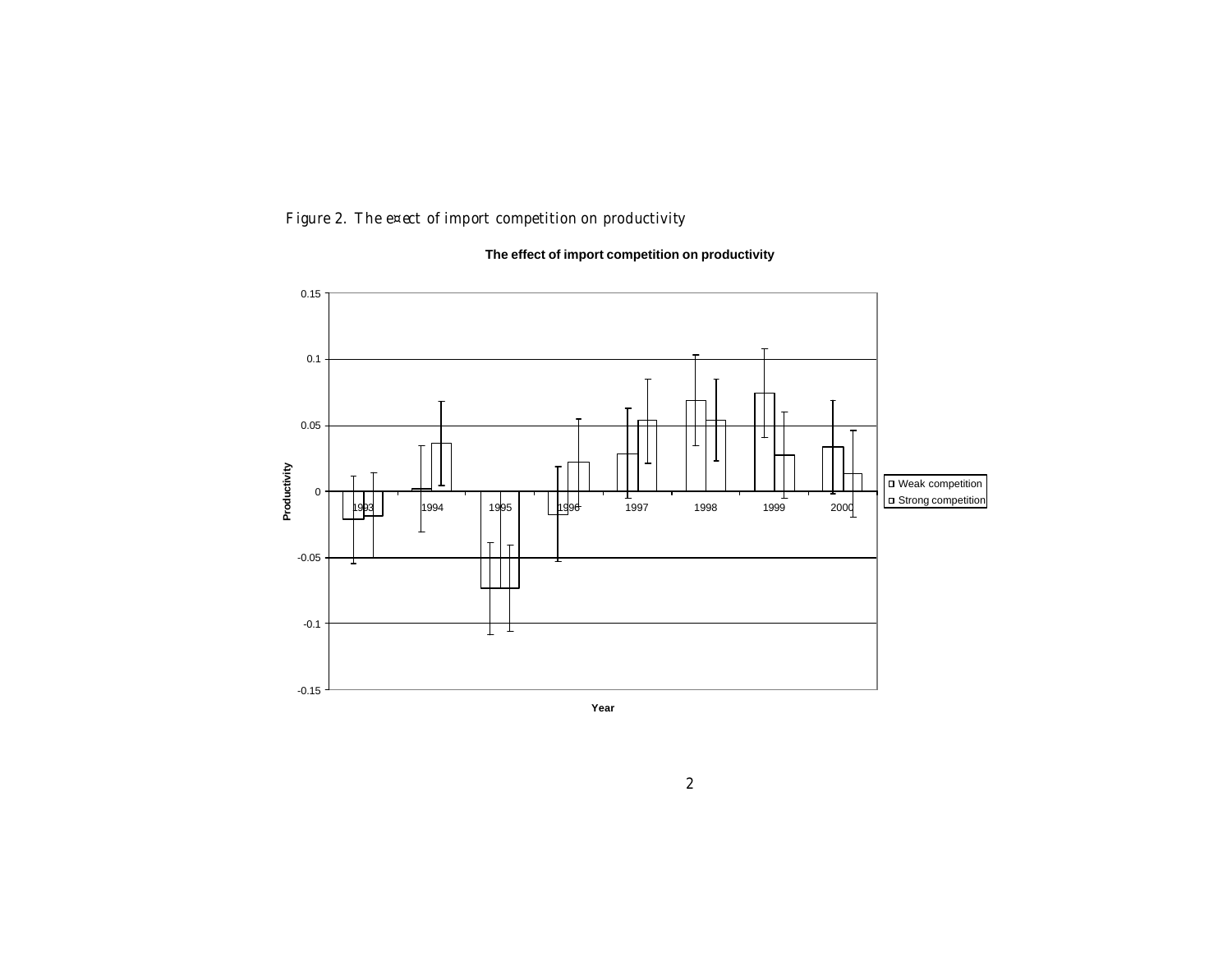Figure 3. The e¤ect of trade integration on the rate of net job change



**Rate of net job change**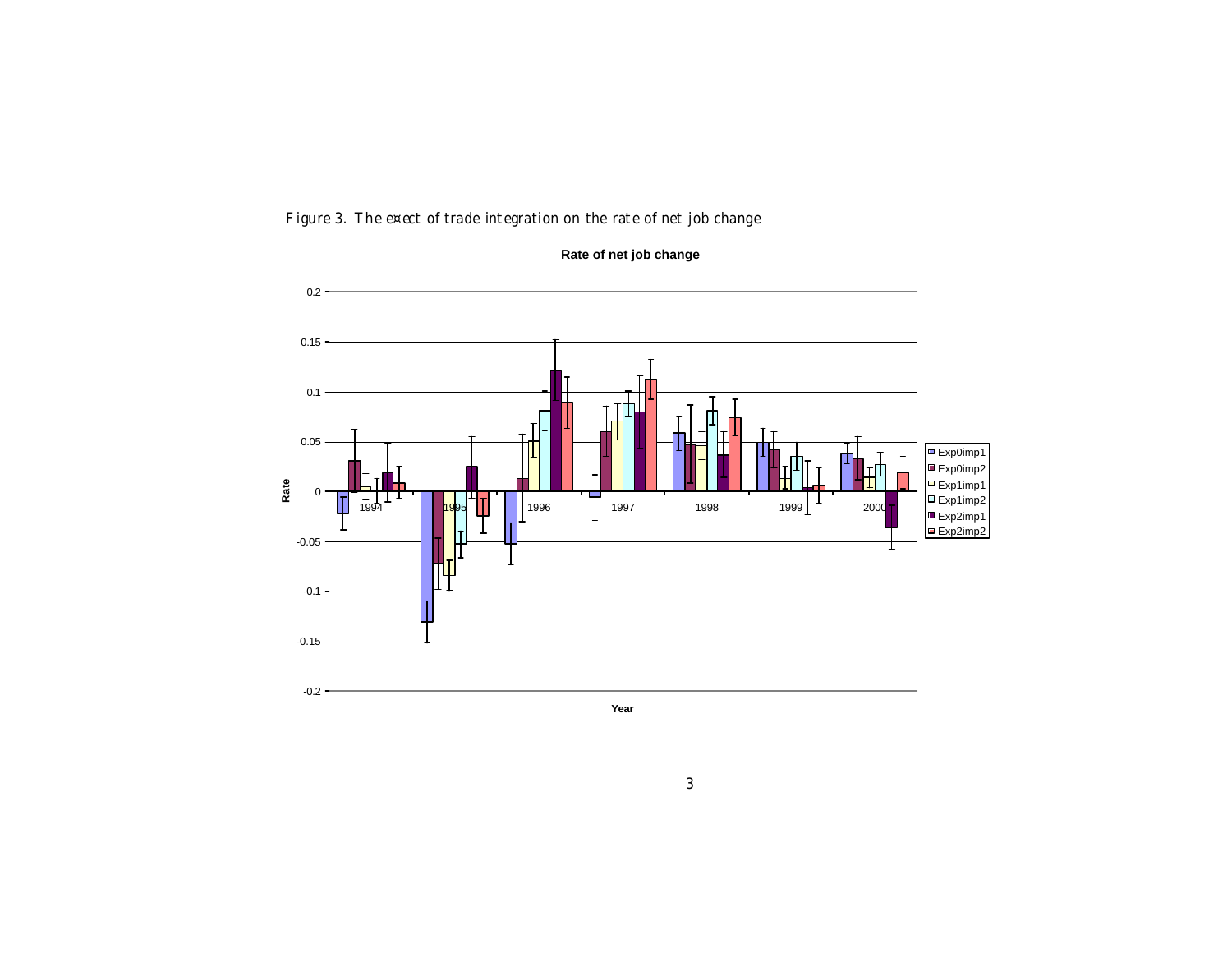Figure 4. The e¤ect of trade integration on the rate of job reallocation



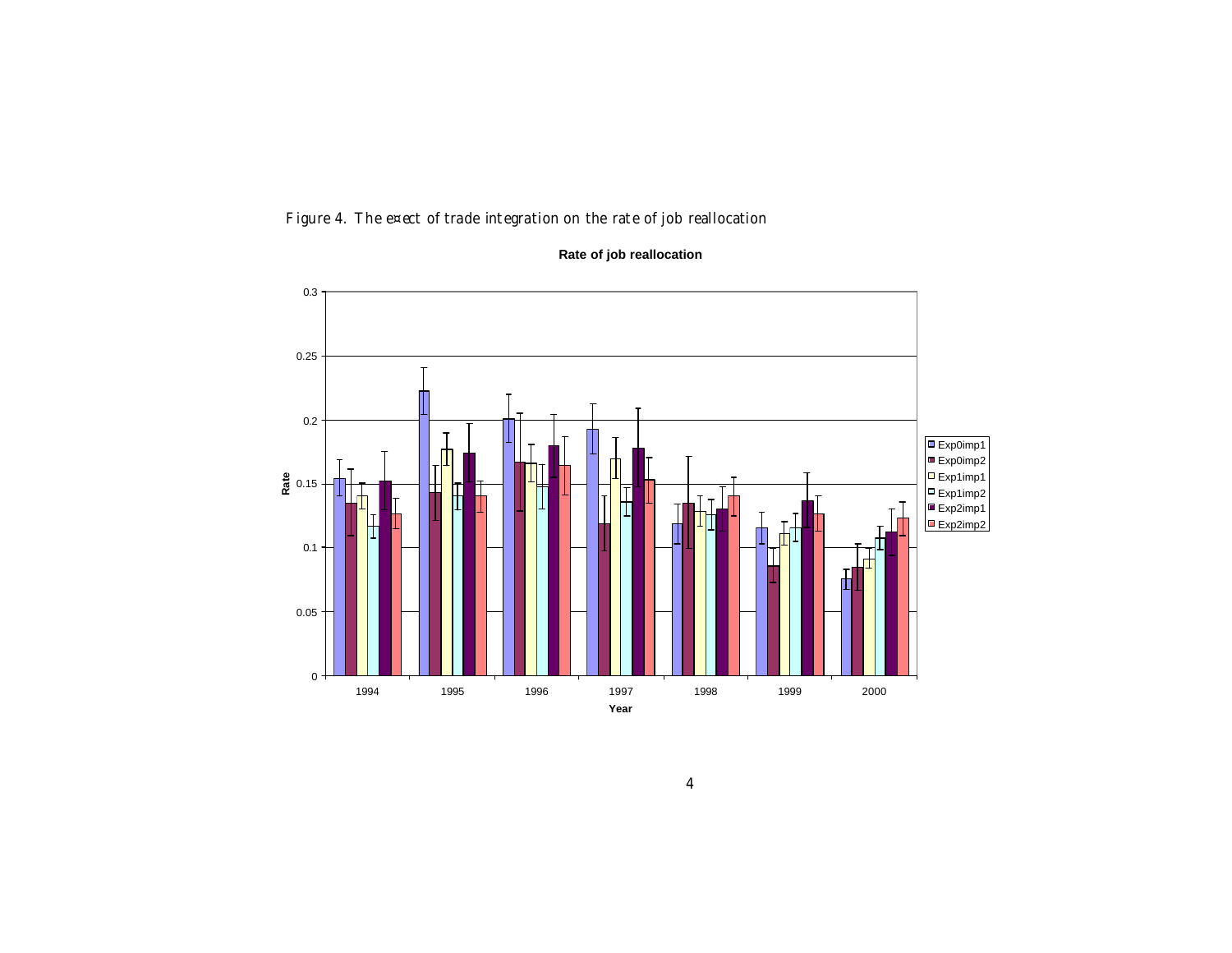Figure 5. The e¤ect of import competition on the rate of net job change



**Rate of net job creation**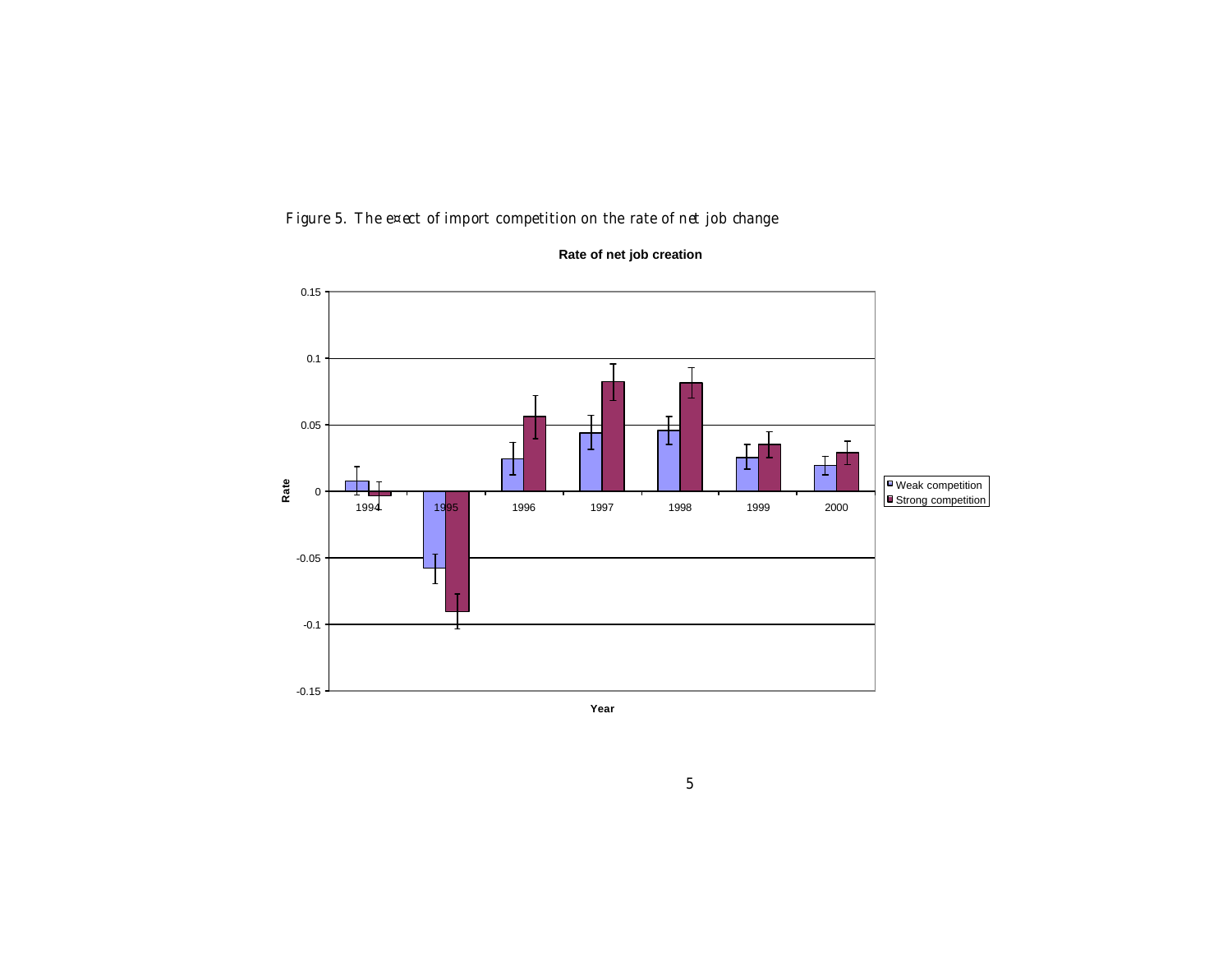Figure 6. The e¤ect of import competition on the rate of job reallocation



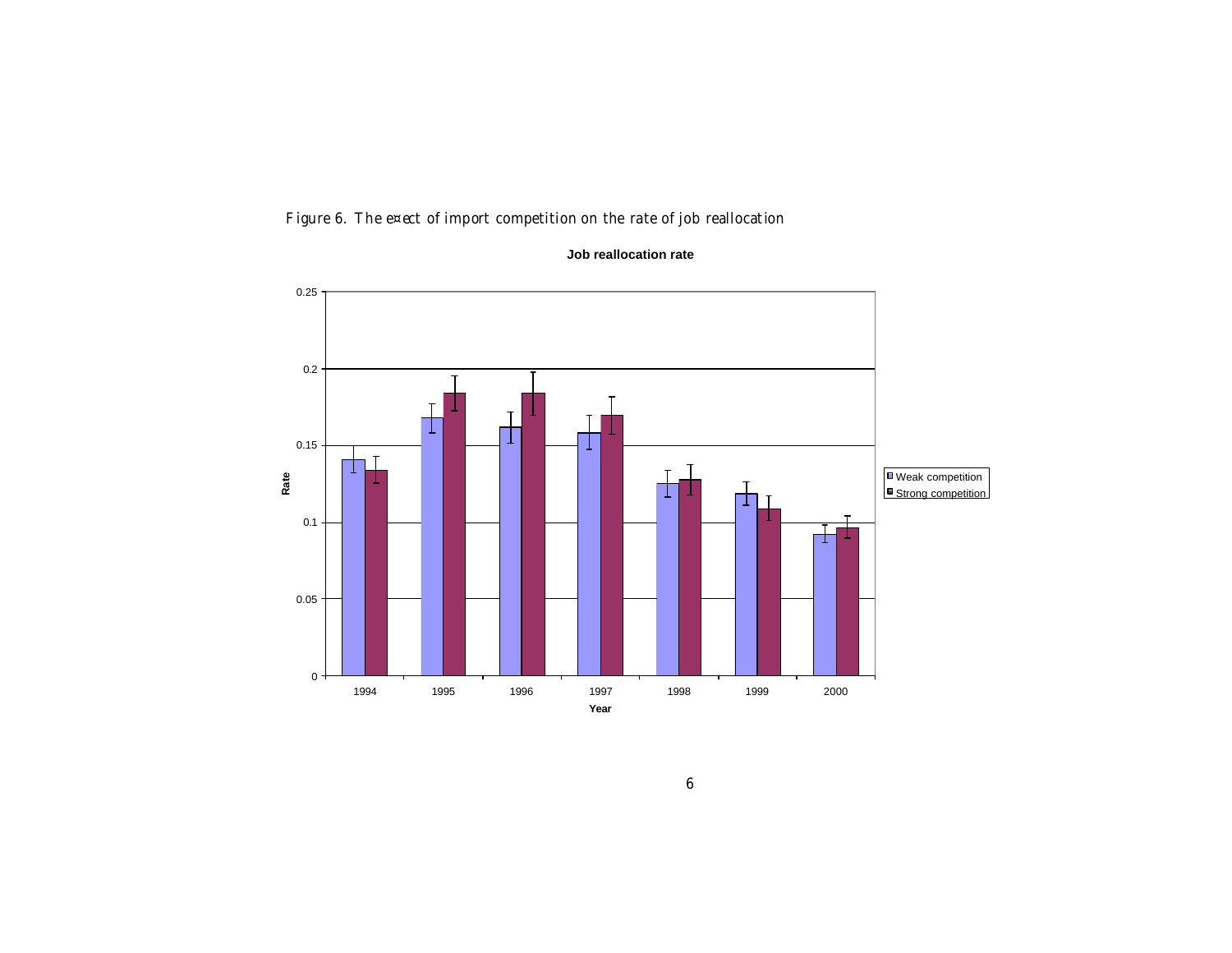Figure 7. The e¤ect of expenditure in technology on productivity

#### **The effect of expenditure in R&D on productivity**

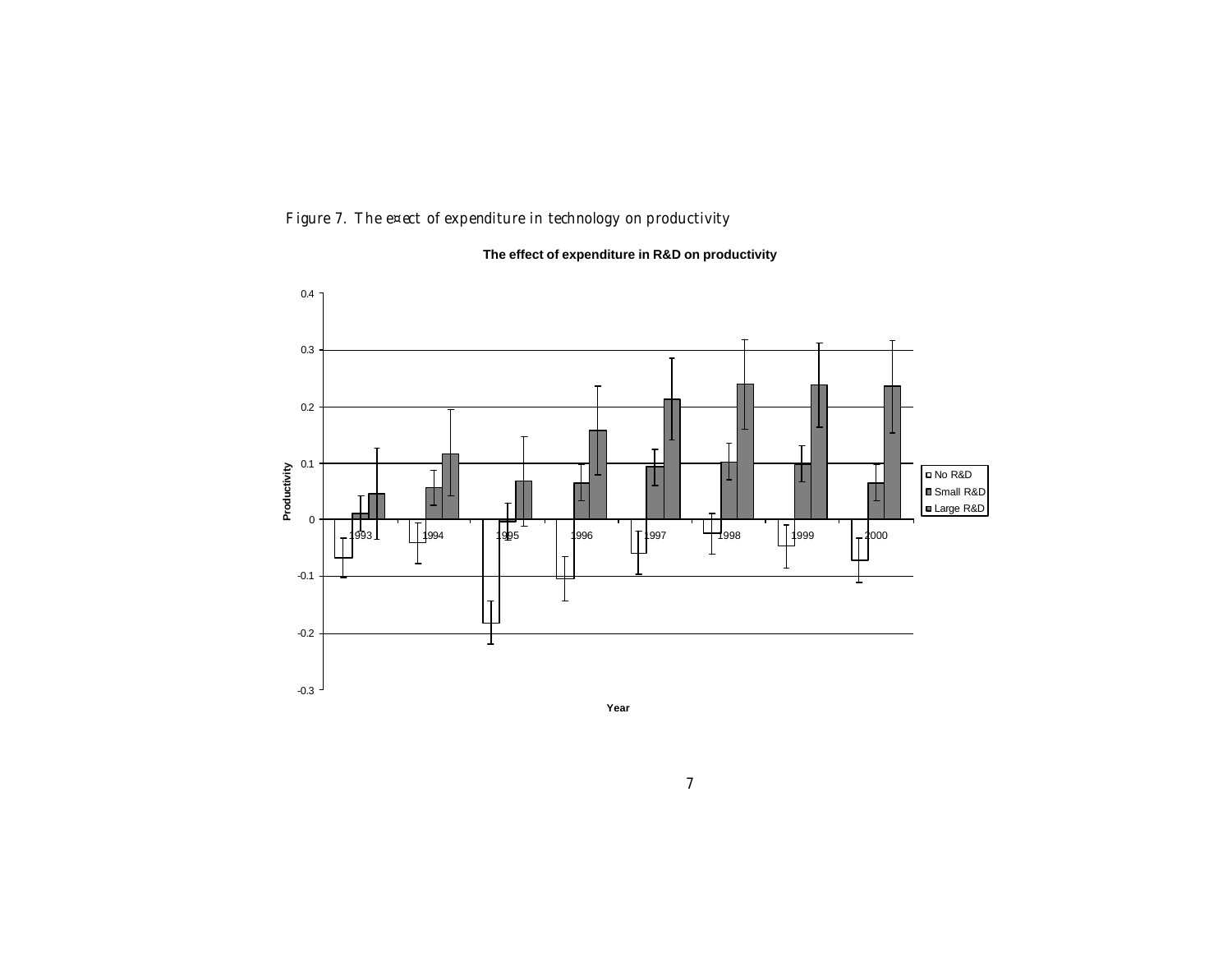Figure 8. The e¤ect of expenditure in technology on the rate of net job change



**Job reallocation: rate of net change**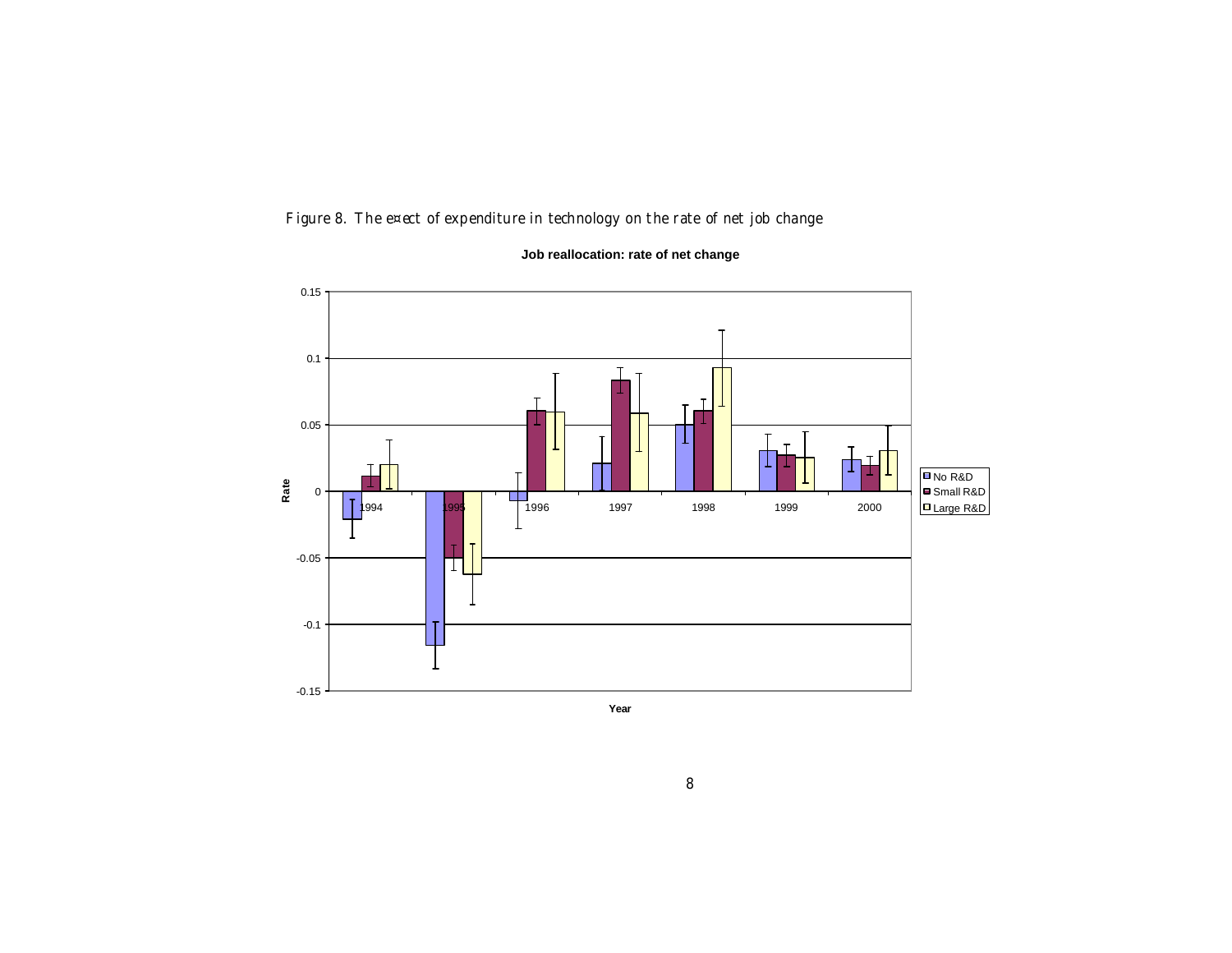Figure 9. The e¤ect of expenditure in technology on the rate of job reallocation